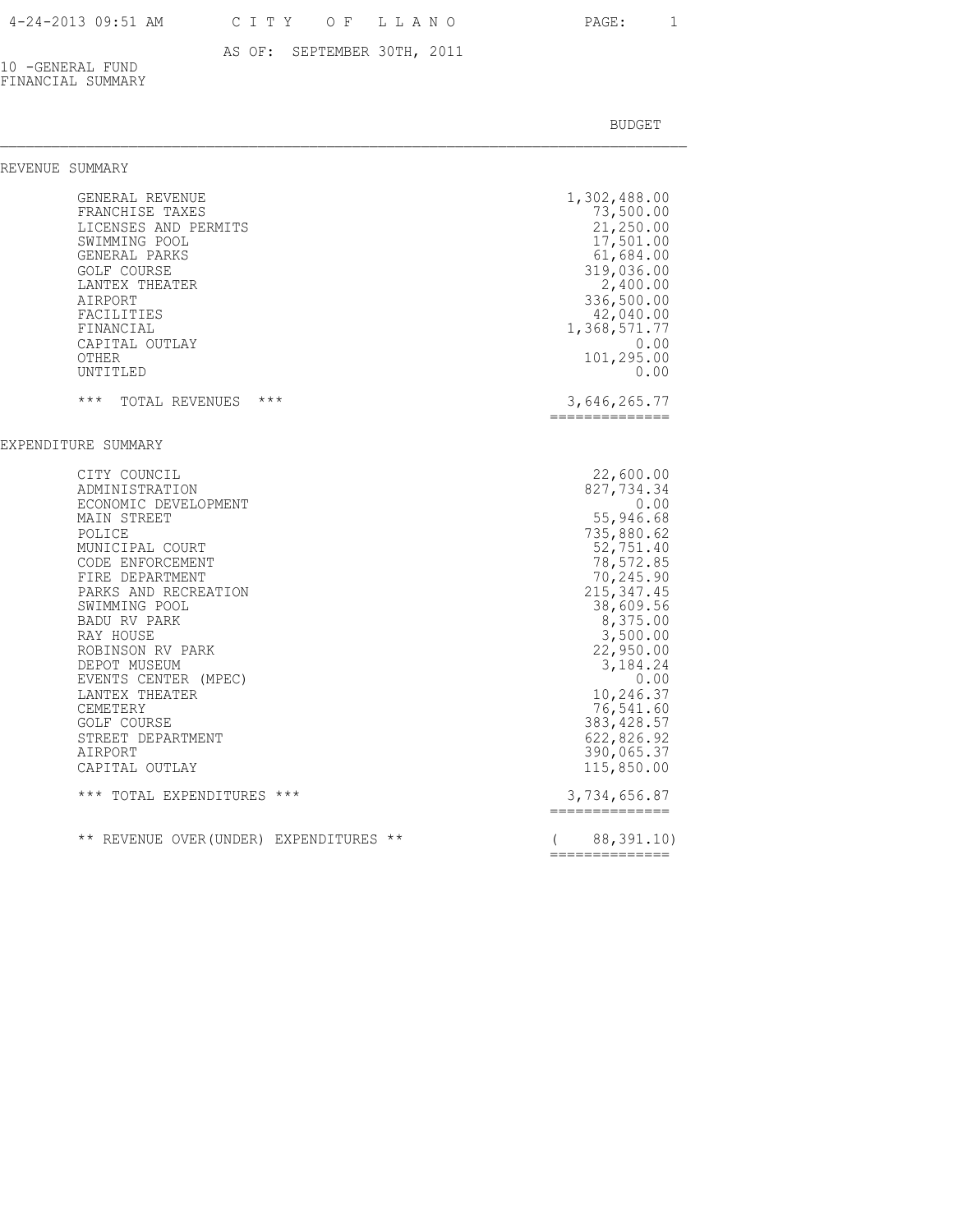AS OF: SEPTEMBER 30TH, 2011

10 -GENERAL FUND REVENUES

| GENERAL REVENUE                              |                                                                                                                                                                                                                                                                                                                                                                                                                |                                                                                                                                     |
|----------------------------------------------|----------------------------------------------------------------------------------------------------------------------------------------------------------------------------------------------------------------------------------------------------------------------------------------------------------------------------------------------------------------------------------------------------------------|-------------------------------------------------------------------------------------------------------------------------------------|
| 4101<br>4109                                 | AD VALOREM<br>4101<br>4102<br>4104<br>AD VALOKEM<br>DELINQUENT TAXES<br>OCCUPATION TAXES<br>4105<br>4106<br>CITY SALES TAX<br>HOTEL / MOTEL TAX<br>4107<br>MIXED DRINK TAX<br>ECONOMIC DEVELOPMENT SALES TAX<br>TOTAL GENERAL REVENUE                                                                                                                                                                          | 555,588.00<br>16,000.00<br>2,300.00<br>638,600.00<br>90,000.00<br>0.00<br>0.00<br>1,302,488.00                                      |
| FRANCHISE TAXES                              |                                                                                                                                                                                                                                                                                                                                                                                                                |                                                                                                                                     |
| 4201<br>4201<br>4203<br>4205<br>4206<br>4207 | NORTHLAND CABLE<br>TELECOMMUNICATIONS<br>4204<br>ATMOS GAS<br>GARBAGE<br>CENTRAL TEXAS ELECTRIC<br>SAANCO TOWER LEASE<br>TOTAL FRANCHISE TAXES                                                                                                                                                                                                                                                                 | 11,000.00<br>22,000.00<br>5,500.00<br>26,000.00<br>9,000.00<br>0.00<br>73,500.00                                                    |
|                                              | LICENSES AND PERMITS                                                                                                                                                                                                                                                                                                                                                                                           |                                                                                                                                     |
| 4401<br>4416                                 | LICENSES - DOG<br>4402<br>4404<br>LICENSES - ELECTRIC<br>ELECTRIC PERMIT FEES<br>4405<br>MECHANICAL PERMIT FEES<br>$4406$<br>$4410$<br>$4411$<br>$4412$<br>PLUMBING PERMIT FEES<br>BUILDING PERMIT FEES<br>BOARD PETITIONS<br>BOAKD FEILLE.<br>PEDDLER'S PERMIT<br>4413 BURN PERMITS<br>4414<br>4415<br>STREET & ALLEY PERMITS<br>PLANS REVIEWS FEES<br>INSPECTION FEES<br>TOTAL LICENSES AND PERMITS          | 3,000.00<br>0.00<br>1,500.00<br>1,000.00<br>1,700.00<br>13,000.00<br>900.00<br>50.00<br>100.00<br>0.00<br>0.00<br>0.00<br>21,250.00 |
| SWIMMING POOL                                |                                                                                                                                                                                                                                                                                                                                                                                                                |                                                                                                                                     |
| 4503<br>4504                                 | RENTS & LEASES<br>4502<br>SWIMMING POOL - ADMISSIONS<br>SWIMMING POOL - CONCESSIONS<br>SWIMMING POOL - PRIVATE PARTIE<br>SWIMMING POOL SEASON PASSES<br>4507 and 1500 and 1600 and 1600 and 1600 and 1600 and 1600 and 1600 and 1600 and 1600 and 1600 and 1600 and 1600 and 1600 and 1600 and 1600 and 1600 and 1600 and 1600 and 1600 and 1600 and 1600 and 1600 and 1600 and 1600 an<br>TOTAL SWIMMING POOL | 7,201.00<br>5,000.00<br>3,000.00<br>2,000.00<br>300.00<br>17,501.00                                                                 |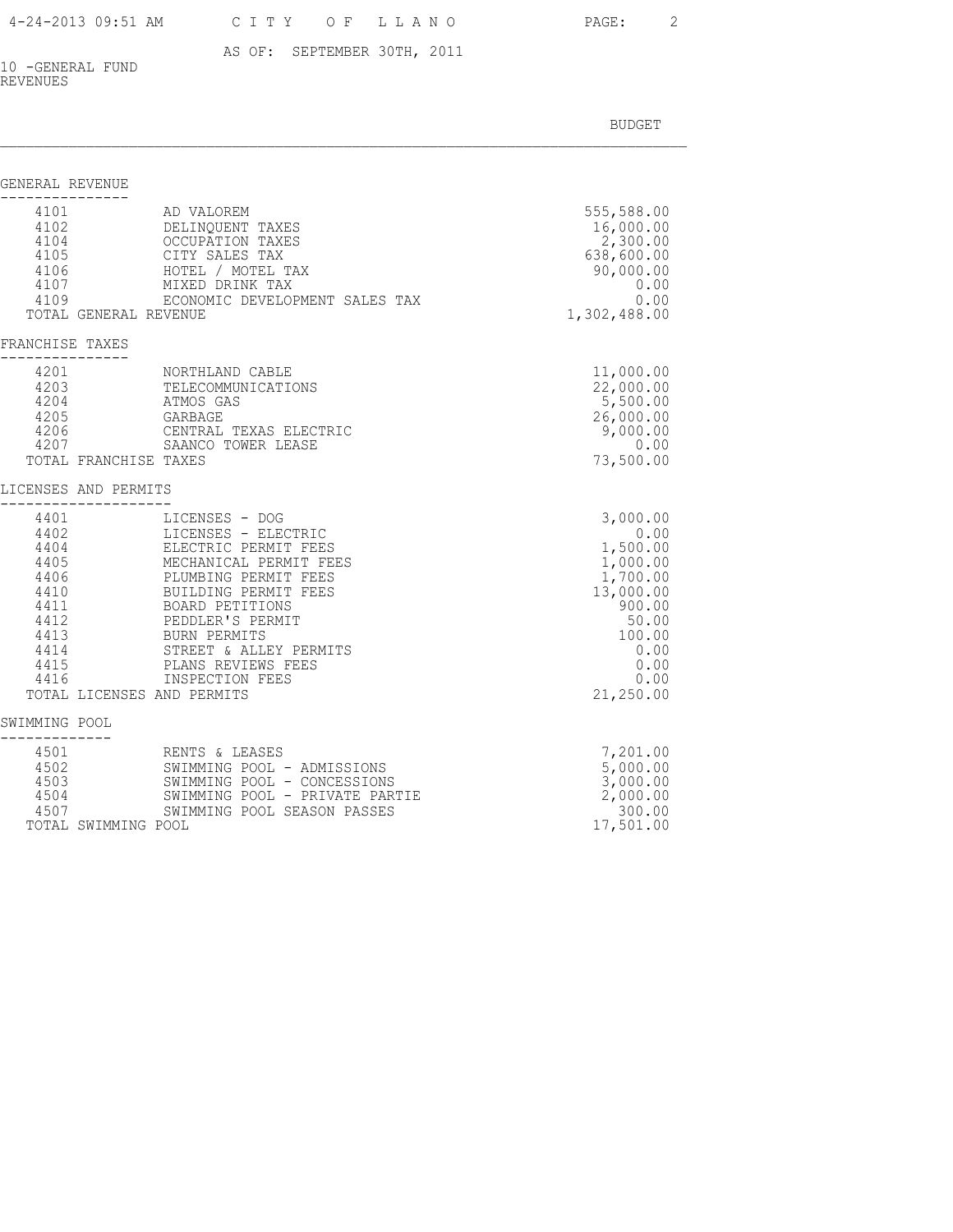AS OF: SEPTEMBER 30TH, 2011

10 -GENERAL FUND REVENUES

BUDGET AND RESERVE AND RESERVE AND RESERVE AND RESERVE AND RESERVE AND RESERVE AND RESERVE AND RESERVE AND RESERVE AND RESERVE AND RESERVE AND RESERVE AND RESERVE AND RESERVE AND RESPONDING A REPORT OF A REPORT OF A REPORT

| GENERAL PARKS                                                                                                                                             |                                                                                                                                                                                                                                                                                                                                                                                                                                                                                  |                                                                                                                                                                                           |
|-----------------------------------------------------------------------------------------------------------------------------------------------------------|----------------------------------------------------------------------------------------------------------------------------------------------------------------------------------------------------------------------------------------------------------------------------------------------------------------------------------------------------------------------------------------------------------------------------------------------------------------------------------|-------------------------------------------------------------------------------------------------------------------------------------------------------------------------------------------|
| 4510<br>4513<br>4514<br>4516<br>4517<br>4518<br>4519<br>TOTAL GENERAL PARKS                                                                               | PARK PAVILION RENTS<br>RAY HOUSE RENTALS<br>CAMPING FEES<br>BADU RV SPACE RENTALS<br>ROBINSON RV SPACE RENTALS<br>LEDC CONTRIBUTION-ROBINSON RV<br>LAUNDROMAT                                                                                                                                                                                                                                                                                                                    | 4,000.00<br>1,500.00<br>700.00<br>13,000.00<br>40,404.00<br>0.00<br>2,080.00<br>61,684.00                                                                                                 |
| <b>GOLF COURSE</b>                                                                                                                                        |                                                                                                                                                                                                                                                                                                                                                                                                                                                                                  |                                                                                                                                                                                           |
| 4520<br>4521<br>4522<br>4523<br>4524<br>4525<br>4526<br>4527<br>4528<br>4529<br>4530<br>4531<br>4532<br>4533<br>4534<br>4535<br>4536<br>TOTAL GOLF COURSE | GOLF COURSE DRIVING RANGE<br>GOLF COURSE CART RENTALS<br>GOLF COURSE MEMBER FEES<br>GOLF COURSE GREEN FEES<br>GOLF COURSE TOURNAMENTS<br>GOLF MERCHANDISE PRESALES<br><b>GOLF MERCHANDISE</b><br>GOLF COURSE CONCESSIONS<br>GOLF COURSE BOTTLED WATER<br>GOLF COURSE BEER SALES<br>CONTRIBUTION FROM GOLF ASSOC<br>GOLF PROCEEDS FROM DEBT<br>LEDC CONTRIBUTION-CART SHED<br>GOLF COURSE SALE OF EQUIPMENT<br>GOLF COURSE-RV<br>GOLF EOUIPMENT RENTAL<br><b>GOLF CLUB REPAIR</b> | 5,250.00<br>53,000.00<br>97,536.00<br>60,000.00<br>0.00<br>0.00<br>16,500.00<br>18,750.00<br>0.00<br>26,000.00<br>0.00<br>0.00<br>0.00<br>0.00<br>42,000.00<br>0.00<br>0.00<br>319,036.00 |
| LANTEX THEATER                                                                                                                                            |                                                                                                                                                                                                                                                                                                                                                                                                                                                                                  |                                                                                                                                                                                           |
| 4550<br>4551<br>4552<br>4553<br>4554<br>4555                                                                                                              | TICKET SALES<br>CONCESSIONS<br>FACILITY RENTAL<br>THEATRE DONATIONS<br>LEDC CONTRIBUTION TO THEATRE<br>LANTEX LEASE                                                                                                                                                                                                                                                                                                                                                              | 0.00<br>0.00<br>2,400.00<br>0.00<br>0.00<br>0.00                                                                                                                                          |

TOTAL LANTEX THEATER 2,400.00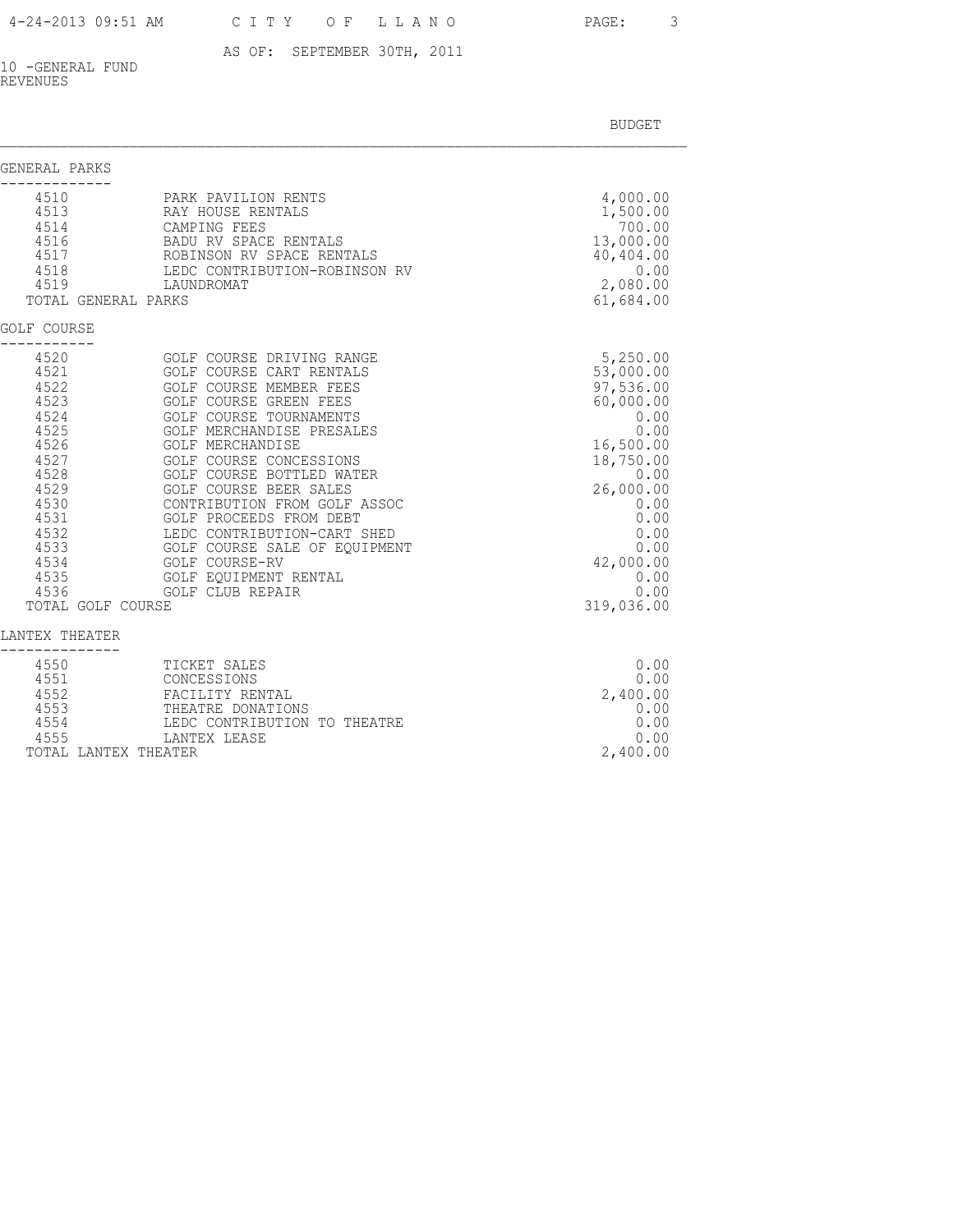AS OF: SEPTEMBER 30TH, 2011

10 -GENERAL FUND REVENUES

BUDGET AND RESERVE AND RESERVE AND RESERVE AND RESERVE AND RESERVE AND RESERVE AND RESERVE AND RESERVE AND RESERVE AND RESERVE AND RESERVE AND RESERVE AND RESERVE AND RESERVE AND RESPONDING A REPORT OF A REPORT OF A REPORT

| AIRPORT                                                                                                                                                                                           |                                                                                                                                                                                                                                                                                                                                                                                                                                                                                                                                                                         |                                                                                                                                                                                                |
|---------------------------------------------------------------------------------------------------------------------------------------------------------------------------------------------------|-------------------------------------------------------------------------------------------------------------------------------------------------------------------------------------------------------------------------------------------------------------------------------------------------------------------------------------------------------------------------------------------------------------------------------------------------------------------------------------------------------------------------------------------------------------------------|------------------------------------------------------------------------------------------------------------------------------------------------------------------------------------------------|
| 4570<br>4571<br>4572<br>TOTAL AIRPORT                                                                                                                                                             | AIRPORT FUEL SALES<br>AIRPORT HANGER RENT<br>HILLCOUNTRY HANGAR LAND LEASE                                                                                                                                                                                                                                                                                                                                                                                                                                                                                              | 301,000.00<br>35,000.00<br>500.00<br>336,500.00                                                                                                                                                |
| FACILITIES                                                                                                                                                                                        |                                                                                                                                                                                                                                                                                                                                                                                                                                                                                                                                                                         |                                                                                                                                                                                                |
| 4580<br>4581<br>4582<br>4583<br>4584<br>TOTAL FACILITIES                                                                                                                                          | <b>GUN RANGE</b><br>AMERICAN TOWER LEASE<br>ERF WIRELESS TOWER LEASE<br>PARK HOUSE RENT<br>POLE CONTACT FEES                                                                                                                                                                                                                                                                                                                                                                                                                                                            | 0.00<br>11,640.00<br>3,600.00<br>3,000.00<br>23,800.00<br>42,040.00                                                                                                                            |
| FINANCIAL                                                                                                                                                                                         |                                                                                                                                                                                                                                                                                                                                                                                                                                                                                                                                                                         |                                                                                                                                                                                                |
| 4603<br>4604<br>4605<br>4606<br>4608<br>4609<br>4611<br>4612<br>4613<br>4614<br>4615<br>4616<br>4617<br>4618<br>4619<br>4620<br>4621<br>4622<br>4623<br>4624<br>TOTAL FINANCIAL<br>CAPITAL OUTLAY | FEES IN LIEU OF TAX-UTIL<br>PROCEEDS FROM DEBT<br>COPS GRANT PROCEEDS<br>ADM OVERHEAD - UTILITIES<br>CONTRIBUTION FROM UTILITY FUND<br>LLANO RIVER PARK GRANT<br>TXDOT GRANT<br>RURAL FIRE DISTRICT CONTRIBUTI<br>LEDC CONTRIBUTION TO LANTEX<br>FY03 FEMA FIREFIGHTERS<br>HCRA DONATION FOR DEPOT<br>LEDC CONTR TO DEPOT INFRA<br>LEDC CONTR-MAIN ST CIP GRANT<br>TROUT DONATIONS<br>POLICE DOG DONATIONS<br>LEDC CONTR - AIRPORT PILOT LNG<br>TXDOT RAMP GRANT PROCEEDS<br>LISD CONTR - BROADBAND STUDY<br>LMHS CONTR - BROADBAND STUDY<br>LEDC CONTR-BROADBAND STUDY | 1,049,644.77<br>0.00<br>0.00<br>313,927.00<br>0.00<br>0.00<br>0.00<br>5,000.00<br>0.00<br>0.00<br>0.00<br>0.00<br>0.00<br>0.00<br>0.00<br>0.00<br>0.00<br>0.00<br>0.00<br>0.00<br>1,368,571.77 |
|                                                                                                                                                                                                   |                                                                                                                                                                                                                                                                                                                                                                                                                                                                                                                                                                         |                                                                                                                                                                                                |
| 4650<br>4651<br>4652                                                                                                                                                                              | REDUCTION OF FUND BALANCE<br>LEDC CONTRIBUTION-CART SHED<br>LEDC CONTRIBUTION-RV PARK                                                                                                                                                                                                                                                                                                                                                                                                                                                                                   | 0.00<br>0.00<br>0.00                                                                                                                                                                           |

4653 LCRA CDPP GRANT PROCEEDS 0.00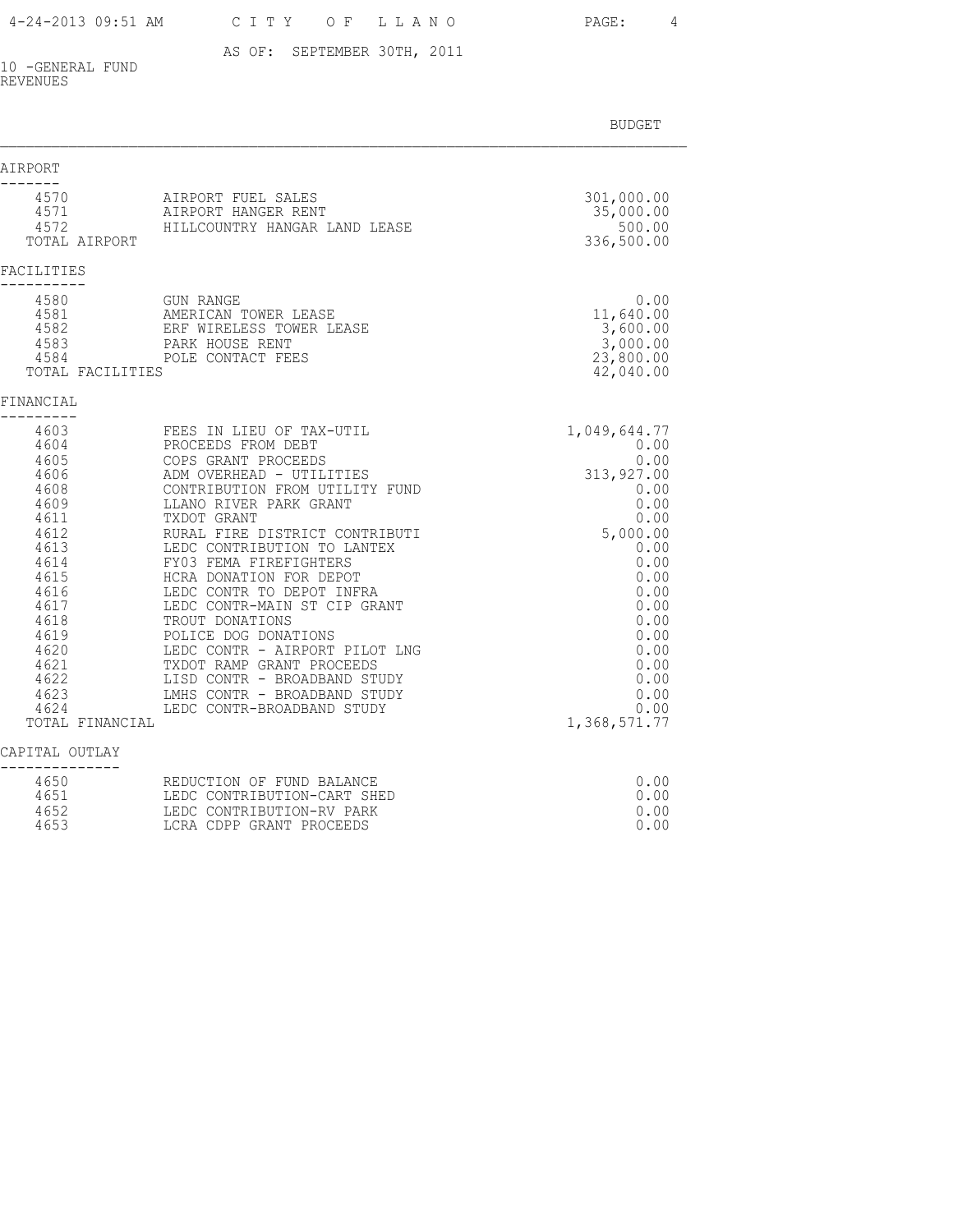| 4-24-2013 09:51 AM |  |  | CITY OF LLANO |
|--------------------|--|--|---------------|
|--------------------|--|--|---------------|

PAGE: 5

AS OF: SEPTEMBER 30TH, 2011

10 -GENERAL FUND REVENUES

BUDGET

| 4654<br>4655<br>4656<br>4657<br>4658<br>4659<br>4660<br>4661<br>4662<br>TOTAL CAPITAL       | LCRA-SIREN GRANT<br>NORTON ESTATE CONTR TO PARK<br>PROCEEDS FROM DEBT-GOLF COURSE<br>LEDC CONTR-MAIN ST GRANT<br>LEDC TEXAS YES MATCH<br>TEXAS YES GRANT REVENUE<br>TEXAS YES-CHAMBER DONATION<br>THC PRESERVN FUND GRNT-RED TOP<br>PRESERVE AMERICA GRANT<br>OUTLAY | 0.00<br>0.00<br>0.00<br>0.00<br>0.00<br>0.00<br>0.00<br>0.00<br>0.00<br>0.00                                                  |
|---------------------------------------------------------------------------------------------|----------------------------------------------------------------------------------------------------------------------------------------------------------------------------------------------------------------------------------------------------------------------|-------------------------------------------------------------------------------------------------------------------------------|
| OTHER                                                                                       |                                                                                                                                                                                                                                                                      |                                                                                                                               |
| 4701<br>4702<br>4703<br>4705<br>4708<br>4709<br>4710<br>4785<br>4790<br>4793<br>TOTAL OTHER | INTEREST ON INVESTMENTS<br>FINES<br>CEMETERY LOTS<br>CEMETERY OPEN & CLOSE FEES<br>COURT TECHNOLOGY FEE<br>TIME PMT - JUDICIAL EFFICIENCY<br>COURT BUILDING SECURITY FEE<br>ALLEY AND STREET SALES<br>MISCELLANEOUS<br>TML EQUITY/ WORK COMP RETURN                  | 7,000.00<br>40,000.00<br>13,000.00<br>15,500.00<br>1,200.00<br>100.00<br>0.00<br>0.00<br>10,000.00<br>14,495.00<br>101,295.00 |
| UNTITLED<br>4999<br>TOTAL UNTITLED                                                          | TRANSFERS IN                                                                                                                                                                                                                                                         | 0.00<br>0.00                                                                                                                  |
| $***$                                                                                       | $***$<br>TOTAL REVENUES                                                                                                                                                                                                                                              | 3,646,265.77<br>==============                                                                                                |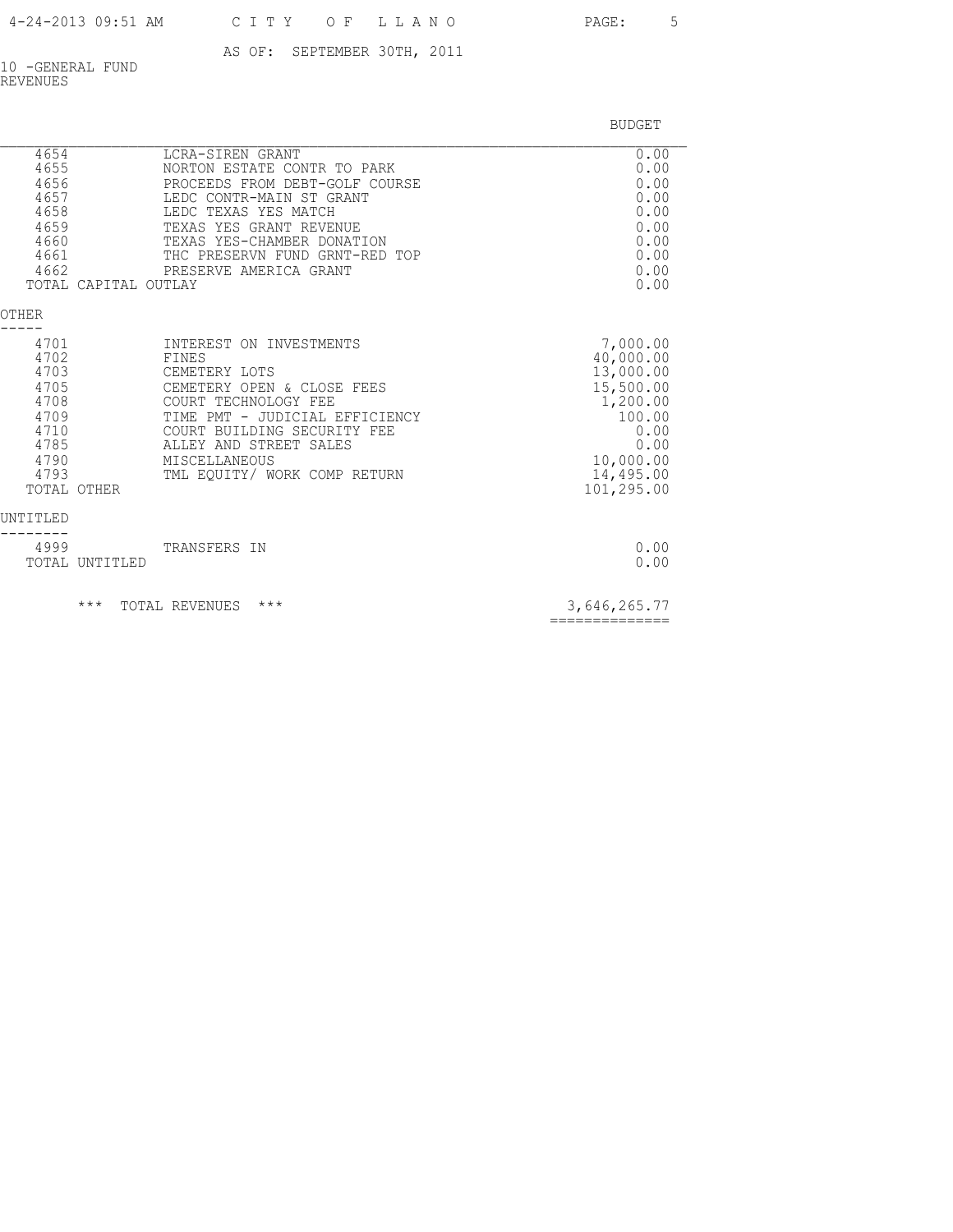==============

# AS OF: SEPTEMBER 30TH, 2011

BUDGET AND RESERVE AND RESERVE AND RESERVE AND RESERVE AND RESERVE AND RESERVE AND RESERVE AND RESERVE AND RESERVE AND RESERVE AND RESERVE AND RESERVE AND RESERVE AND RESERVE AND RESPONDING A REPORT OF A REPORT OF A REPORT

10 -GENERAL FUND CITY COUNCIL DEPARTMENTAL EXPENDITURES

| PERSONAL SERVICES<br>50100-101<br>50100-104<br>TOTAL PERSONAL SERVICES                                           | SALARIES<br>FICA                                                                                                                        | 9,600.00<br>0.00<br>9,600.00                                        |
|------------------------------------------------------------------------------------------------------------------|-----------------------------------------------------------------------------------------------------------------------------------------|---------------------------------------------------------------------|
| SUPPLIES                                                                                                         |                                                                                                                                         |                                                                     |
| 50100-201<br>50100-202<br>$50100 - 205$<br>50100-290<br>TOTAL SUPPLIES                                           | OFFICE SUPPLIES<br>POSTAGE<br>OPERATIONAL SUPPLIES<br>MISCELLANEOUS SUPPLIES                                                            | 500.00<br>0.00<br>300.00<br>300.00<br>1,100.00                      |
| SERVICES                                                                                                         |                                                                                                                                         |                                                                     |
| 50100-401<br>$50100 - 402$<br>$50100 - 412$<br>$50100 - 420$<br>$50100 - 425$<br>$50100 - 426$<br>TOTAL SERVICES | COMMUNICATIONS<br>ELECTRICITY-EVENTS CENTER<br>TRAVEL AND TRAINING<br>DUES, FEES, MEMBERSHIPS<br>ELECTION EXPENSES<br>PROFESSIONAL FEES | 400.00<br>0.00<br>6,500.00<br>0.00<br>5,000.00<br>0.00<br>11,900.00 |
| CAPITAL OUTLAY                                                                                                   |                                                                                                                                         |                                                                     |
| $50100 - 620$<br>$50100 - 621$                                                                                   | CONTINGENCY<br>OTHER CAPITAL OUTLAY                                                                                                     | 0.00<br>0.00                                                        |
| TOTAL CAPITAL OUTLAY<br>TOTAL CITY COUNCIL                                                                       |                                                                                                                                         | 0.00<br>22,600.00                                                   |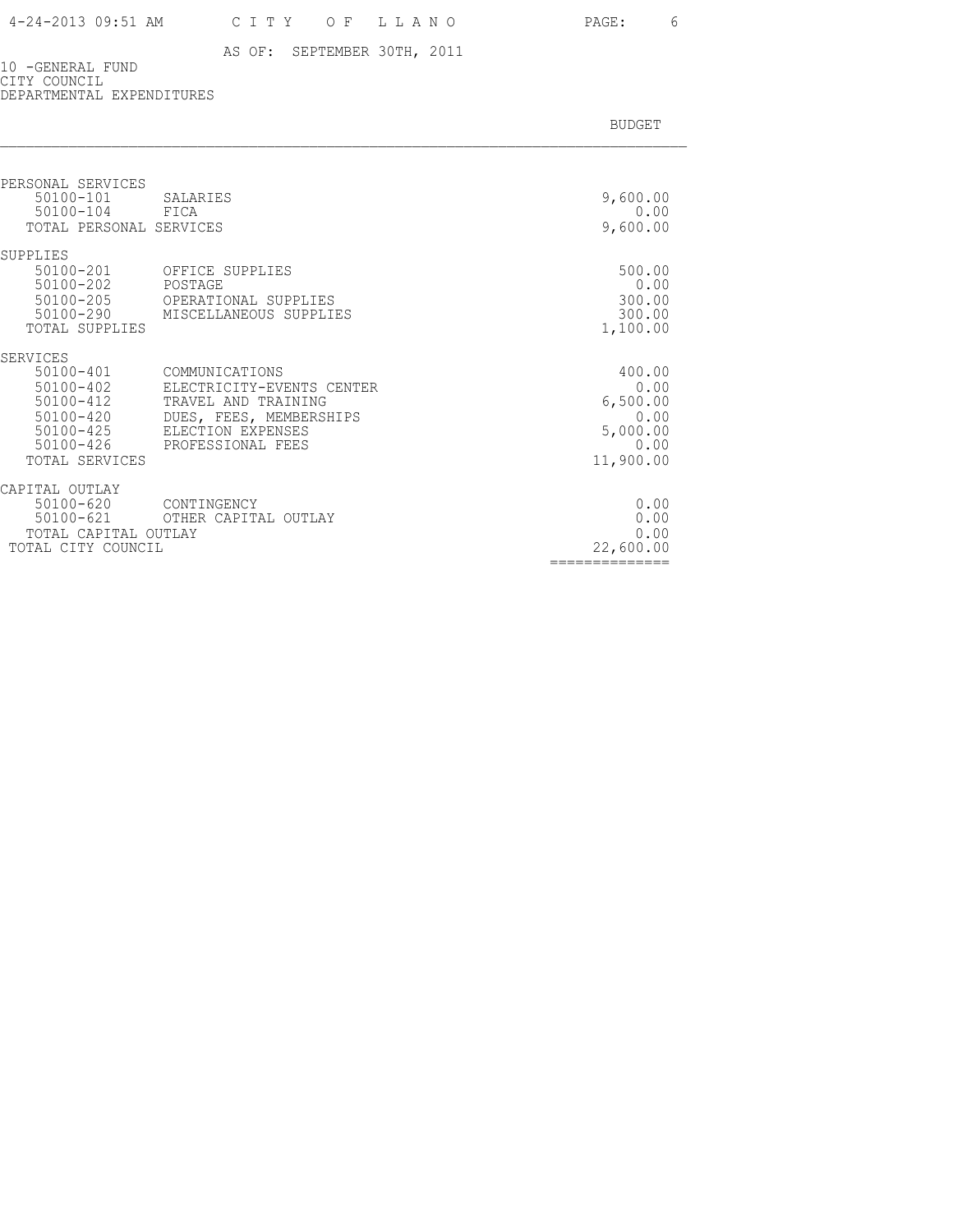10 -GENERAL FUND ADMINISTRATION DEPARTMENTAL EXPENDITURES

| PERSONAL SERVICES                   |                                                                                              |            |
|-------------------------------------|----------------------------------------------------------------------------------------------|------------|
| 50200-101                           | SALARIES                                                                                     | 337,082.71 |
| 50200-102                           | LONGEVITY                                                                                    | 2,573.00   |
| 50200-103                           | OVERTIME                                                                                     | 1,000.00   |
| 50200-104<br>⊃∪∠∪∪-104<br>50200-105 | FICA                                                                                         | 24,007.97  |
|                                     | RETIREMENT                                                                                   | 23, 411.70 |
|                                     | 50200-106 HEALTH INSURANCE                                                                   | 50,380.49  |
| 50200-107                           | CLOTHING                                                                                     | 3,558.96   |
| 50200-108                           | CERTIFICATION                                                                                | 300.00     |
| 50200-109                           | LONG TERM DISABILITY                                                                         | 1,186.57   |
| 50200-111                           | VEHICLE ALLOWANCE                                                                            | 0.00       |
| 50200-115                           | WORKER'S COMPENSATION                                                                        | 1,094.08   |
| 50200-116                           | UNEMPLOYMENT                                                                                 | 0.00       |
|                                     |                                                                                              | 4,923.86   |
|                                     | 50200-117 DENTAL INSURANCE<br>50200-118 LIFE INSURANCE<br>50200-119 HEALTH REIMB ARRANGEMENT | 348.00     |
|                                     |                                                                                              | 3,000.00   |
|                                     | 50200-180 SALARY ADJUSTMENTS                                                                 | 0.00       |
|                                     | 50200-185 HEALTH SELF INSURANCE                                                              | 0.00       |
| 50200-190                           | MISCELLANEOUS                                                                                | 0.00       |
| TOTAL PERSONAL SERVICES             |                                                                                              | 452,867.34 |
| SUPPLIES                            |                                                                                              |            |
| 50200-201<br>50200-202              | OFFICE SUPPLIES                                                                              | 4,000.00   |
|                                     | POSTAGE                                                                                      | 5,600.00   |
| 50200-203                           | CONCESSIONS                                                                                  | 1,700.00   |
| 50200-204                           | SMALL TOOLS                                                                                  | 0.00       |
| 50200-205                           | OPERATIONAL SUPPLIES                                                                         | 1,200.00   |
| 50200-206 ANIMA<br>50200-210 FUEL   | ANIMAL CONTROL                                                                               | 0.00       |
|                                     |                                                                                              | 3,200.00   |
|                                     | 50200-290 MISCELLANEOUS                                                                      | 4,000.00   |
|                                     | 50200-291 SPECIAL EVENTS/PROJECTS                                                            | 2,700.00   |
| TOTAL SUPPLIES                      |                                                                                              | 22,400.00  |
| MAINTENANCE AND REPAIRS             |                                                                                              |            |
| 50200-301                           | MOTOR POOL FEE                                                                               | 0.00       |
|                                     | 50200-302 VEHICLE MAINTENANCE                                                                | 500.00     |
|                                     | 50200-303 EQUIPMENT<br>50200-305 BUILDING AND GROUNDS                                        | 200.00     |
|                                     |                                                                                              | 2,500.00   |
|                                     | 50200-306 RED TOP JAIL/DOOLITTLE SCHOOL                                                      | 11,800.00  |
| $50200 - 307$                       | OFFICE EQUIPMENT                                                                             | 13,000.00  |
|                                     | 50200-390 MISCELLANEOUS MAINT/REPAIRS                                                        | 0.00       |
| TOTAL MAINTENANCE AND REPAIRS       |                                                                                              | 28,000.00  |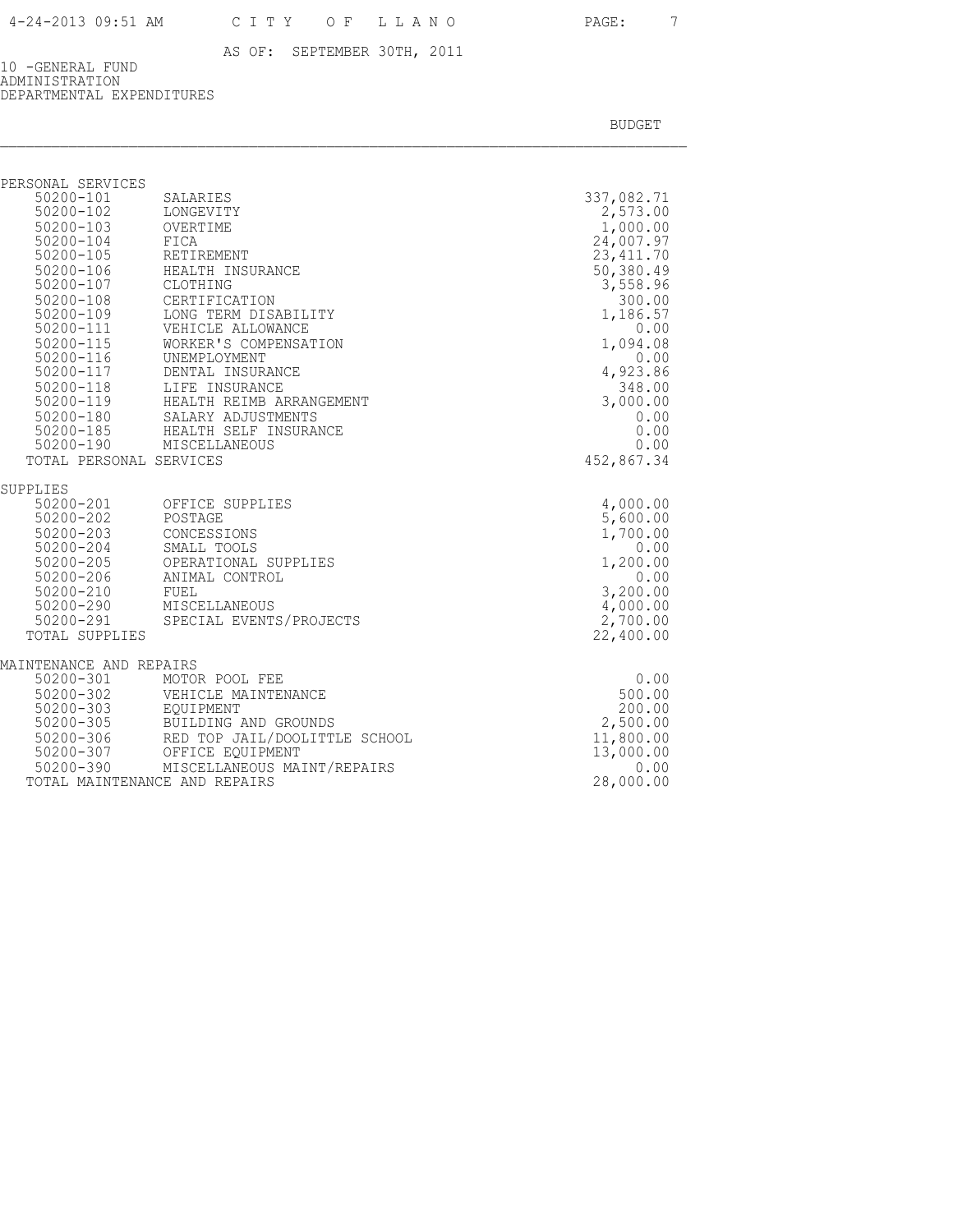10 -GENERAL FUND ADMINISTRATION DEPARTMENTAL EXPENDITURES

| SERVICES               |                                                 |                       |
|------------------------|-------------------------------------------------|-----------------------|
|                        | 50200-401 COMMUNICATIONS                        | 7,000.00              |
| 50200-402              | ELECTRIC                                        | 7,000.00              |
| $50200 - 406$          | WATER AND SEWER                                 | 0.00                  |
| 50200-407              | CATV                                            | 0.00                  |
| $50200 - 412$          | TRAVEL AND TRAINING                             | 6,000.00              |
| $50200 - 413$          | MILEAGE REIMBURSEMENT                           | 0.00                  |
| $50200 - 420$          | DUES, FEES, AND MEMBERSHIPS                     | 4,200.00              |
| 50200-421              | PRINTING                                        | 500.00                |
| $50200 - 426$          | PROFESSIONAL FEES                               | 79,000.00             |
| 50200-427              | LEGAL FEES                                      | 17,000.00             |
| 50200-428              | TAX APPRAISAL DISTRICT                          | 19,157.00             |
| 50200-429              | TAX COLLECTION FEE                              | 2,538.00              |
| 50200-430              | ADVERTISING                                     | 4,700.00              |
| 50200-431              | EMPLOYEE BONUS                                  | 650.00                |
| 50200-432              | SAFETY AWARDS                                   | 2,000.00              |
| $50200 - 435$          | CLEAN-UP CONTRACTS                              | 0.00                  |
| $50200 - 436$          | RV SPACE MGMT FEE                               | 0.00                  |
| $50200 - 445$          | SOCIAL SERVICES - HOUSING SUBS                  | 0.00                  |
| 50200-450              | DEBT SERVICE                                    | 18,072.00             |
| 50200-451              | INTEREST                                        | 0.00                  |
| 50200-460              | TAX REFUNDS<br>50200-490 MISCELLANEOUS SERVICES | 7,500.00<br>0.00      |
|                        |                                                 |                       |
| TOTAL SERVICES         |                                                 | 175, 317.00           |
| SUNDRY CHARGES         |                                                 |                       |
| 50200-501<br>50200-502 | INSURANCE - PROPERTY                            | 24,000.00             |
| $50200 - 503$          | INSURANCE - AUTO LIABILITY<br>INSURANCE - BONDS | 22,100.00<br>1,350.00 |
| 50200-504              | INSURANCE - PUBLIC OFFICIALS                    | 7,800.00              |
| 50200-505              | INSURANCE - LIABILITY                           | 5,100.00              |
| 50200-506              | INSURANCE - EMPLOYEE BENEFITS                   | 0.00                  |
| 50200-520              | LLANO CO LIBRARY SUPPORT                        | 1,500.00              |
| 50200-521              | H/M CHAMBER OF COMMERCE                         | 0.00                  |
| 50200-522              | H/M LLANO MUSEUM                                | 0.00                  |
| 50200-523              | H/M DISCRETIONARY                               | 87,300.00             |
| 50200-524              | H/M TAX HILL COUNTRY WILDLIFE                   | 0.00                  |
| 50200-560              | CONTINGENCY                                     | 0.00                  |
|                        | 50200-590 MISCELLANEOUS SUNDRY CHARGES          | 0.00                  |
| TOTAL SUNDRY CHARGES   |                                                 | 149,150.00            |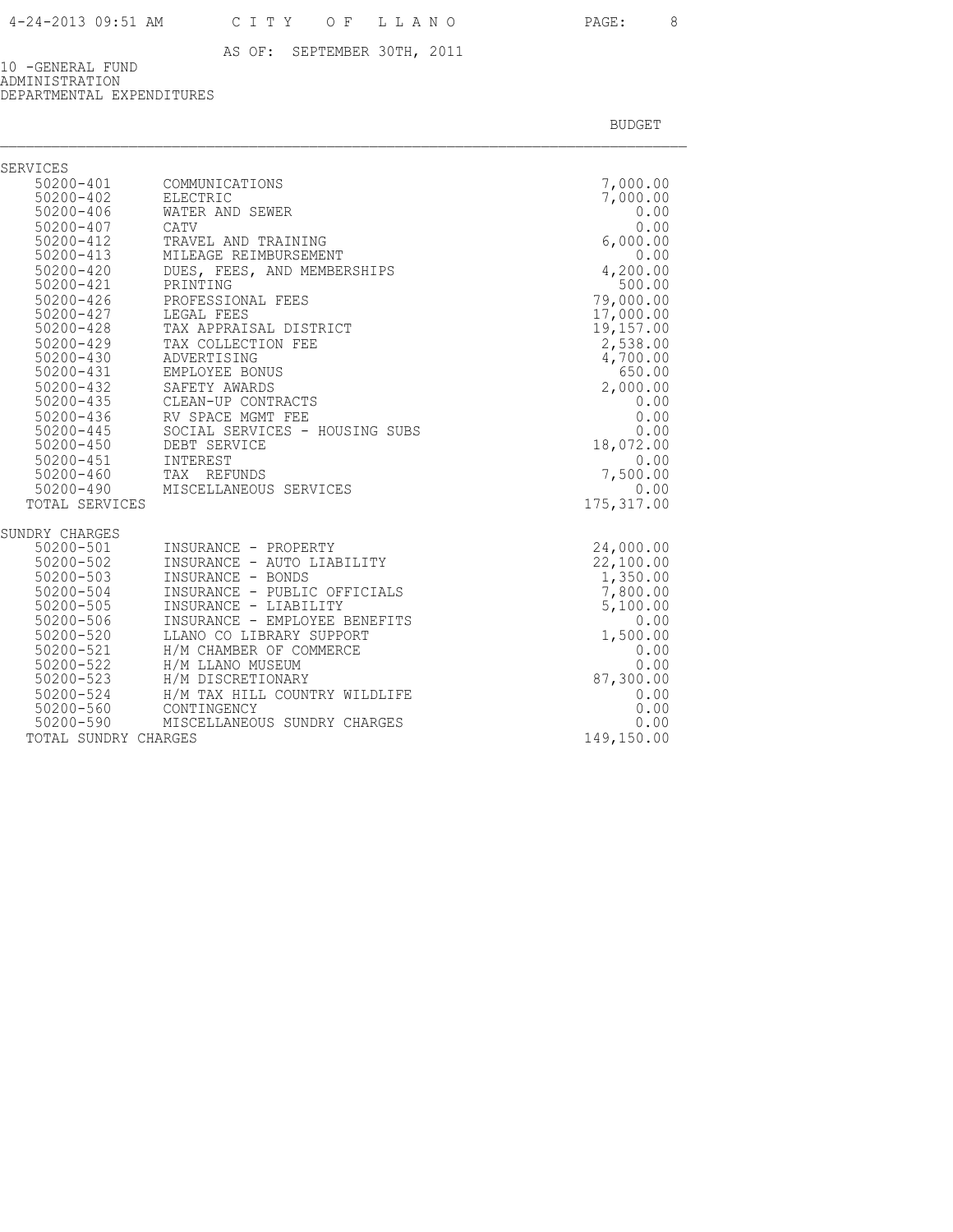10 -GENERAL FUND ADMINISTRATION DEPARTMENTAL EXPENDITURES

| CAPITAL OUTLAY       |                          |            |
|----------------------|--------------------------|------------|
| 50200-601            | LAND                     | 0.00       |
| $50200 - 602$        | BUILDINGS & IMPROVEMENTS | 0.00       |
| 50200-605            | TEA-21 GRANT MATCH       | 0.00       |
| $50200 - 606$        | LANTEX IMPROVEMENTS      | 0.00       |
| $50200 - 615$        | VEHICLES & EQUIPMENT     | 0.00       |
| $50200 - 619$        | FURNITURE & FIXTURES     | 0.00       |
| $50200 - 621$        | <b>OTHER</b>             | 0.00       |
| TOTAL CAPITAL OUTLAY |                          | 0.00       |
| TOTAL ADMINISTRATION |                          | 827,734.34 |
|                      |                          |            |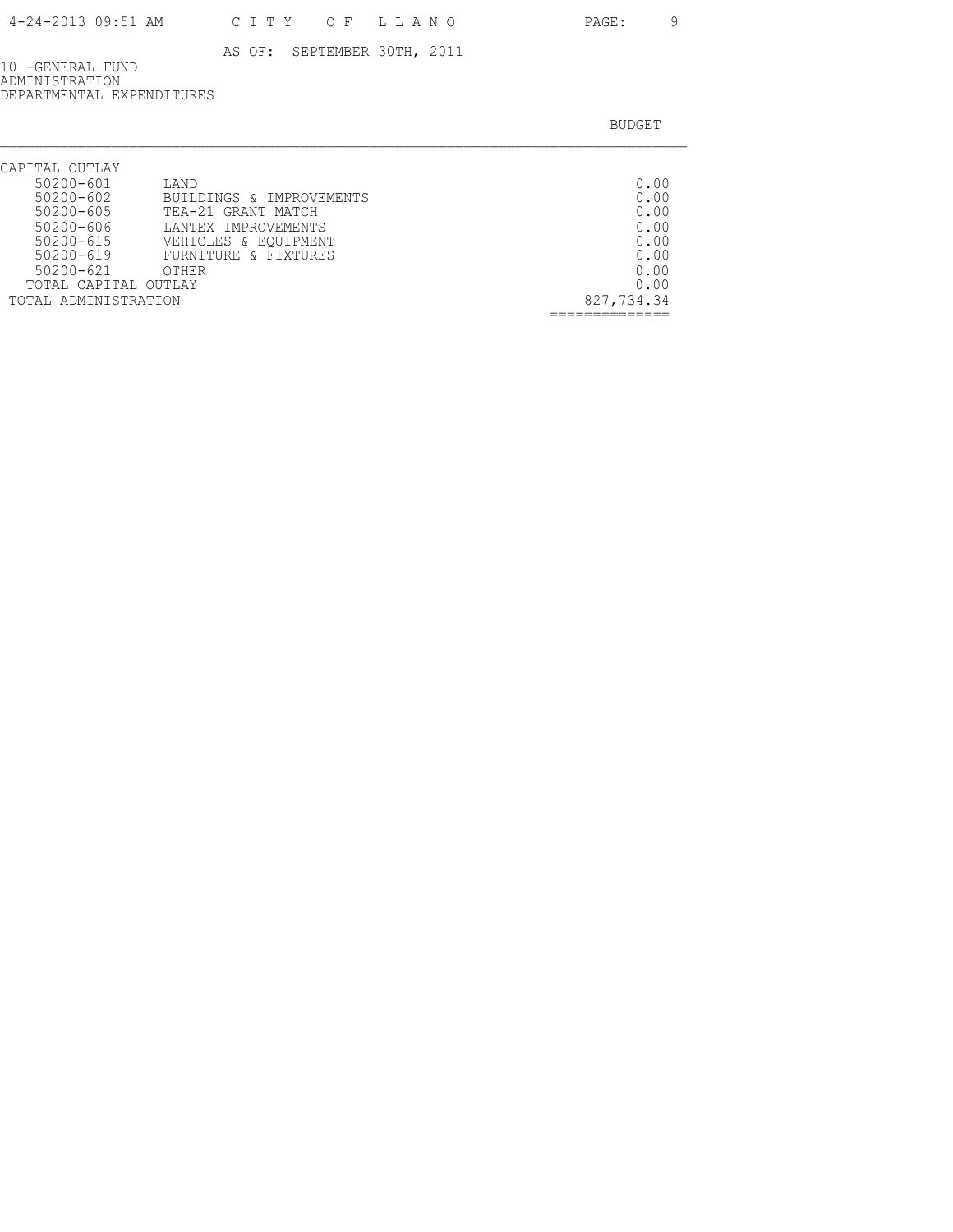10 -GENERAL FUND ECONOMIC DEVELOPMENT DEPARTMENTAL EXPENDITURES

| PERSONAL SERVICES<br>SALARIES<br>LONGEVITY<br>OVERTIME<br>FICA<br>RETIREMENT<br>HEALTH INSURANCE<br>CLOTHING<br>CERTIFICATION<br>LONG TERM DISABILITY<br>WORKER'S COMPENSATION<br>50225-117<br>DENTAL INSURANCE<br>50225-118 LIFE INSURANCE<br>TOTAL PERSONAL SERVICES | 0.00<br>0.00<br>0.00<br>0.00<br>0.00<br>0.00<br>0.00<br>0.00<br>0.00<br>0.00<br>0.00<br>0.00<br>0.00 |
|------------------------------------------------------------------------------------------------------------------------------------------------------------------------------------------------------------------------------------------------------------------------|------------------------------------------------------------------------------------------------------|
|                                                                                                                                                                                                                                                                        |                                                                                                      |
| 50225-201<br>OFFICE SUPPLIES<br>POSTAGE<br>TOTAL SUPPLIES                                                                                                                                                                                                              | 0.00<br>0.00<br>0.00                                                                                 |
| MAINTENANCE AND REPAIRS                                                                                                                                                                                                                                                |                                                                                                      |
| OFFICE EQUIPMENT<br>TOTAL MAINTENANCE AND REPAIRS                                                                                                                                                                                                                      | 0.00<br>0.00                                                                                         |
|                                                                                                                                                                                                                                                                        |                                                                                                      |
| 50225-412<br>TRAVEL & TRAINING<br>MILEAGE REIMBURSEMENT<br>PROFESSIONAL FEES<br>50225-430<br>ADVERTISING<br>EMPLOYEE BONUS<br>TOTAL SERVICES<br>TOTAL ECONOMIC DEVELOPMENT                                                                                             | 0.00<br>0.00<br>0.00<br>0.00<br>0.00<br>0.00<br>0.00<br>==============                               |
|                                                                                                                                                                                                                                                                        |                                                                                                      |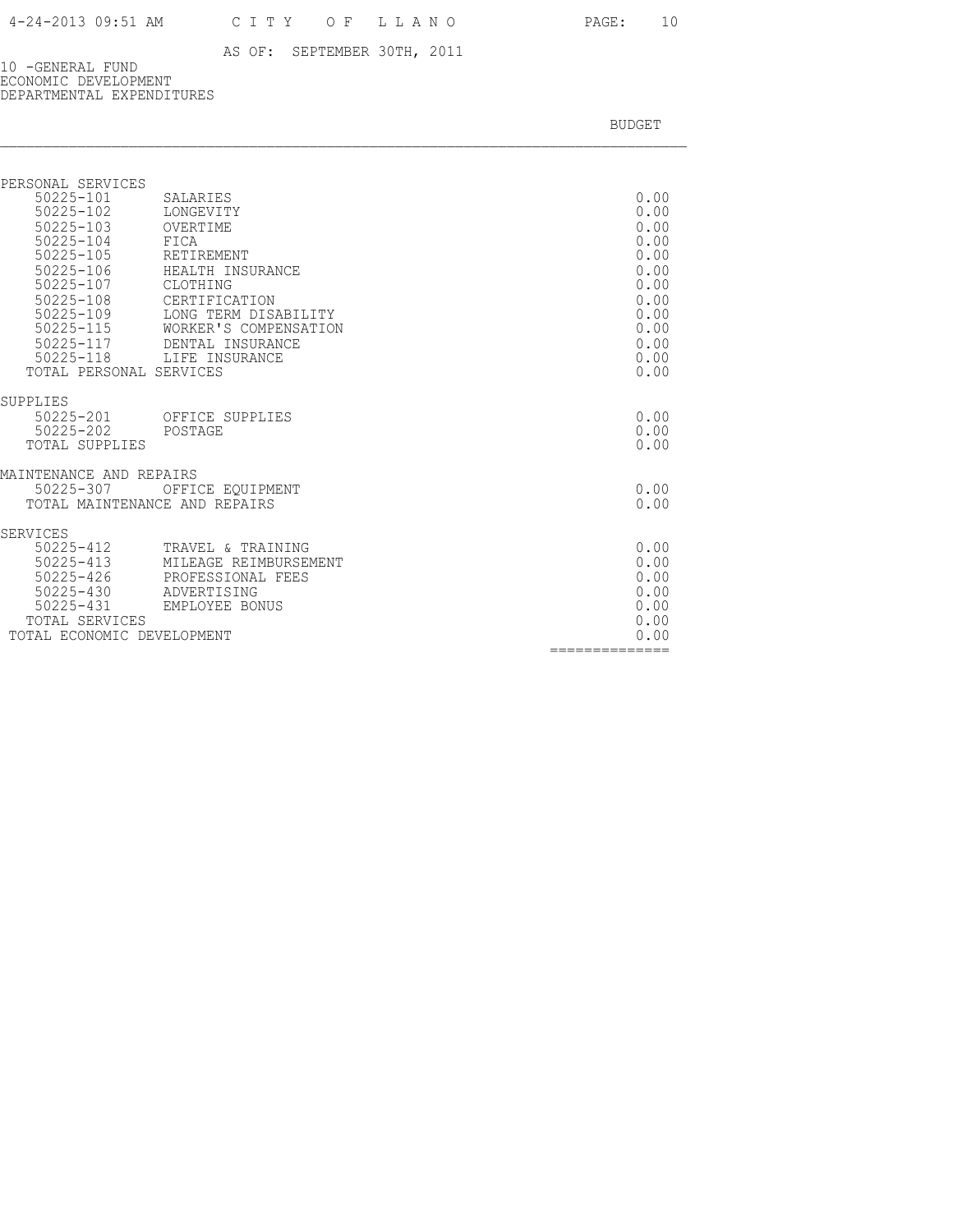10 -GENERAL FUND MAIN STREET DEPARTMENTAL EXPENDITURES

| PERSONAL SERVICES                          |                                          |                               |
|--------------------------------------------|------------------------------------------|-------------------------------|
| 50250-101<br>50250-102<br>$50250 - 103$    | SALARIES<br>LONGEVITY<br>OVERTIME        | 38, 324. 32<br>372.00<br>0.00 |
| $50250 - 104$<br>$50250 - 105$             | FICA<br>RETIREMENT                       | 2,960.27<br>2,886.75          |
| $50250 - 106$<br>50250-109                 | HEALTH INSURANCE<br>LONG TERM DISABILITY | 4,049.88<br>137.97            |
| $50250 - 115$                              | WORKER'S COMPENSATION                    | 126.81                        |
| 50250-117<br>50250-118                     | DENTAL INSURANCE<br>LIFE INSURANCE       | 322.68<br>58.00               |
| TOTAL PERSONAL SERVICES                    | 50250-119 HEALTH REIMB ARRANGEMENT       | 500.00<br>49,738.68           |
| SUPPLIES                                   |                                          |                               |
| 50250-201<br>50250-202                     | OFFICE SUPPLIES<br>POSTAGE               | 200.00<br>0.00                |
| 50250-205<br>TOTAL SUPPLIES                | OPERATIONAL SUPPLIES                     | 500.00<br>700.00              |
| MAINTENANCE AND REPAIRS                    |                                          |                               |
| 50250-307<br>TOTAL MAINTENANCE AND REPAIRS | OFFICE EOUIPMENT                         | 200.00<br>200.00              |
| SERVICES                                   |                                          |                               |
| 50250-401<br>50250-412                     | TELEPHONE<br>TRAVEL AND TRAINING         | 0.00<br>3,000.00              |
| 50250-420<br>50250-421                     | DUES, FEES, AND MEMBERSHIPS<br>PRINTING  | 700.00<br>0.00                |
| 50250-426                                  | PROFESSIONAL FEES                        | 0.00                          |
| 50250-430<br>50250-431                     | ADVERTISING<br>EMPLOYEE BONUS            | 1,500.00<br>108.00            |
| TOTAL SERVICES<br>TOTAL MAIN STREET        |                                          | 5,308.00<br>55,946.68         |
|                                            |                                          | ============                  |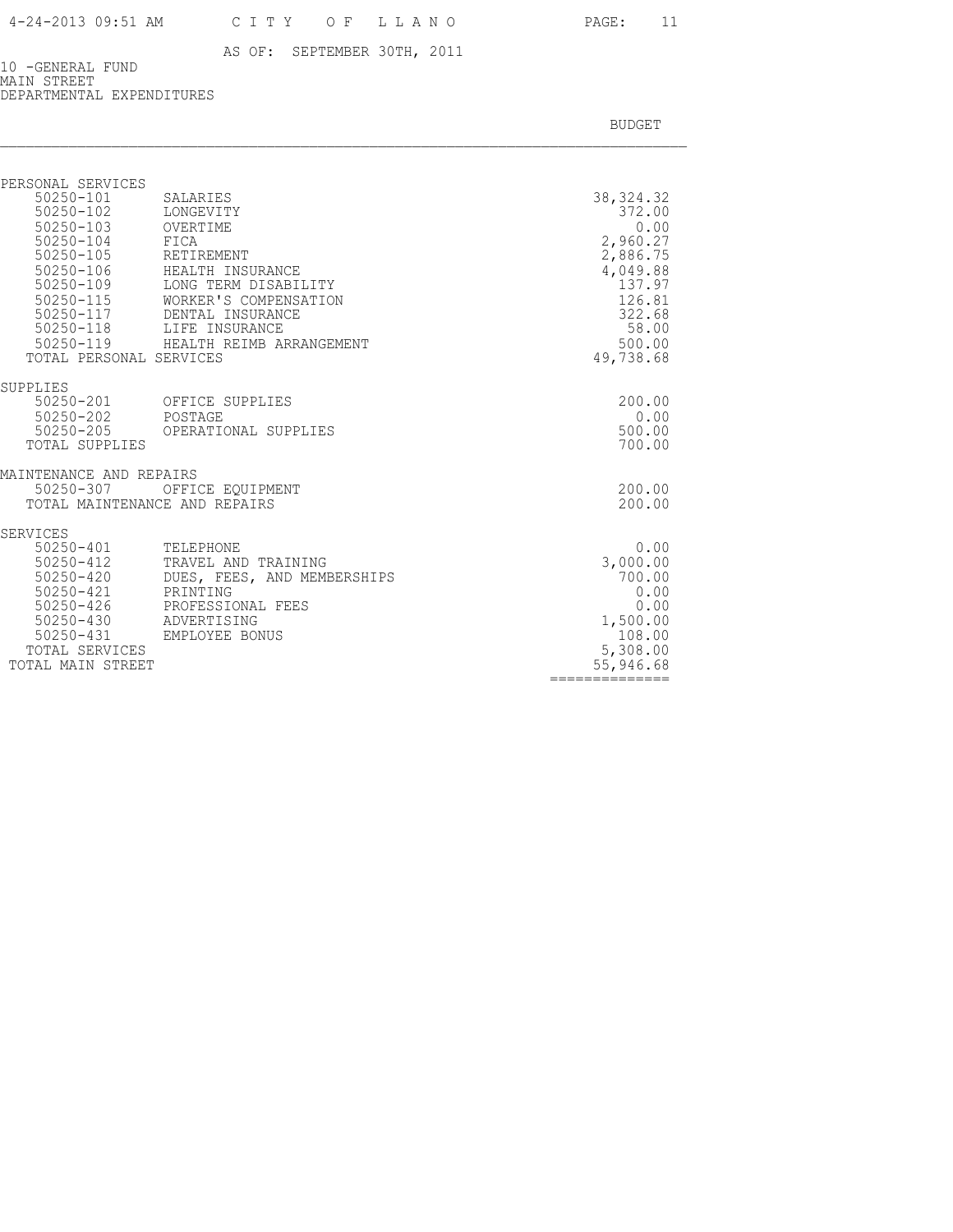10 -GENERAL FUND POLICE DEPARTMENTAL EXPENDITURES

| PERSONAL SERVICES                                                   |                                                                                                                       |                  |
|---------------------------------------------------------------------|-----------------------------------------------------------------------------------------------------------------------|------------------|
| 50300-101                                                           | SALARIES                                                                                                              | 431, 235.58      |
| 50300-102                                                           | LONGEVITY                                                                                                             | 1,978.00         |
| 50300-103 OVERTIME                                                  |                                                                                                                       | 23,000.00        |
| 50300-104                                                           | FICA                                                                                                                  | 34,946.24        |
| 50300-105                                                           | RETIREMENT                                                                                                            | 33,839.57        |
| $50300 - 106$                                                       | HEALTH INSURANCE                                                                                                      | 51,028.48        |
| 50300-107 CLOTHING                                                  |                                                                                                                       | 3,000.00         |
| 50300-108                                                           | CERTIFICATION                                                                                                         | 0.00             |
| 50300-109                                                           | LONG TERM DISABILITY                                                                                                  | 1,543.09         |
|                                                                     |                                                                                                                       | 0.00             |
|                                                                     |                                                                                                                       | 13,358.40        |
|                                                                     |                                                                                                                       | 0.00             |
|                                                                     | 50300-117 DENTAL INSURANCE                                                                                            | 5,521.26         |
|                                                                     | 50300-118 LIFE INSURANCE                                                                                              | 580.00           |
|                                                                     | 50300-119 HEALTH REIMB ARRANGEMENT                                                                                    | 5,000.00         |
|                                                                     | 50300-190 MISCELLANEOUS<br>50300-191 JUVENILE/DRUG INVESTIGATOR                                                       | 0.00             |
| TOTAL PERSONAL SERVICES                                             |                                                                                                                       | 0.00             |
|                                                                     |                                                                                                                       | 605,030.62       |
| SUPPLIES                                                            |                                                                                                                       |                  |
|                                                                     | 50300-201 OFFICE SUPPLIES                                                                                             | 1,500.00         |
| 50300-202                                                           | POSTAGE                                                                                                               | 0.00             |
| $50300 - 205$                                                       | OPERATIONAL SUPPLIES                                                                                                  | 1,500.00         |
|                                                                     | 50300-206 ANIMAL CONTROL                                                                                              | 2,500.00         |
| 50300-207                                                           | POLICE DOG                                                                                                            | 800.00           |
|                                                                     | 50300-210 FUEL<br>50300-290 MISCELLANEOUS<br>50300-291 DARE SUPPLIES                                                  | 26,000.00        |
|                                                                     |                                                                                                                       | 0.00             |
|                                                                     |                                                                                                                       | 0.00             |
| TOTAL SUPPLIES                                                      |                                                                                                                       | 32,300.00        |
|                                                                     |                                                                                                                       |                  |
| MAINTENANCE AND REPAIRS                                             |                                                                                                                       |                  |
|                                                                     | MOTOR POOL FEE                                                                                                        | 0.00<br>8,000.00 |
| 50300-301 MOTOR POOI<br>50300-302 MAINTENANG<br>50300-303 EQUIPMENT | MAINTENANCE OF VEHICLES                                                                                               | 9,000.00         |
| 50300-305                                                           | BUILDING AND GROUNDS                                                                                                  | 2,000.00         |
|                                                                     |                                                                                                                       | 3,500.00         |
|                                                                     | 50300-307 OFFICE EQUIPMENT<br>50300-390 MISCELLANEOUS MA<br>50300-391 D.A.R.E. - VEHIC<br>MISCELLANEOUS MAINT/REPAIRS | 0.00             |
|                                                                     | D.A.R.E. - VEHICLE                                                                                                    | 0.00             |
|                                                                     | 50300-391 D.A.R.E. - VEHICLE<br>50300-392 D.A.R.E. - EQUIPMENT MAINT                                                  | 0.00             |
|                                                                     | TOTAL MAINTENANCE AND REPAIRS                                                                                         | 22,500.00        |
|                                                                     |                                                                                                                       |                  |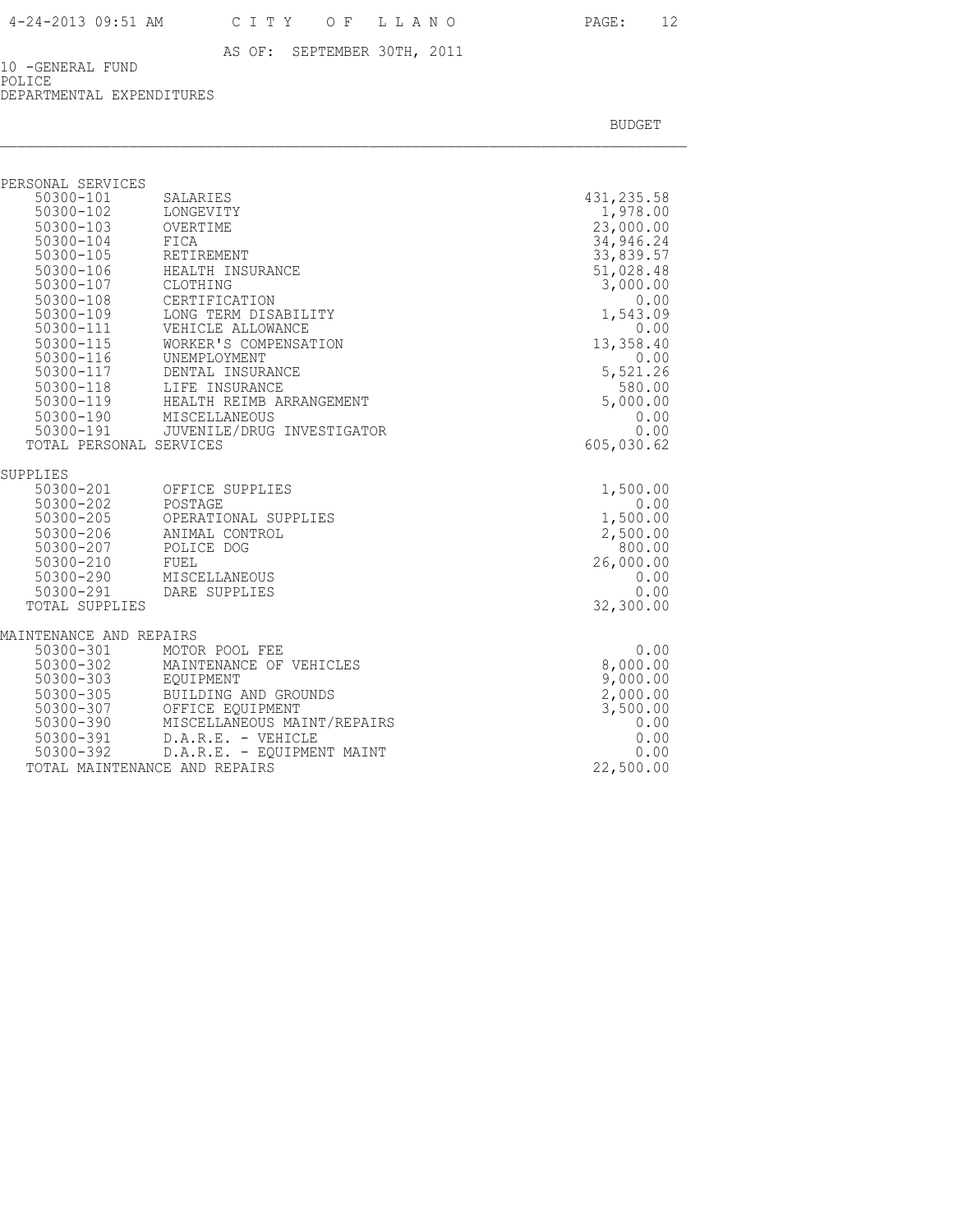10 -GENERAL FUND POLICE

DEPARTMENTAL EXPENDITURES

| SERVICES               |                                           |                       |
|------------------------|-------------------------------------------|-----------------------|
|                        | 50300-401 COMMUNICATIONS                  | 5,800.00              |
|                        | 50300-401-0605 DARE TELEPHONE             | 0.00                  |
| 50300-402              | ELECTRICITY                               | 7,200.00              |
| 50300-412              | TRAVEL AND TRAINING                       | 6,000.00              |
|                        | 50300-412-0605 DARE TRAVEL AND TRAINING   | 0.00                  |
| 50300-413              | CAR ALLOWANCE/MILEAGE REIMBURS            | 1,000.00              |
| 50300-420              | DUES, FEES, AND MEMBERSHIPS               | 200.00                |
| 50300-426              | PROFESSIONAL FEES                         | 0.00                  |
| 50300-427              | LEGAL FEES                                | 0.00                  |
| 50300-430              | ADVERTISING                               | 400.00                |
| 50300-431<br>50300-432 | EMPLOYEE BONUS                            | 1,200.00              |
| 50300-433              | PRISONER BOARD<br>LAW ENFORCEMENT EXPENSE | 2,000.00              |
| 50300-434              | S.O. DISPATCH SERVICES                    | 3,000.00<br>33,650.00 |
| 50300-435              | SEXUAL ASSAULT INVESTIGATION              | 1,000.00              |
| 50300-436              | COPS GRANT                                | 0.00                  |
|                        | DEBT SERVICE                              | 9,830.00              |
| 50300-450<br>50300-490 | MISCELLANEOUS SERVICES                    | 0.00                  |
| TOTAL SERVICES         |                                           | 71,280.00             |
| SUNDRY CHARGES         |                                           |                       |
| 50300-502              | INSURANCE - AUTO LIABILITY                | 0.00                  |
| 50300-503              | INSURANCE - BONDS                         | 0.00                  |
| 50300-505              | INSURANCE - LIABILITY                     | 0.00                  |
| 50300-507              | INSURANCE - POLICE                        | 4,770.00              |
| 50300-580              | CONTRIBUTION TO DARE                      | 0.00                  |
| $50300 - 590$          | MISCELLANEOUS SUNDRY CHARGES              | 0.00                  |
| TOTAL SUNDRY CHARGES   |                                           | 4,770.00              |
| CAPITAL OUTLAY         |                                           |                       |
|                        | 50300-615 VEHICLES & EQUIPMENT            | 0.00                  |
| 50300-619              | FURNITURE & FIXTURES                      | 0.00                  |
|                        | 50300-621 OTHER EQUIPMENT                 | 0.00                  |
| TOTAL CAPITAL OUTLAY   |                                           | 0.00                  |
| TOTAL POLICE           |                                           | 735,880.62            |
|                        |                                           | ==============        |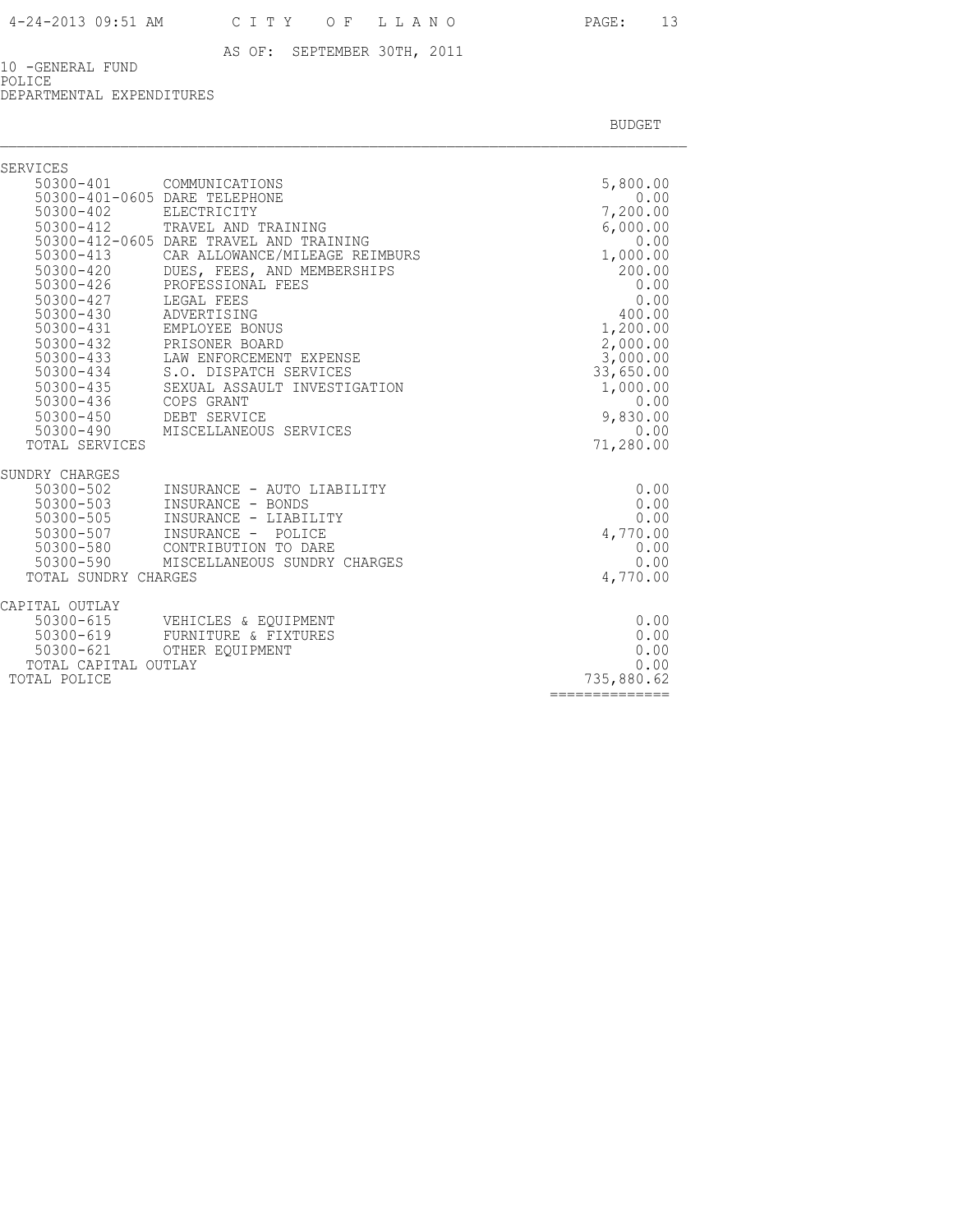10 -GENERAL FUND MUNICIPAL COURT DEPARTMENTAL EXPENDITURES

| PERSONAL SERVICES<br>50350-101<br>50350-102<br>50350-103<br>50350-104<br>$50350 - 105$<br>$50350 - 106$<br>$50350 - 107$<br>50350-109<br>50350-115<br>50350-116<br>50350-117<br>50350-118<br>50350-119<br>TOTAL PERSONAL SERVICES | SALARIES<br>LONGEVITY<br>OVERTIME<br>FICA<br>RETIREMENT<br>HEALTH INSURANCE<br>CLOTHING<br>LONG TERM DISABILITY<br>WORKER'S COMPENSATION<br>UNEMPLOYMENT<br>DENTAL INSURANCE<br>LIFE INSURANCE<br>HEALTH REIMUBURSEMENT ARRANGEM<br>50350-190 MISCELLANEOUS | 36, 331.87<br>0.00<br>0.00<br>2,789.03<br>1,465.50<br>0.00<br>0.00<br>0.00<br>56.72<br>0.00<br>0.00<br>0.00<br>0.00<br>0.00<br>40,643.12 |
|-----------------------------------------------------------------------------------------------------------------------------------------------------------------------------------------------------------------------------------|-------------------------------------------------------------------------------------------------------------------------------------------------------------------------------------------------------------------------------------------------------------|------------------------------------------------------------------------------------------------------------------------------------------|
| SUPPLIES                                                                                                                                                                                                                          |                                                                                                                                                                                                                                                             |                                                                                                                                          |
|                                                                                                                                                                                                                                   | 50350-201 OFFICE SUPPLIES                                                                                                                                                                                                                                   | 500.00                                                                                                                                   |
| 50350-202                                                                                                                                                                                                                         | POSTAGE                                                                                                                                                                                                                                                     | 0.00                                                                                                                                     |
| 50350-205<br>50350-290                                                                                                                                                                                                            | OPERATIONAL SUPPLIES<br>MISCELLANEOUS                                                                                                                                                                                                                       | 0.00<br>0.00                                                                                                                             |
| TOTAL SUPPLIES                                                                                                                                                                                                                    |                                                                                                                                                                                                                                                             | 500.00                                                                                                                                   |
|                                                                                                                                                                                                                                   |                                                                                                                                                                                                                                                             |                                                                                                                                          |
| MAINTENANCE AND REPAIRS                                                                                                                                                                                                           |                                                                                                                                                                                                                                                             |                                                                                                                                          |
| 50350-303<br>$50350 - 307$                                                                                                                                                                                                        | EOUIPMENT                                                                                                                                                                                                                                                   | 0.00                                                                                                                                     |
| 50350-390                                                                                                                                                                                                                         | OFFICE EQUIPMENT<br>MISCELLANEOUS MAINT/REPAIRS                                                                                                                                                                                                             | 1,400.00<br>0.00                                                                                                                         |
|                                                                                                                                                                                                                                   | TOTAL MAINTENANCE AND REPAIRS                                                                                                                                                                                                                               | 1,400.00                                                                                                                                 |
|                                                                                                                                                                                                                                   |                                                                                                                                                                                                                                                             |                                                                                                                                          |
| SERVICES<br>50350-401                                                                                                                                                                                                             | COMMUNICATIONS                                                                                                                                                                                                                                              | 850.00                                                                                                                                   |
| $50350 - 412$                                                                                                                                                                                                                     | TRAVEL AND TRAINING                                                                                                                                                                                                                                         | 1,700.00                                                                                                                                 |
| 50350-413                                                                                                                                                                                                                         | CAR ALLOWANCE/MILEAGE REIMB                                                                                                                                                                                                                                 | 0.00                                                                                                                                     |
| $50350 - 420$                                                                                                                                                                                                                     | DUES, FEES, AND MEMBERSHIPS                                                                                                                                                                                                                                 | 50.00                                                                                                                                    |
| 50350-421                                                                                                                                                                                                                         | PRINTING                                                                                                                                                                                                                                                    | 0.00                                                                                                                                     |
| $50350 - 426$                                                                                                                                                                                                                     | PROFESSIONAL FEES                                                                                                                                                                                                                                           | 0.00                                                                                                                                     |
| 50350-427                                                                                                                                                                                                                         | LEGAL FEES                                                                                                                                                                                                                                                  | 7,500.00                                                                                                                                 |
| $50350 - 430$                                                                                                                                                                                                                     | ADVERTISING                                                                                                                                                                                                                                                 | 0.00                                                                                                                                     |
| 50350-431                                                                                                                                                                                                                         | EMPLOYEE BONUS                                                                                                                                                                                                                                              | 108.28                                                                                                                                   |
| $50350 - 490$                                                                                                                                                                                                                     | MISCELLANEOUS SERVICES                                                                                                                                                                                                                                      | 0.00                                                                                                                                     |
| TOTAL SERVICES                                                                                                                                                                                                                    |                                                                                                                                                                                                                                                             | 10,208.28                                                                                                                                |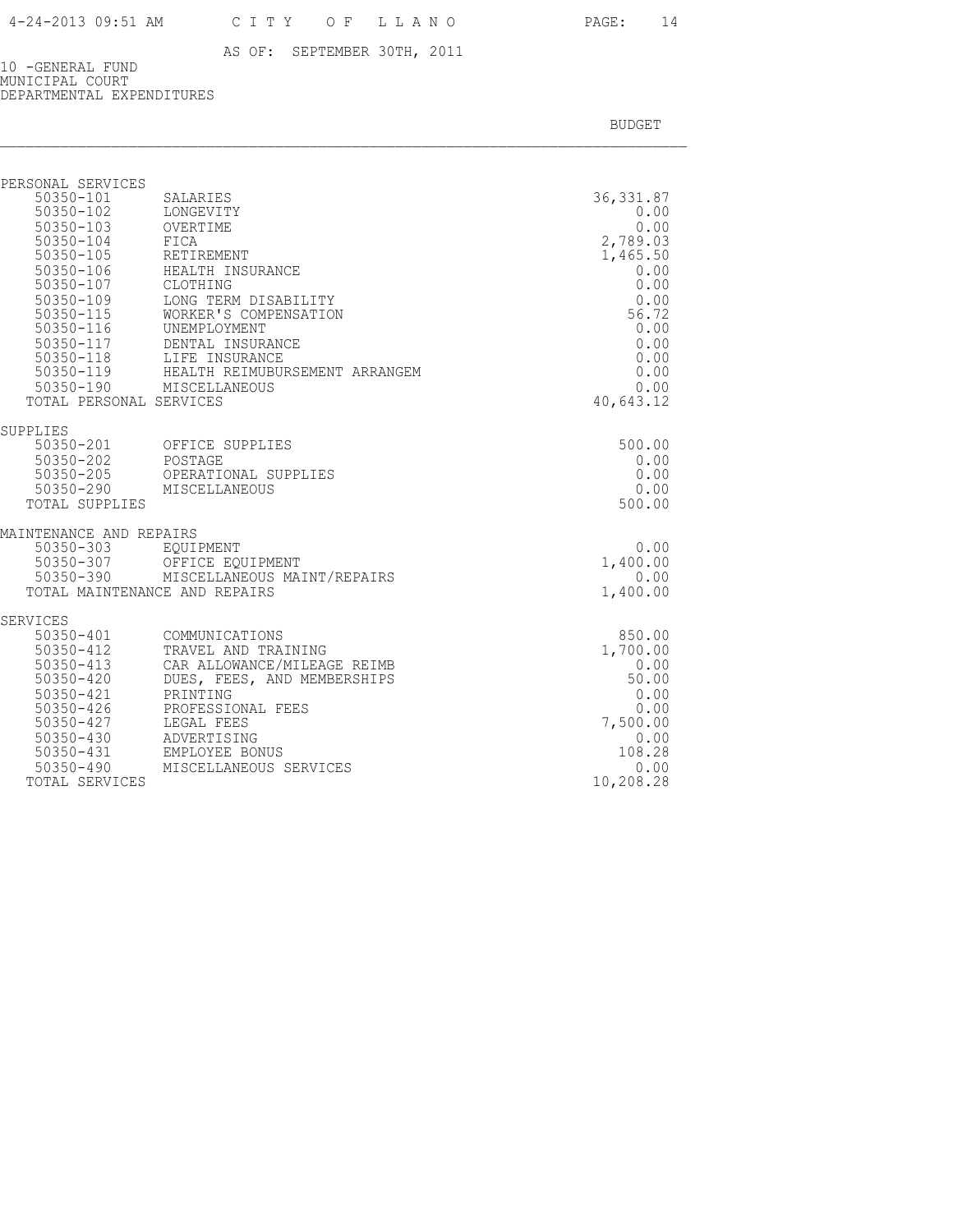10 -GENERAL FUND MUNICIPAL COURT DEPARTMENTAL EXPENDITURES

| SUNDRY CHARGES                              |           |
|---------------------------------------------|-----------|
| 50350-503<br>INSURANCE - BONDS              | 0.00      |
| $50350 - 505$<br>INSURANCE - LIABILITY      | 0.00      |
| 50350-540<br>STATE COURT COSTS & ARREST FEE | 0.00      |
| 50350-590<br>MISCELLANEOUS SUNDRY CHARGES   | 0.00      |
| TOTAL SUNDRY CHARGES                        | 0.00      |
| CAPITAL OUTLAY                              |           |
| $50350 - 615$<br>VEHICLES & EQUIPMENT       | 0.00      |
| $50350 - 619$<br>FURNITURE & FIXTURES       | 0.00      |
| $50350 - 621$<br>OTHER                      | 0.00      |
| TOTAL CAPITAL OUTLAY                        | 0.00      |
| TOTAL MUNICIPAL COURT                       | 52,751.40 |
|                                             |           |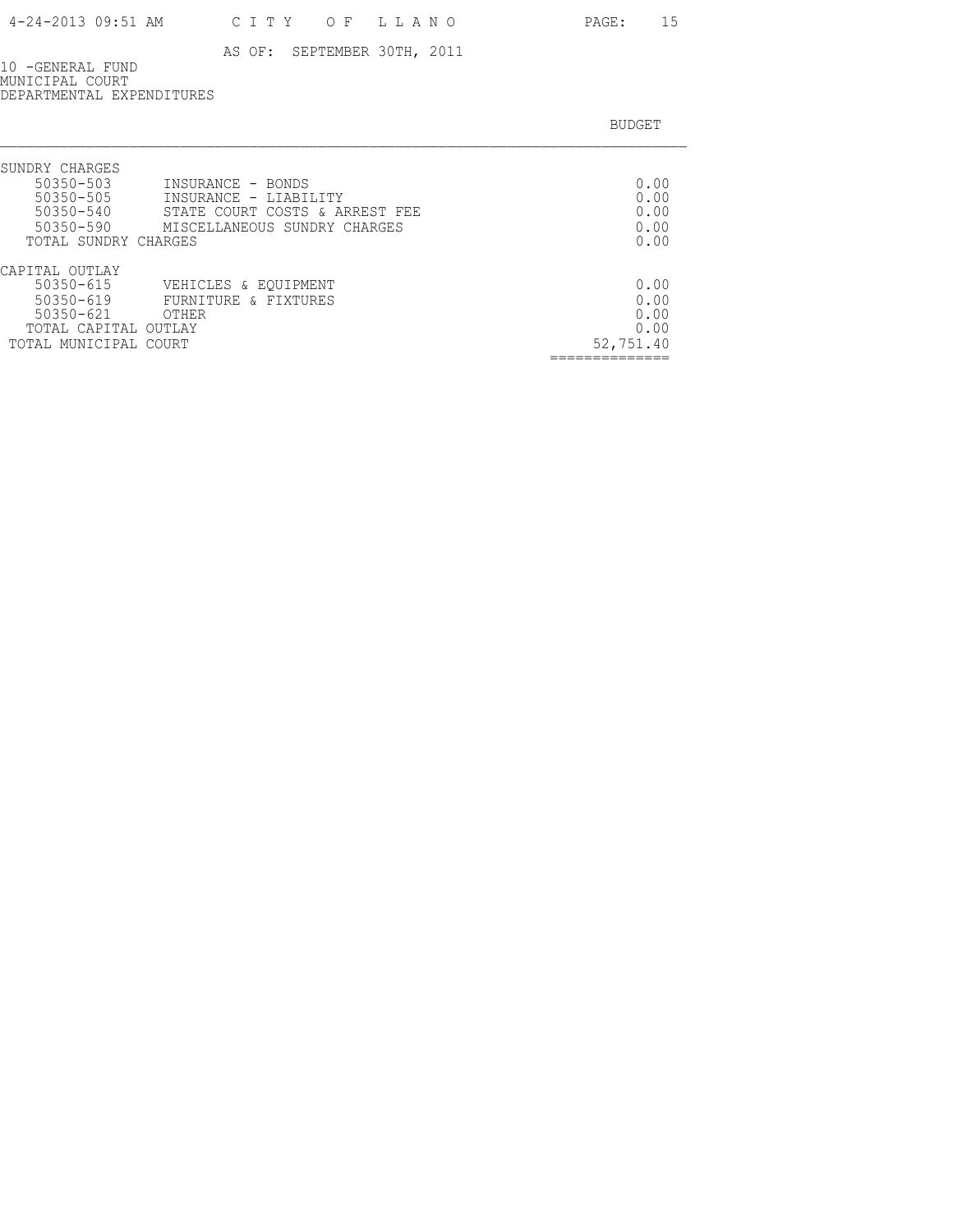10 -GENERAL FUND CODE ENFORCEMENT DEPARTMENTAL EXPENDITURES

| PERSONAL SERVICES                                 |                                                                |                  |
|---------------------------------------------------|----------------------------------------------------------------|------------------|
| 50400-101                                         | SALARIES                                                       | 54,581.34        |
| $50400 - 102$                                     | LONGEVITY                                                      | 240.00           |
| 50400-103 OVERTIME<br>50400-104 FICA<br>50400-104 | FICA                                                           | 0.00<br>4,193.83 |
| $50400 - 105$                                     | RETIREMENT                                                     | 4,089.67         |
| 50400-106                                         | HEALTH INSURANCE                                               | 8,909.69         |
| 50400-107                                         | CLOTHING                                                       | 0.00             |
| 50400-109                                         | LONG TERM DISABILITY                                           | 196.49           |
| 50400-115<br>50400-116                            | WORKER'S COMPENSATION<br>UNEMPLOYMENT                          | 180.60<br>0.00   |
|                                                   | 50400-117 DENTAL INSURANCE                                     | 644.95           |
|                                                   |                                                                | 58.00            |
|                                                   | 50400-118 LIFE INSURANCE<br>50400-119 HEALTH REIMB ARRANGEMENT | 500.00           |
|                                                   | 50400-190 MISCELLANEOUS                                        | 0.00             |
| TOTAL PERSONAL SERVICES                           |                                                                | 73,594.57        |
| SUPPLIES                                          |                                                                |                  |
| 50400-201 OFFICE 3<br>50400-202 POSTAGE           | OFFICE SUPPLIES                                                | 250.00           |
|                                                   | SMALL TOOLS                                                    | 50.00<br>100.00  |
|                                                   | OPERATIONAL SUPPLIES                                           | 100.00           |
| 50400-204<br>50400-205 OPER<br>50400-210 FUEL     |                                                                | 520.00           |
|                                                   | 50400-290 MISCELLANEOUS                                        | 0.00             |
| TOTAL SUPPLIES                                    |                                                                | 1,020.00         |
| MAINTENANCE AND REPAIRS                           |                                                                |                  |
| 50400-301                                         | MOTOR POOL FEE                                                 | 0.00             |
| 50400-302                                         | VEHICLE MAINTENANCE                                            | 400.00<br>0.00   |
| 50400-303<br>50400-307                            | EQUIPMENT<br>OFFICE EQUIPMENT                                  | 800.00           |
| 50400-390                                         | MISCELLANEOUS MAINT/REPAIRS                                    | 0.00             |
|                                                   | TOTAL MAINTENANCE AND REPAIRS                                  | 1,200.00         |
| SERVICES                                          |                                                                |                  |
| $50400 - 401$                                     | COMMUNICATIONS                                                 | 500.00           |
| 50400-411                                         | ADVERTISING                                                    | 0.00             |
| 50400-412                                         | TRAVEL AND TRAINING                                            | 1,200.00         |
| $50400 - 413$<br>50400-414                        | CAR ALLOWNACE<br>TRAVEL                                        | 0.00<br>0.00     |
| $50400 - 420$                                     | DUES, FEES, AND MEMEBERSHIPS                                   | 500.00           |
| 50400-421                                         | PRINTING                                                       | 450.00           |
|                                                   | 50400-421 PRINTING<br>50400-426 PROFESSIONAL FEES              | 0.00             |
| 50400-427                                         | LEGAL FEES                                                     | 0.00             |
| $50400 - 430$                                     | ADVERTISING                                                    | 0.00             |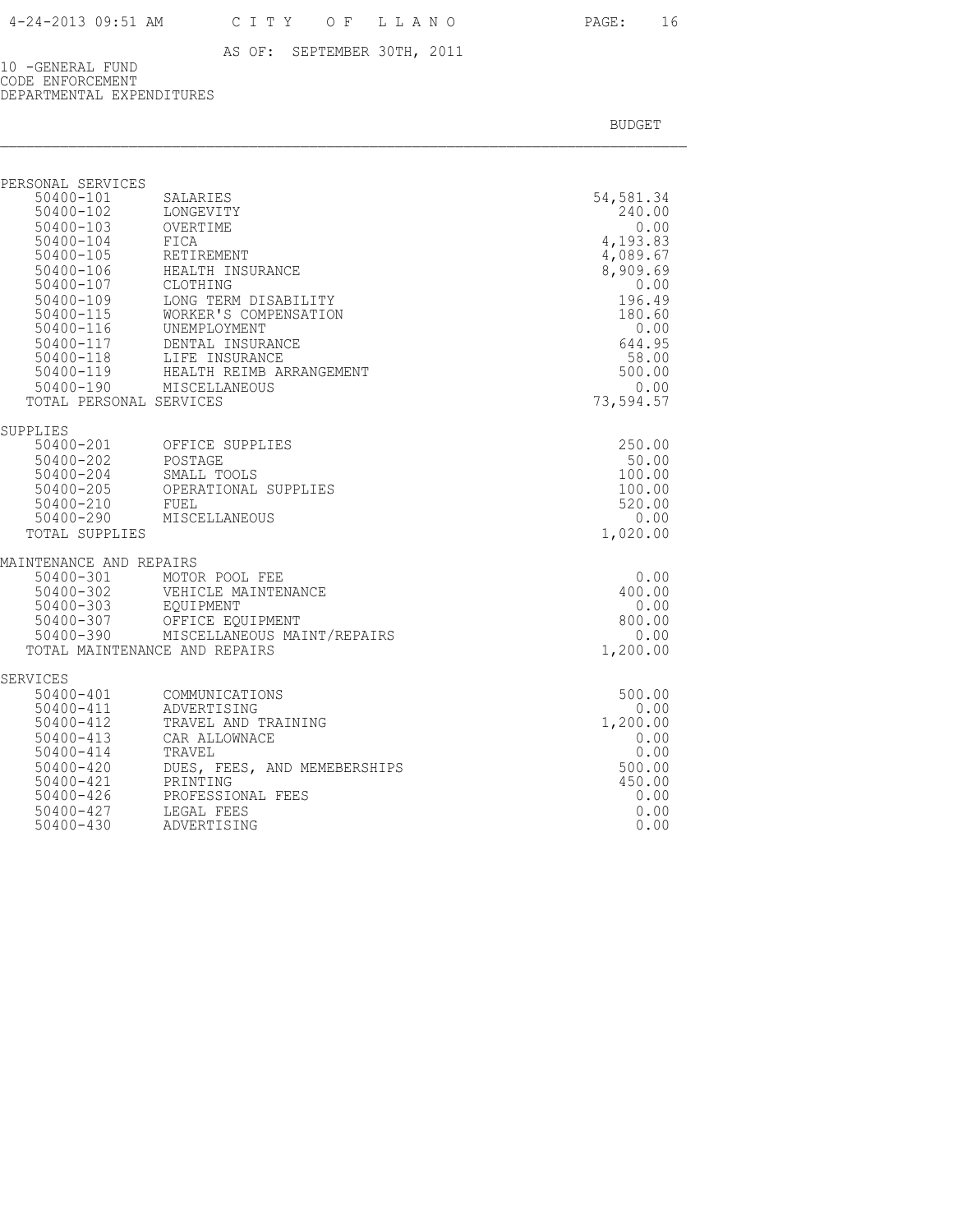10 -GENERAL FUND CODE ENFORCEMENT DEPARTMENTAL EXPENDITURES

| 108.28    |
|-----------|
| 0.00      |
| 0.00      |
| 0.00      |
| 2,758.28  |
|           |
| 0.00      |
| 0.00      |
| 0.00      |
|           |
| 0.00      |
| 0.00      |
| 78,572.85 |
|           |
|           |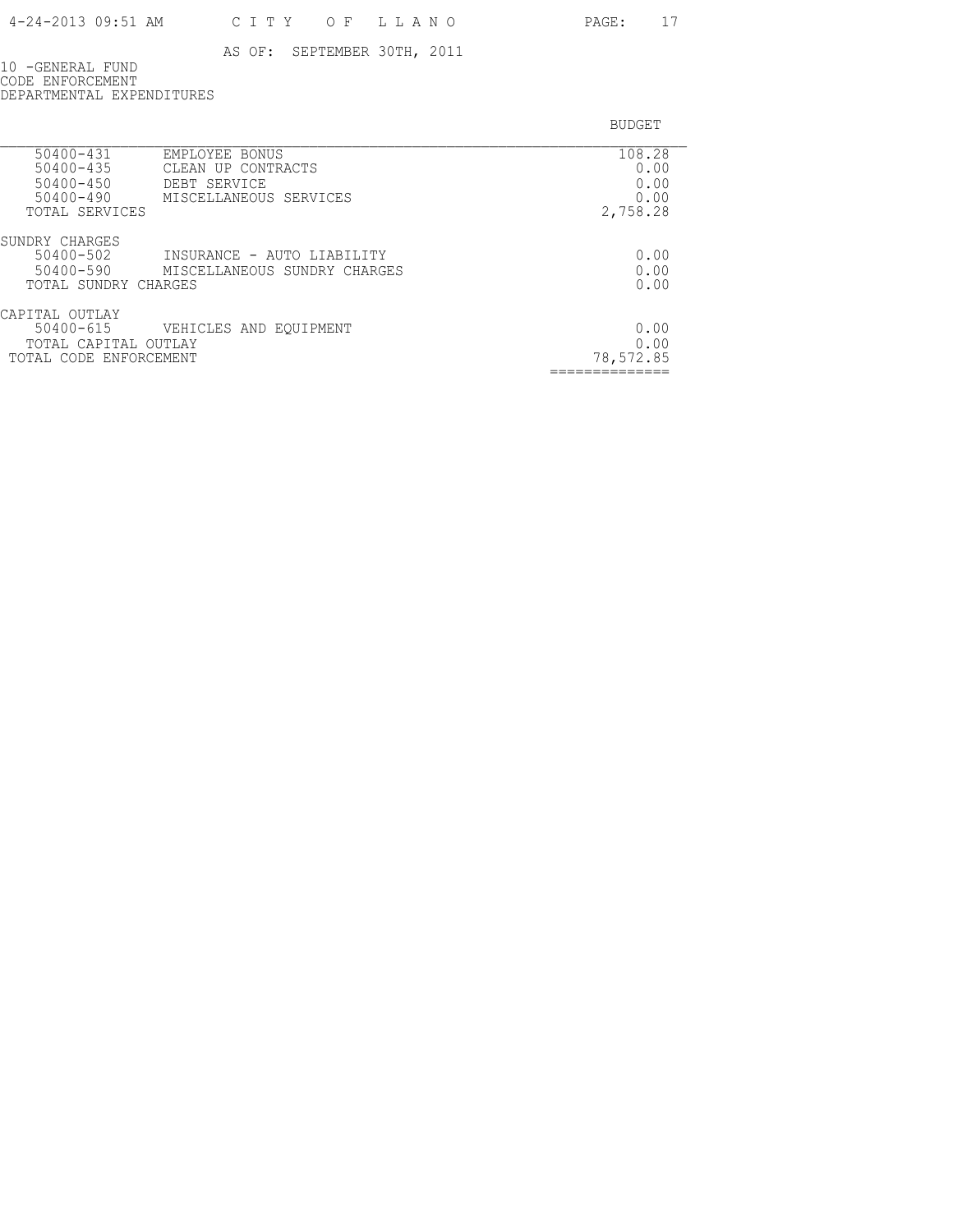10 -GENERAL FUND FIRE DEPARTMENT DEPARTMENTAL EXPENDITURES

| PERSONAL SERVICES                                                                                                                             |                                                                                                                                                                                                                |                                                                                             |
|-----------------------------------------------------------------------------------------------------------------------------------------------|----------------------------------------------------------------------------------------------------------------------------------------------------------------------------------------------------------------|---------------------------------------------------------------------------------------------|
| 50500-101<br>$50500 - 104$<br>50500-105<br>$50500 - 115$<br>50500-117<br>50500-190<br>TOTAL PERSONAL SERVICES                                 | SALARIES<br>FICA<br>RETIREMENT<br>50500-106 HEALTH INSURANCE<br>50500-109 LONG TERM DISABII<br>50500-110 ATTENDANCE FEES<br>LONG TERM DISABILITY<br>WORKERS' COMPENSATION<br>DENTAL INSURANCE<br>MISCELLANEOUS | 600.00<br>45.90<br>0.00<br>0.00<br>0.00<br>1,000.00<br>4,100.00<br>0.00<br>0.00<br>5,745.90 |
| SUPPLIES                                                                                                                                      |                                                                                                                                                                                                                |                                                                                             |
| 50500-202<br>50500-204<br>50500-205<br>50500-210<br>50500-290<br>TOTAL SUPPLIES                                                               | 50500-201 OFFICE SUPPLIES<br>POSTAGE<br>SMALL TOOLS<br>OPERATIONAL SUPPLIES<br>FUEL<br>MISCELLANEOUS                                                                                                           | 500.00<br>0.00<br>1,300.00<br>2,000.00<br>500.00<br>1,200.00<br>5,500.00                    |
| MAINTENANCE AND REPAIRS                                                                                                                       |                                                                                                                                                                                                                |                                                                                             |
| 50500-301<br>50500-302<br>50500-303<br>50500-304<br>50500-305<br>50500-317<br>50500-390                                                       | MOTOR POOL FEE<br>VEHICLE MAINTENANCE<br>EOUIPMENT<br>MACHINERY<br>BUILDING AND GROUNDS<br>OFFICE EOUIPMENT<br>MISCELLANEOUS MAINT/REPAIRS<br>TOTAL MAINTENANCE AND REPAIRS                                    | 0.00<br>4,000.00<br>18,000.00<br>0.00<br>3,000.00<br>1,500.00<br>0.00<br>26,500.00          |
| <b>SERVICES</b>                                                                                                                               |                                                                                                                                                                                                                |                                                                                             |
| 50500-401<br>$50500 - 402$<br>$50500 - 405$<br>$50500 - 407$<br>$50500 - 412$<br>$50500 - 413$<br>$50500 - 420$<br>$50500 - 426$<br>50500-427 | COMMUNICATIONS<br>ELECTRIC<br>GAS<br>CATV<br>TRAVEL AND TRAINING<br>CAR ALLOWANCE<br>DUES, FEES, AND MEMBERSHIPS<br>PROFESSIONAL FEES<br>LEGAL FEES                                                            | 700.00<br>2,500.00<br>1,600.00<br>0.00<br>13,000.00<br>0.00<br>750.00<br>250.00<br>0.00     |
| $50500 - 450$<br>50500-490<br>TOTAL SERVICES                                                                                                  | DEBT SERVICE - FIRE TRUCK<br>MISCELLANEOUS SERVICES                                                                                                                                                            | 0.00<br>0.00<br>18,800.00                                                                   |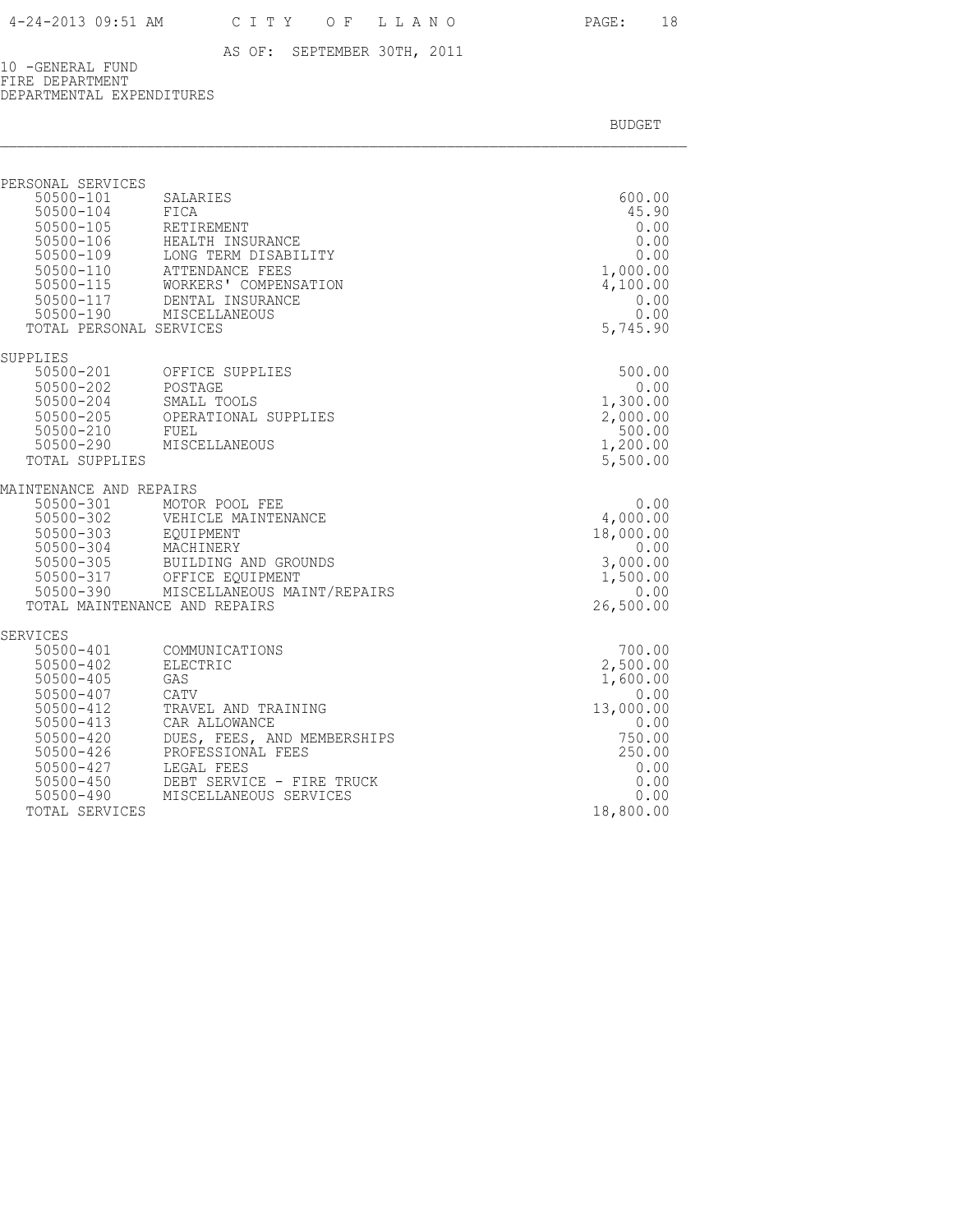10 -GENERAL FUND FIRE DEPARTMENT DEPARTMENTAL EXPENDITURES

| SUNDRY CHARGES<br>50500-501<br>INSURANCE - PROPERTY<br>50500-502<br>INSURANCE - ACCIDENT<br>50500-503<br>INSURANCE - BONDS<br>50500-505<br>INSURANCE - LIABILITY<br>50500-530<br>FIREMEN'S PENSION<br>50500-590<br>MISCELLANEOUS SUNDRY CHARGES<br>TOTAL SUNDRY CHARGES | 0.00<br>0.00<br>0.00<br>0.00<br>13,700.00<br>0.00<br>13,700.00 |
|-------------------------------------------------------------------------------------------------------------------------------------------------------------------------------------------------------------------------------------------------------------------------|----------------------------------------------------------------|
| CAPITAL OUTLAY<br>$50500 - 602$<br>BUILDINGS & IMPROVEMENTS<br>$50500 - 615$<br>VEHICLES & EOUIPMENT<br>$50500 - 621$<br>OTHER-FEMA GRANT<br>TOTAL CAPITAL OUTLAY<br>TOTAL FIRE DEPARTMENT                                                                              | 0.00<br>0.00<br>0.00<br>0.00<br>70,245.90                      |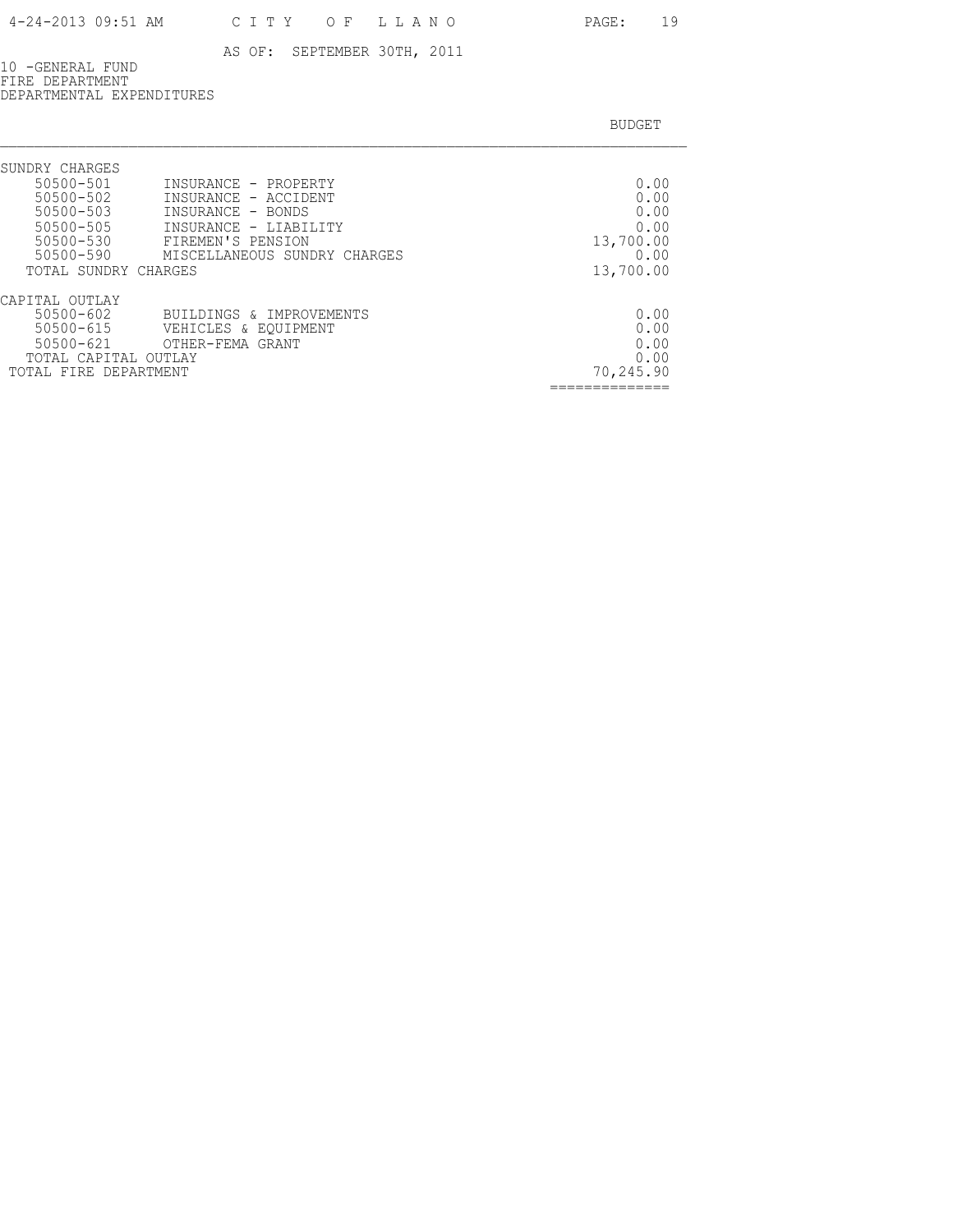10 -GENERAL FUND PARKS AND RECREATION DEPARTMENTAL EXPENDITURES

| PERSONAL SERVICES                   |                                                    |                  |
|-------------------------------------|----------------------------------------------------|------------------|
| 50600-101                           | SALARIES                                           | 105,592.03       |
| 50600-102                           | LONGEVITY                                          | 1,952.00         |
| 50600-103                           | OVERTIME                                           | 3,500.00         |
| 50600-104                           | FICA                                               | 8,517.82         |
| 50600-105                           | RETIREMENT                                         | 8,306.26         |
| 50600-106                           | HEALTH INSURANCE                                   | 23,651.23        |
| 50600-107                           | CLOTHING                                           | 2,463.45         |
| $50600 - 108$<br>50600-109          | CERTIFICATION                                      | 300.00<br>380.13 |
| $50600 - 115$                       | LONG TERM DISABILITY<br>WORKER'S COMPENSATION      | 3,426.11         |
|                                     | UNEMPLOYMENT                                       | 0.00             |
| 50600-116<br>50600-117<br>50600-117 | DENTAL INSURANCE                                   | 1,993.42         |
|                                     | 50600-118 LIFE INSURANCE                           | 232.00           |
|                                     | 50600-119 HEALTH REIMB ARRANGEMENT                 | 2,000.00         |
| 50600-190                           | MISCELLANEOUS                                      | 0.00             |
| TOTAL PERSONAL SERVICES             |                                                    | 162, 314.45      |
| SUPPLIES                            |                                                    |                  |
|                                     | 50600-201 OFFICE SUPPLIES                          | 50.00            |
|                                     | CONCESSIONS                                        | 0.00             |
| 50600-203<br>50600-204              | SMALL TOOLS                                        | 700.00           |
| 50600-205                           | OPERATIONAL SUPPLIES                               | 8,000.00         |
| 50600-210                           | FUEL                                               | 6,400.00         |
| 50600-290                           | MISCELLANEOUS                                      | 0.00             |
| TOTAL SUPPLIES                      |                                                    | 15,150.00        |
| MAINTENANCE AND REPAIRS             |                                                    |                  |
| $\frac{50600 - 301}{50600 - 302}$   | MOTOR POOL FEE                                     | 0.00             |
|                                     | VEHICLE MAINTENANCE                                | 1,500.00         |
| 50600-303                           | EOUIPMENT                                          | 3,000.00         |
| $50600 - 304$                       | MACHINERY                                          | 0.00             |
| 50600-305                           | BUILDING AND GROUNDS                               | 6,000.00         |
| 50600-306                           | BALLFIELD MAINTENANCE                              | 7,000.00         |
| 50600-307                           | DOG PARK                                           | 1,000.00         |
| 50600-315<br>50600-390              | RIVER FLOOD REPAIRS<br>MISCELLANEOUS MAINT/REPAIRS | 0.00<br>0.00     |
|                                     | TOTAL MAINTENANCE AND REPAIRS                      | 18,500.00        |
|                                     |                                                    |                  |
| <b>SERVICES</b>                     |                                                    |                  |
| 50600-401                           | COMMUNICATIONS                                     | 350.00           |
| 50600-402                           | ELECTRIC                                           | 8,500.00         |
| 50600-412<br>$50600 - 413$          | TRAVEL AND TRAINING<br>CAR ALLOWANCE               | 500.00<br>0.00   |
| 50600-416                           | RENTAL OF EQUIPMENT                                | 0.00             |
|                                     |                                                    |                  |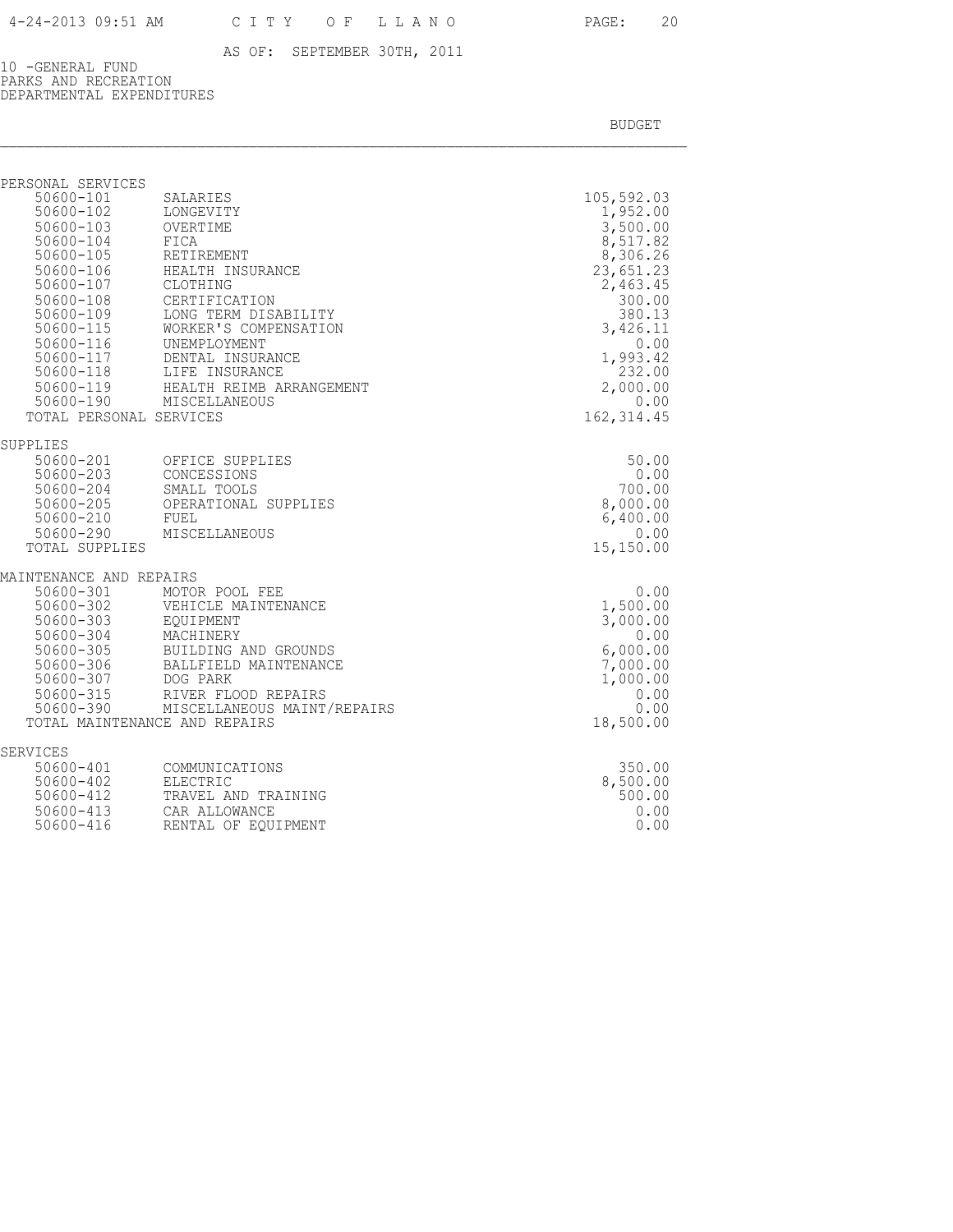10 -GENERAL FUND PARKS AND RECREATION DEPARTMENTAL EXPENDITURES

| 50600-417                      | MOWING                                                | 9,500.00       |
|--------------------------------|-------------------------------------------------------|----------------|
| 50600-420                      | DUES, FEES, AND MEMBERSHIPS                           | 100.00         |
| 50600-426<br>50600-427         | PROFESSIONAL FEES<br>LEGAL FEES                       | 0.00<br>0.00   |
| 50600-430                      | ADVERTISING                                           | 0.00           |
| $50600 - 431$                  | EMPLOYEE BONUS                                        | 433.00         |
| 50600-434                      | CONTRACT LABOR                                        | 0.00           |
| $50600 - 450$                  | DEBT SERVICE                                          | 0.00           |
| 50600-490                      | MISCELLANEOUS SERVICES                                | 0.00           |
| TOTAL SERVICES                 |                                                       | 19,383.00      |
|                                |                                                       |                |
| SUNDRY CHARGES                 |                                                       |                |
| 50600-501                      | INSURANCE - PROPERTY                                  | 0.00           |
| 50600-502                      | INSURANCE - AUTO LIABILITY                            | 0.00           |
| 50600-505<br>50600-590         | INSURANCE - LIABILITY<br>MISCELLANEOUS SUNDRY CHARGES | 0.00<br>0.00   |
| TOTAL SUNDRY CHARGES           |                                                       | 0.00           |
|                                |                                                       |                |
| CAPITAL OUTLAY                 |                                                       |                |
| 50600-601                      | 1998 BADU PARK GRANT                                  | 0.00           |
| 50600-602                      | BUILDINGS & IMPROVEMENTS                              | 0.00           |
| $50600 - 603$                  | LAND                                                  | 0.00           |
| $50600 - 610$                  | CLEARING OF RIVERBED                                  | 0.00           |
| 50600-615                      | VEHICLES & EOUIPMENT                                  | 0.00           |
| $50600 - 621$                  | OTHER                                                 | 0.00           |
| $50600 - 622$                  | MEN'S SOFTBALL FIELD                                  | 0.00           |
| $50600 - 623$<br>TOTAL CAPITAL | MOORE REC FACILITY<br>OUTLAY                          | 0.00<br>0.00   |
| TOTAL PARKS AND RECREATION     |                                                       | 215, 347.45    |
|                                |                                                       | -------------- |
|                                |                                                       |                |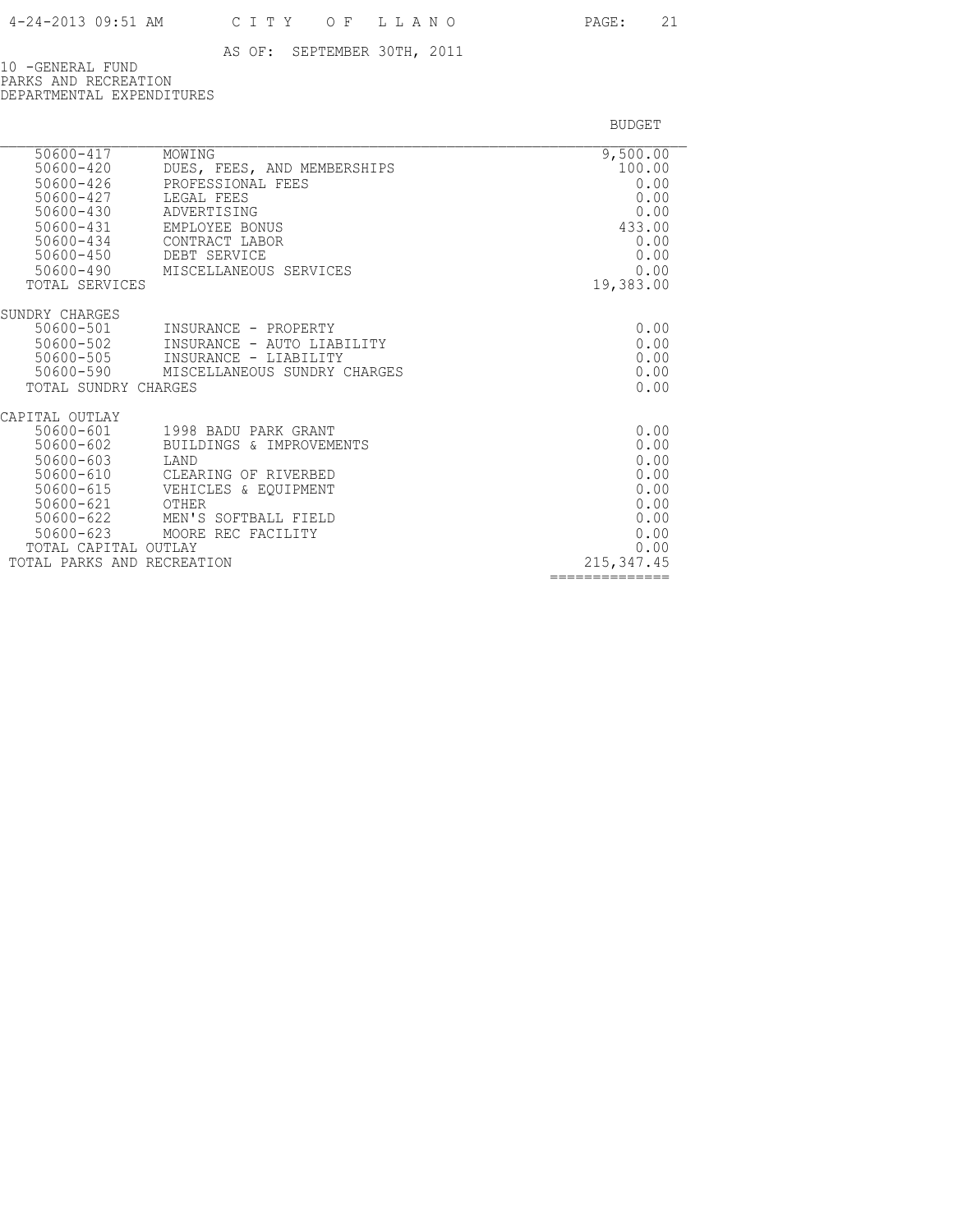10 -GENERAL FUND SWIMMING POOL DEPARTMENTAL EXPENDITURES

BUDGET AND RESERVE AND RESERVE AND RESERVE AND RESERVE AND RESERVE AND RESERVE AND RESERVE AND RESERVE AND RESERVE AND RESERVE AND RESERVE AND RESERVE AND RESERVE AND RESERVE AND RESPONDING A REPORT OF A REPORT OF A REPORT

==============

| PERSONAL SERVICES<br>$50601 - 101$<br>$50601 - 102$<br>$50601 - 103$<br>50601-104<br>$50601 - 105$<br>$50601 - 106$<br>50601-107<br>$50601 - 109$<br>50601-115<br>50601-117 | SALARIES<br>LONGEVITY<br>OVERTIME<br>FICA<br>RETIREMENT<br>HEALTH INSURANCE<br>CLOTHING<br>LONG TERM DISABILITY<br>WORKERS COMPENSATION<br>DENTAL INSURANCE | 15,850.00<br>0.00<br>0.00<br>1,212.53<br>0.00<br>0.00<br>0.00<br>0.00<br>497.03<br>0.00 |
|-----------------------------------------------------------------------------------------------------------------------------------------------------------------------------|-------------------------------------------------------------------------------------------------------------------------------------------------------------|-----------------------------------------------------------------------------------------|
| $50601 - 118$                                                                                                                                                               | LIFE INSURANCE                                                                                                                                              | 0.00                                                                                    |
| TOTAL PERSONAL SERVICES                                                                                                                                                     |                                                                                                                                                             | 17,559.56                                                                               |
| SUPPLIES                                                                                                                                                                    |                                                                                                                                                             |                                                                                         |
| 50601-201                                                                                                                                                                   | OFFICE SUPPLIES                                                                                                                                             | 100.00                                                                                  |
| 50601-203<br>50601-204                                                                                                                                                      | CONCESSIONS<br>SMALL TOOLS                                                                                                                                  | 3,800.00<br>0.00                                                                        |
| 50601-205                                                                                                                                                                   | OPERATIONAL SUPPLIES                                                                                                                                        | 3,500.00                                                                                |
| <b>TOTAL SUPPLIES</b>                                                                                                                                                       |                                                                                                                                                             | 7,400.00                                                                                |
| MAINTENANCE AND REPAIRS                                                                                                                                                     |                                                                                                                                                             |                                                                                         |
| 50601-303                                                                                                                                                                   | EOUIPMENT                                                                                                                                                   | 5,000.00                                                                                |
| 50601-305                                                                                                                                                                   | BUILDING AND GROUNDS                                                                                                                                        | 5,000.00                                                                                |
|                                                                                                                                                                             | TOTAL MAINTENANCE AND REPAIRS                                                                                                                               | 10,000.00                                                                               |
| SERVICES                                                                                                                                                                    |                                                                                                                                                             |                                                                                         |
| $50601 - 401$<br>$50601 - 402$                                                                                                                                              | COMMUNICATIONS<br><b>ELECTRIC</b>                                                                                                                           | 550.00<br>2,500.00                                                                      |
| $50601 - 405$                                                                                                                                                               | GAS                                                                                                                                                         | 0.00                                                                                    |
| $50601 - 412$                                                                                                                                                               | TRAVEL AND TRAINING                                                                                                                                         | 500.00                                                                                  |
| 50601-426                                                                                                                                                                   | PROFESSIONAL SERVICES                                                                                                                                       | 0.00                                                                                    |
| $50601 - 430$<br>TOTAL SERVICES                                                                                                                                             | ADVERTISING                                                                                                                                                 | 100.00                                                                                  |
| TOTAL SWIMMING POOL                                                                                                                                                         |                                                                                                                                                             | 3,650.00<br>38,609.56                                                                   |
|                                                                                                                                                                             |                                                                                                                                                             |                                                                                         |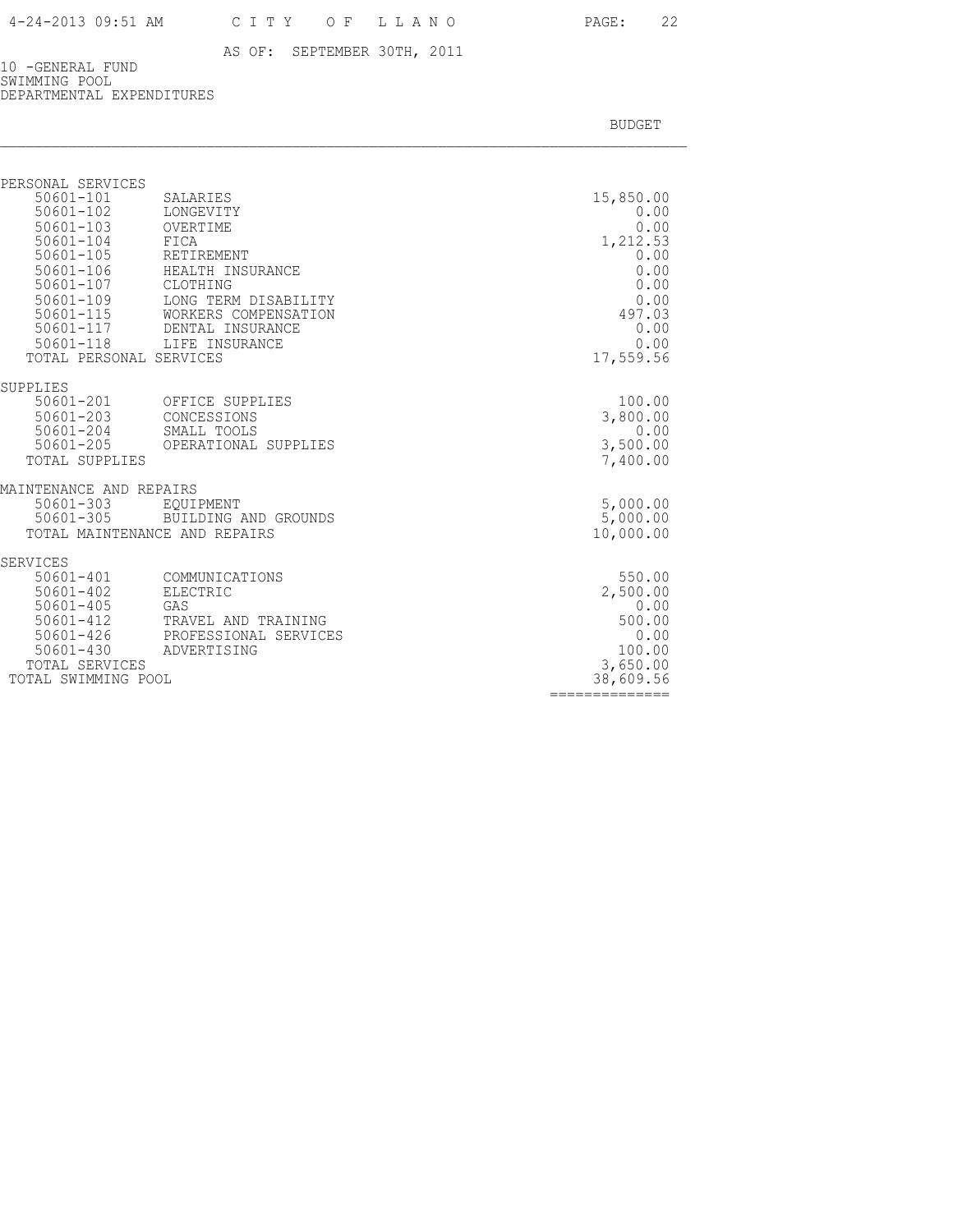10 -GENERAL FUND BADU RV PARK DEPARTMENTAL EXPENDITURES

| PERSONAL SERVICES<br>50602-101<br>50602-102<br>$50602 - 103$<br>$50602 - 104$<br>50602-105<br>$50602 - 106$<br>50602-109<br>$50602 - 115$<br>50602-117<br>50602-118<br>TOTAL PERSONAL SERVICES | SALARIES<br>LONGEVITY<br>OVERTIME<br>FICA<br>RETIREMENT<br>HEALTH INSURANCE<br>LONG TERM DISABLITY<br>WORKER'S COMPENSATION<br>DENTAL INSURANCE<br>LIFE INSURANCE | 0.00<br>0.00<br>0.00<br>0.00<br>0.00<br>0.00<br>0.00<br>0.00<br>0.00<br>0.00<br>0.00 |
|------------------------------------------------------------------------------------------------------------------------------------------------------------------------------------------------|-------------------------------------------------------------------------------------------------------------------------------------------------------------------|--------------------------------------------------------------------------------------|
| SUPPLIES<br>50602-201                                                                                                                                                                          | OFFICE SUPPLIES                                                                                                                                                   | 50.00                                                                                |
| 50602-204<br>50602-205<br>TOTAL SUPPLIES                                                                                                                                                       | SMALL TOOLS<br>OPERATIONAL SUPPLIES                                                                                                                               | 0.00<br>0.00<br>50.00                                                                |
| MAINTENANCE AND REPAIRS<br>$50602 - 305$<br>TOTAL MAINTENANCE AND REPAIRS                                                                                                                      | BUILDING AND GROUNDS                                                                                                                                              | 2,000.00<br>2,000.00                                                                 |
| <b>SERVICES</b><br>$50602 - 401$                                                                                                                                                               | COMMUNCIATIONS                                                                                                                                                    | 0.00                                                                                 |
| $50602 - 402$<br>50602-405                                                                                                                                                                     | <b>ELECTRIC</b><br>GAS                                                                                                                                            | 2,100.00<br>0.00                                                                     |
| 50602-426<br>$50602 - 430$<br>50602-436                                                                                                                                                        | PROFESSIONAL FEES<br>ADVERTISING<br>RV SPACE MGMT FEE-AM LEGION                                                                                                   | 0.00<br>0.00<br>4,225.00                                                             |
| TOTAL SERVICES<br>TOTAL BADU RV PARK                                                                                                                                                           |                                                                                                                                                                   | 6,325.00<br>8,375.00                                                                 |
|                                                                                                                                                                                                |                                                                                                                                                                   | ==============                                                                       |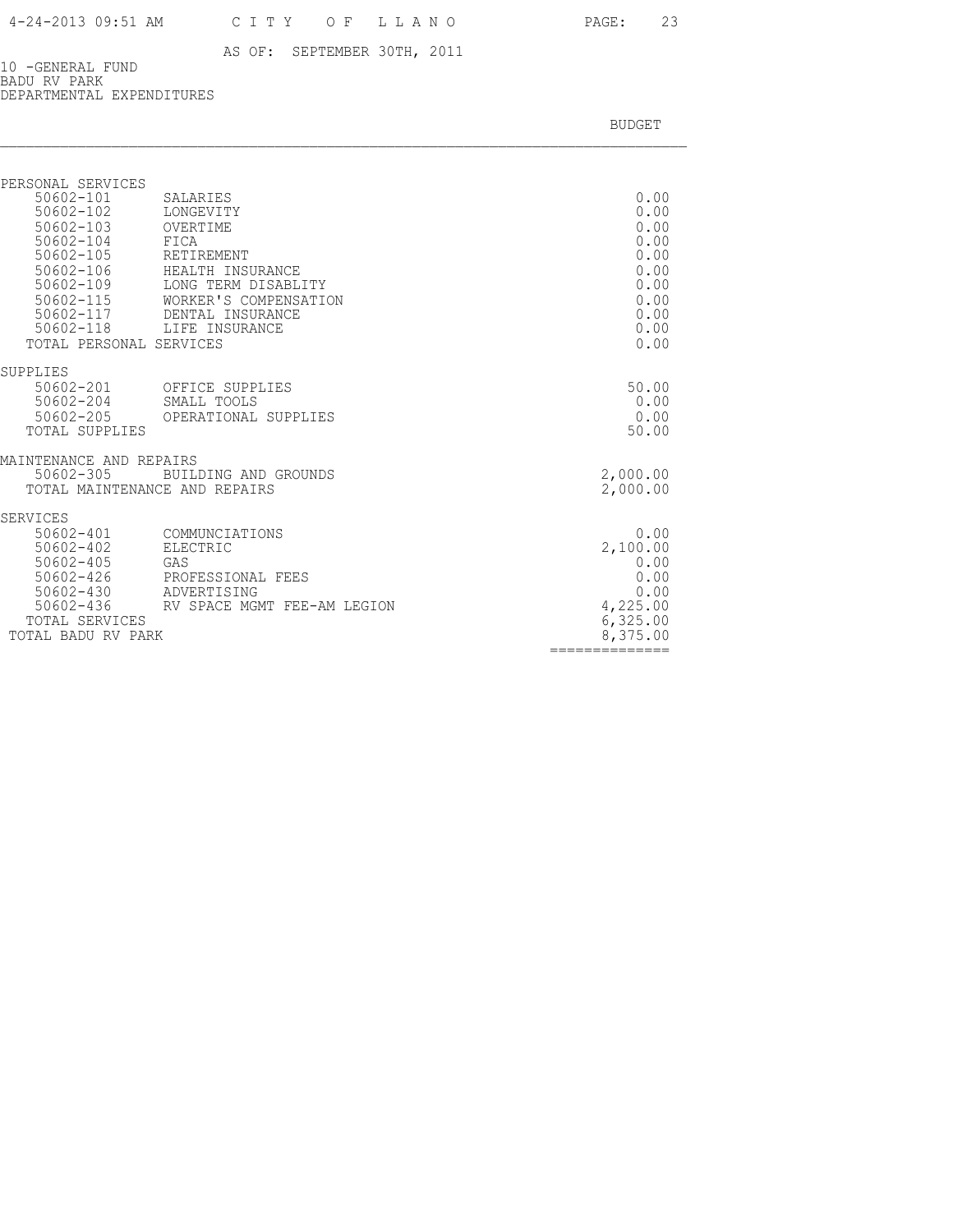10 -GENERAL FUND RAY HOUSE DEPARTMENTAL EXPENDITURES

| PERSONAL SERVICES<br>50603-101<br>50603-102<br>50603-103<br>50603-104<br>50603-105<br>50603-106<br>50603-109<br>50603-115<br>50603-117<br>50603-118<br>TOTAL PERSONAL SERVICES | SALARIES<br>LONGEVITY<br>OVERTIME<br>FICA<br>RETIREMENT<br>HEALTH INSURANCE<br>LONG TERM DISABILITY<br>WORKER'S COMPENSATION<br>DENTAL INSURANCE<br>LIFE INSURANCE | 0.00<br>0.00<br>0.00<br>0.00<br>0.00<br>0.00<br>0.00<br>0.00<br>0.00<br>0.00<br>0.00     |
|--------------------------------------------------------------------------------------------------------------------------------------------------------------------------------|--------------------------------------------------------------------------------------------------------------------------------------------------------------------|------------------------------------------------------------------------------------------|
| SUPPLIES<br>50603-204<br>50603-205<br>TOTAL SUPPLIES                                                                                                                           | SMALL TOOLS<br>OPERATIONAL SUPPLIES                                                                                                                                | 100.00<br>300.00<br>400.00                                                               |
| MAINTENANCE AND REPAIRS<br>50603-305<br>TOTAL MAINTENANCE AND REPAIRS                                                                                                          | BUILDING AND GROUNDS                                                                                                                                               | 0.00<br>0.00                                                                             |
| SERVICES<br>50603-401<br>50603-402<br>50603-405<br>50603-426<br>$50603 - 430$<br>TOTAL SERVICES<br>TOTAL RAY HOUSE                                                             | COMMUNICATIONS<br>ELECTRIC<br>GAS<br>PROFESSIONAL FEES<br>ADVERTISING                                                                                              | 0.00<br>1,500.00<br>1,500.00<br>0.00<br>100.00<br>3,100.00<br>3,500.00<br>============== |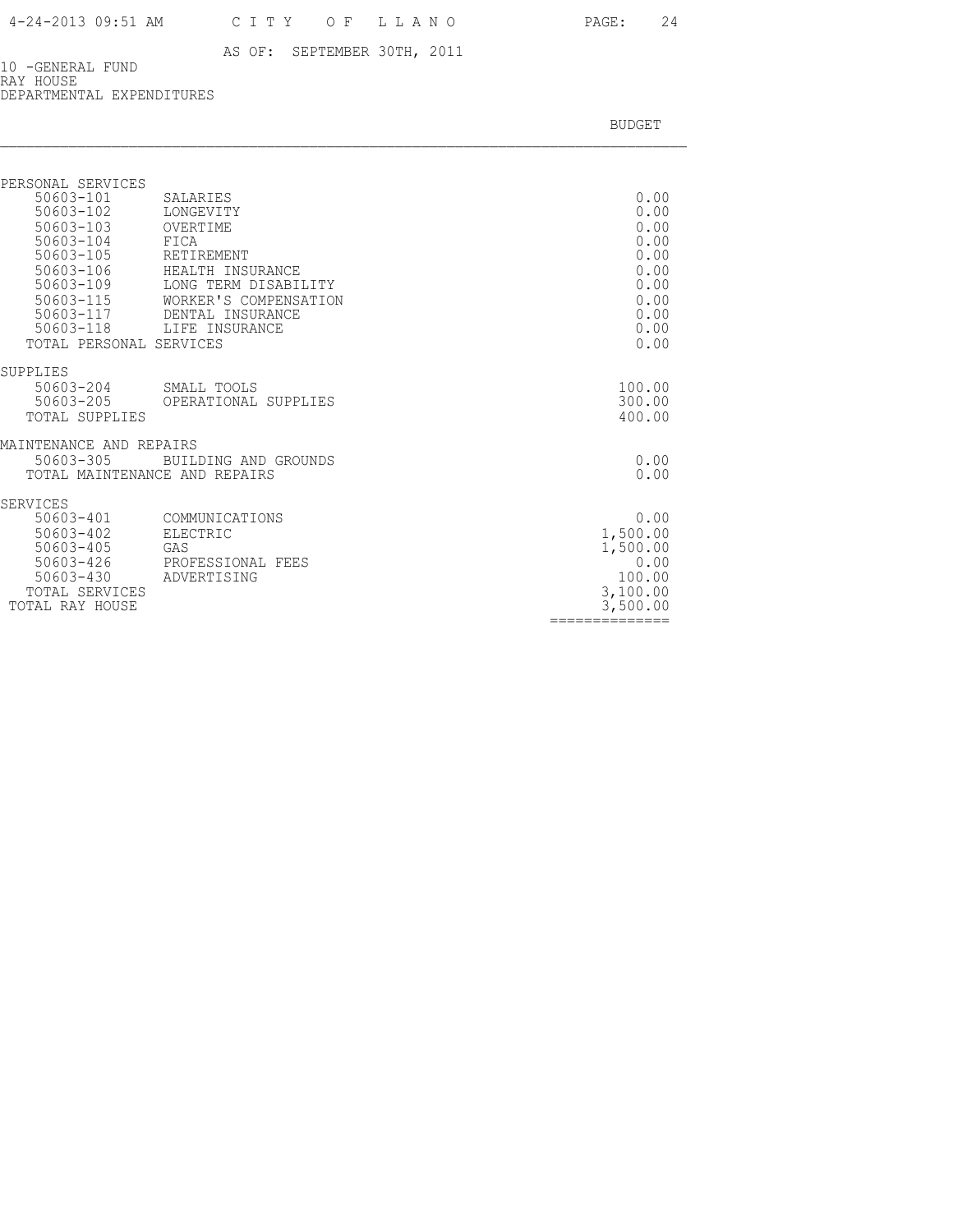10 -GENERAL FUND ROBINSON RV PARK DEPARTMENTAL EXPENDITURES

| PERSONAL SERVICES                              |                                          |                   |
|------------------------------------------------|------------------------------------------|-------------------|
| 50604-101                                      | SALARIES                                 | 0.00              |
| 50604-102                                      | LONGEVITY                                | 0.00              |
| 50604-103<br>50604-104                         | OVERTIME<br>FICA                         | 0.00<br>0.00      |
| 50604-105                                      | RETIREMENT                               | 0.00              |
| 50604-106                                      | HEALTH INSURANCE                         | 0.00              |
| 50604-109                                      | LONG TERM DISABILITY                     | 0.00              |
| 50604-115                                      | WORKERS COMPENSATION                     | 0.00              |
| 50604-117                                      | DENTAL INSURANCE                         | 0.00              |
| 50604-118<br>50604-190                         | LIFE INSURANCE<br>MISCELLANEOUS          | 0.00<br>0.00      |
| TOTAL PERSONAL SERVICES                        |                                          | 0.00              |
| SUPPLIES                                       |                                          |                   |
| 50604-201                                      | OFFICE SUPPLIES                          | 50.00             |
| 50604-205                                      | OPERATIONAL SUPPLIES                     | 500.00            |
| TOTAL SUPPLIES                                 |                                          | 550.00            |
| MAINTENANCE AND REPAIRS                        |                                          |                   |
| $50604 - 305$<br>50604-307                     | BUILDING AND GROUNDS<br>OFFICE EQUIPMENT | 3,000.00<br>0.00  |
| TOTAL MAINTENANCE AND REPAIRS                  |                                          | 3,000.00          |
|                                                |                                          |                   |
| <b>SERVICES</b><br>50604-401                   | COMMUNICATIONS                           | 400.00            |
| 50604-402                                      | ELECTRIC                                 | 18,500.00         |
| $50604 - 430$                                  | ADVERTISING                              | 500.00            |
| TOTAL SERVICES                                 |                                          | 19,400.00         |
| CAPITAL OUTLAY                                 |                                          |                   |
| 50604-602                                      | BUILDING AND GROUNDS                     | 0.00              |
| TOTAL CAPITAL OUTLAY<br>TOTAL ROBINSON RV PARK |                                          | 0.00<br>22,950.00 |
|                                                |                                          | ============      |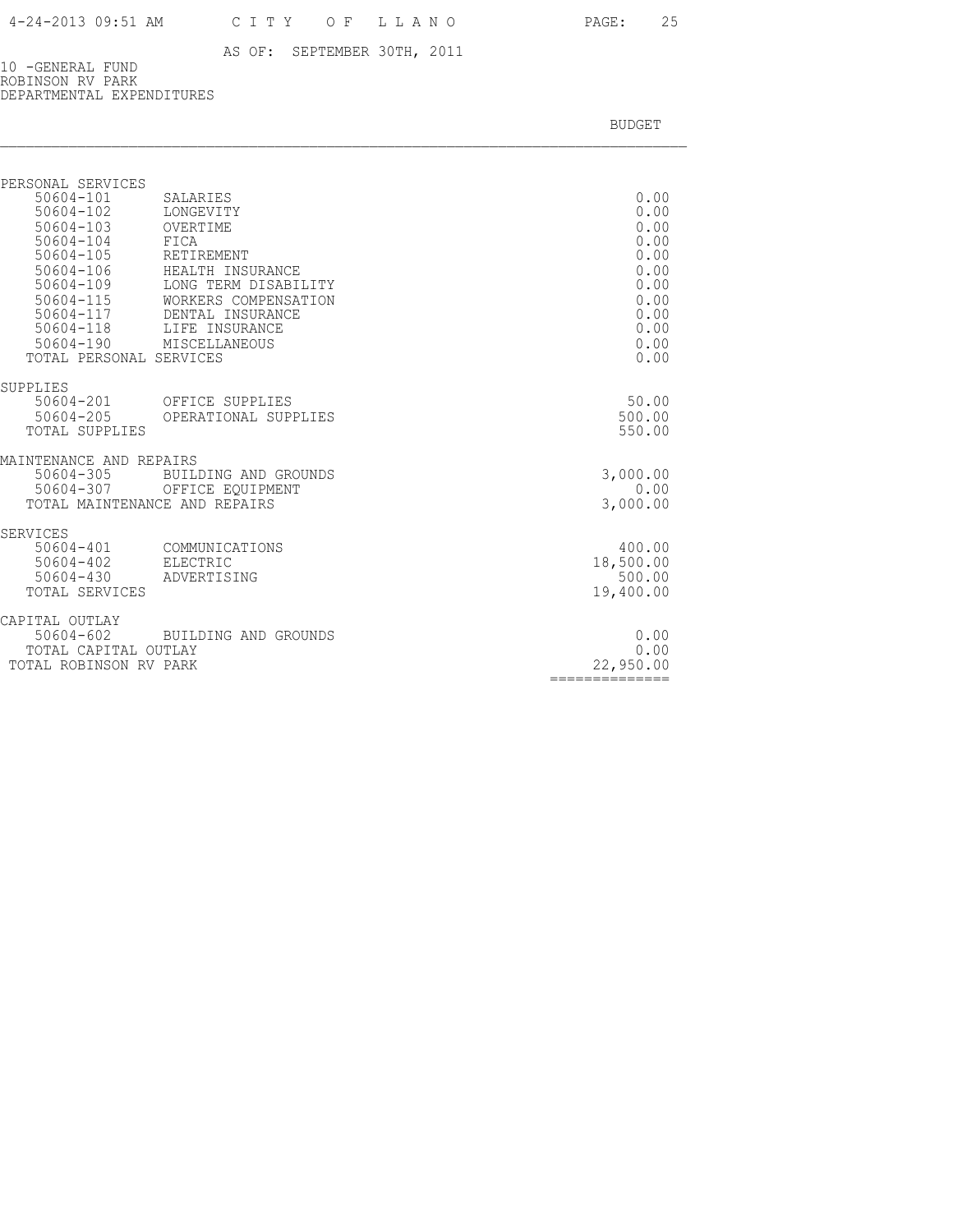BUDGET AND RESERVE AND RESERVE AND RESERVE AND RESERVE AND RESERVE AND RESERVE AND RESERVE AND RESERVE AND RESERVE AND RESERVE AND RESERVE AND RESERVE AND RESERVE AND RESERVE AND RESPONDING A REPORT OF A REPORT OF A REPORT

10 -GENERAL FUND DEPOT MUSEUM DEPARTMENTAL EXPENDITURES

| PERSONAL SERVICES<br>50605-101<br>50605-102<br>50605-103<br>50605-104 FICA<br>50605-105<br>50605-115 WORKERS COMP<br>TOTAL PERSONAL SERVICES | SALARIES<br>LONGEVITY<br>OVERTIME<br>RETIREMENT | 2,400.00<br>0.00<br>0.00<br>183.60<br>0.00<br>100.64<br>2,684.24 |
|----------------------------------------------------------------------------------------------------------------------------------------------|-------------------------------------------------|------------------------------------------------------------------|
| SUPPLIES<br>50605-205<br>TOTAL SUPPLIES                                                                                                      | OPERATIONAL SUPPLIES                            | 200.00<br>200.00                                                 |
| MAINTENANCE AND REPAIRS<br>$50605 - 305$<br>TOTAL MAINTENANCE AND REPAIRS                                                                    | BUILDING AND GROUNDS                            | 0.00<br>0.00                                                     |
| SERVICES<br>50605-401<br>50605-402<br>50605-434<br>TOTAL SERVICES<br>TOTAL DEPOT MUSEUM                                                      | COMMUNICATIONS<br>ELECTRICITY<br>CONTRACT LABOR | 300.00<br>0.00<br>0.00<br>300.00<br>3,184.24                     |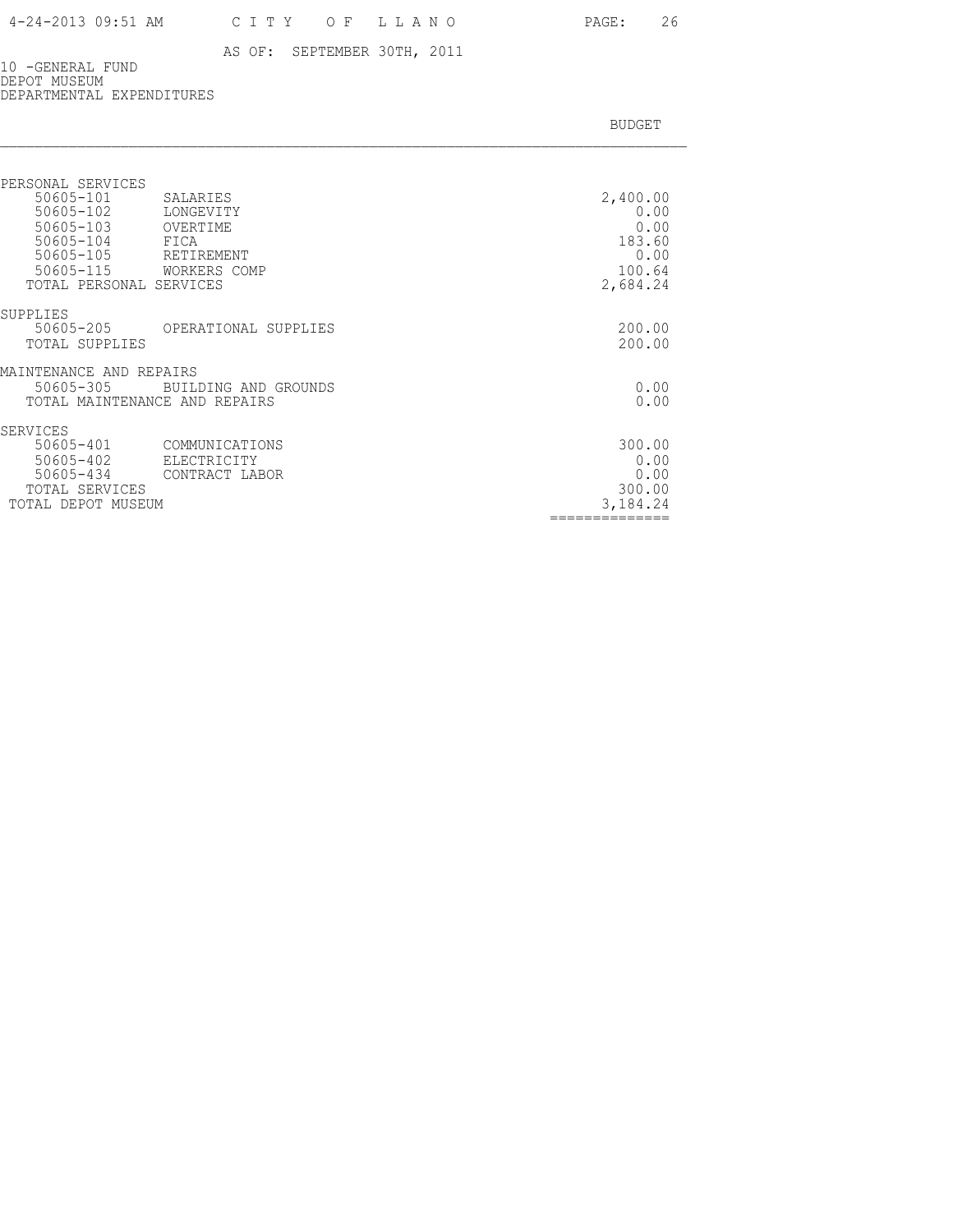| 4-24-2013 09:51 AM | CITY OF LLANO |  |  |  |  |
|--------------------|---------------|--|--|--|--|
|--------------------|---------------|--|--|--|--|

PAGE: 27

AS OF: SEPTEMBER 30TH, 2011

10 -GENERAL FUND EVENTS CENTER (MPEC) DEPARTMENTAL EXPENDITURES

| MAINTENANCE AND REPAIRS        |         |
|--------------------------------|---------|
| 50606-305 BUILDING AND GROUNDS | 0.00    |
| TOTAL MAINTENANCE AND REPAIRS  | 0.00    |
| TOTAL EVENTS CENTER (MPEC)     | 0 Q Q Q |
|                                |         |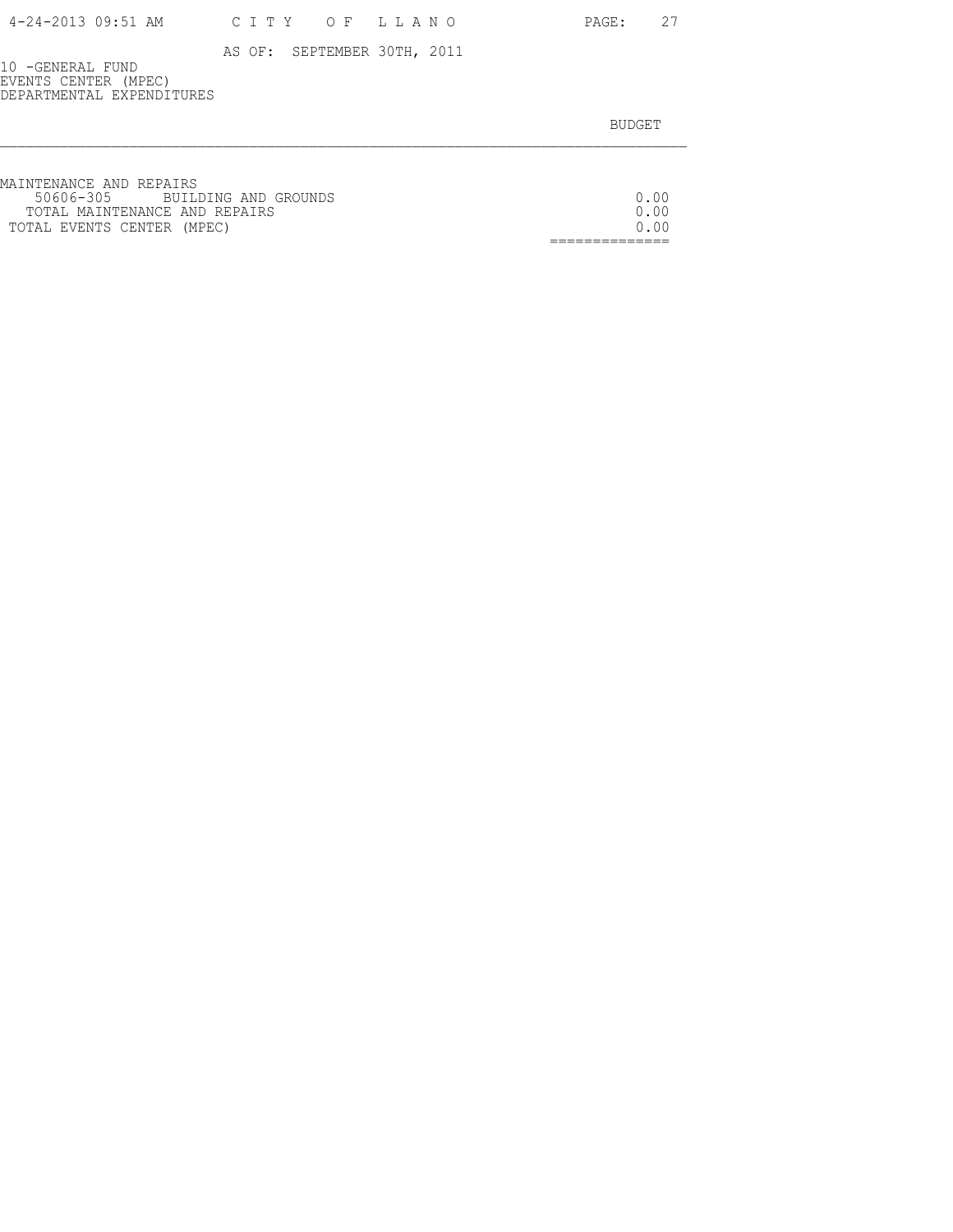10 -GENERAL FUND LANTEX THEATER DEPARTMENTAL EXPENDITURES

| PERSONAL SERVICES<br>$50610 - 101$<br>$50610 - 103$<br>$50610 - 104$<br>$50610 - 105$<br>50610-106<br>50610-109<br>$50610 - 115$<br>50610-117<br>50610-118                                              | SALARIES<br>OVERTIME<br>FICA<br>RETIREMENT<br>HEALTH INSURANCE<br>LONG TERM DISABILITY<br>WORKERS COMP<br>DENTAL INSURANCE<br>LIFE INSURANCE                                | 0.00<br>1,000.00<br>76.50<br>74.60<br>0.00<br>0.00<br>45.27<br>0.00<br>0.00                      |
|---------------------------------------------------------------------------------------------------------------------------------------------------------------------------------------------------------|-----------------------------------------------------------------------------------------------------------------------------------------------------------------------------|--------------------------------------------------------------------------------------------------|
| TOTAL PERSONAL SERVICES                                                                                                                                                                                 |                                                                                                                                                                             | 1,196.37                                                                                         |
| SUPPLIES<br>50610-201<br>50610-202<br>$50610 - 203$<br>$50610 - 204$<br>$50610 - 205$<br>$50610 - 206$<br>$50610 - 290$<br>TOTAL SUPPLIES                                                               | OFFICE SUPPLIES<br>FILM DELIVERY FEES<br>CONCESSIONS<br>SMALL TOOLS<br>OPERATIONAL SUPPLIES<br>FILM FEES<br>MISCELLANEOUS                                                   | 0.00<br>0.00<br>0.00<br>0.00<br>400.00<br>0.00<br>0.00<br>400.00                                 |
| MAINTENANCE AND REPAIRS<br>$50610 - 303$<br>$50610 - 305$<br>50610-307                                                                                                                                  | EOUIPMENT<br>BUILDING & GROUNDS<br>OFFICE EQUIPMENT<br>TOTAL MAINTENANCE AND REPAIRS                                                                                        | 1,500.00<br>2,000.00<br>500.00<br>4,000.00                                                       |
| <b>SERVICES</b><br>$50610 - 401$<br>$50610 - 402$<br>$50610 - 405$<br>50610-412<br>$50610 - 413$<br>$50610 - 416$<br>$50610 - 420$<br>$50610 - 426$<br>$50610 - 430$<br>$50610 - 434$<br>TOTAL SERVICES | COMMUNICATIONS<br>ELECTRIC<br>GAS<br>TRAVEL & TRAINING<br>MILEAGE<br>RENTAL OF EQUIPMENT<br>DUES, FEES, & MEMBERSHIPS<br>PROFESSIONAL FEES<br>ADVERTISING<br>CONTRACT LABOR | 400.00<br>3,500.00<br>750.00<br>0.00<br>0.00<br>0.00<br>0.00<br>0.00<br>0.00<br>0.00<br>4,650.00 |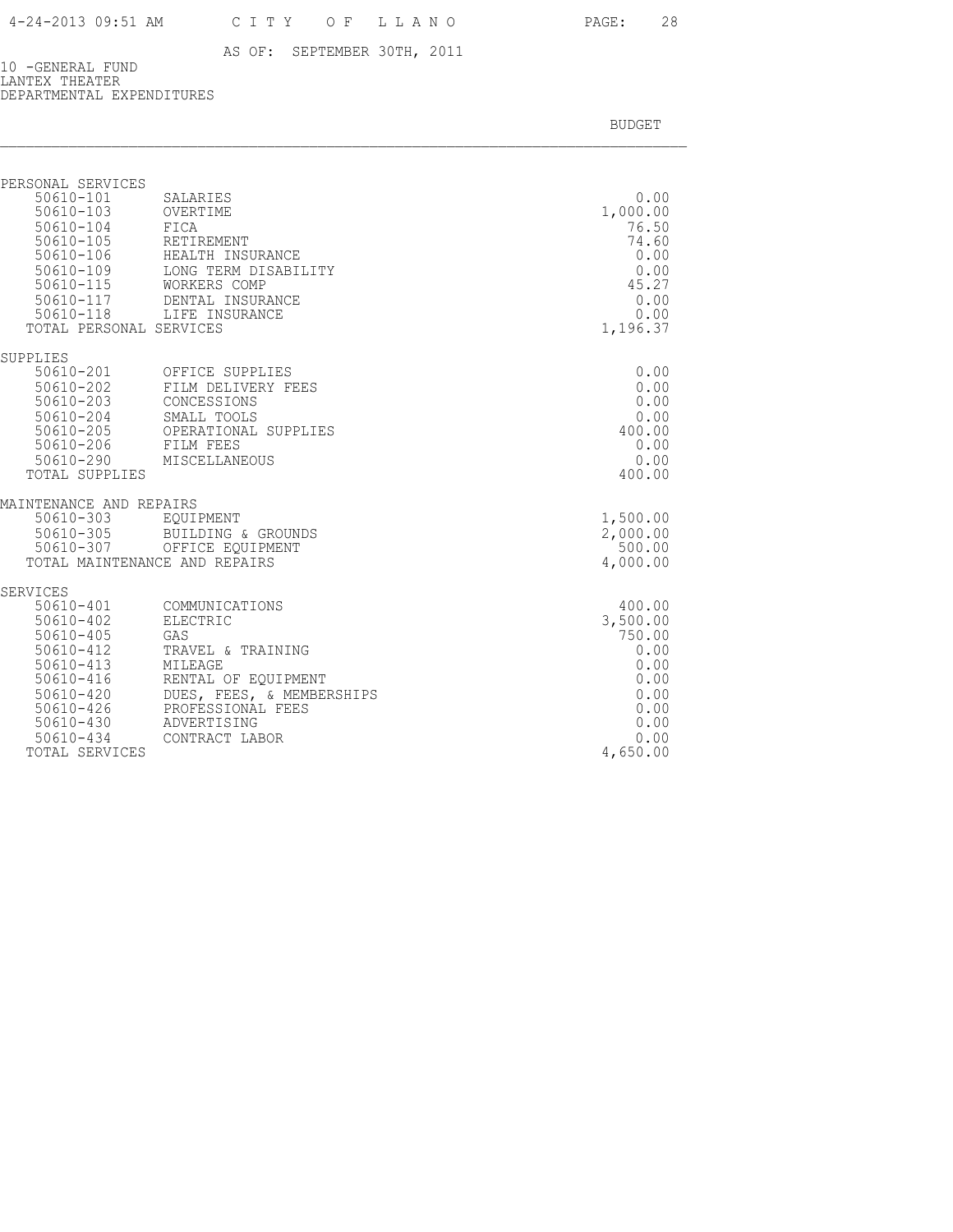PAGE: 29

AS OF: SEPTEMBER 30TH, 2011

10 -GENERAL FUND LANTEX THEATER DEPARTMENTAL EXPENDITURES

| CAPITAL OUTLAY       |           |
|----------------------|-----------|
| 50610-615 EOUIPMENT  | 0.00      |
| TOTAL CAPITAL OUTLAY |           |
| TOTAL LANTEX THEATER | 10,246.37 |
|                      |           |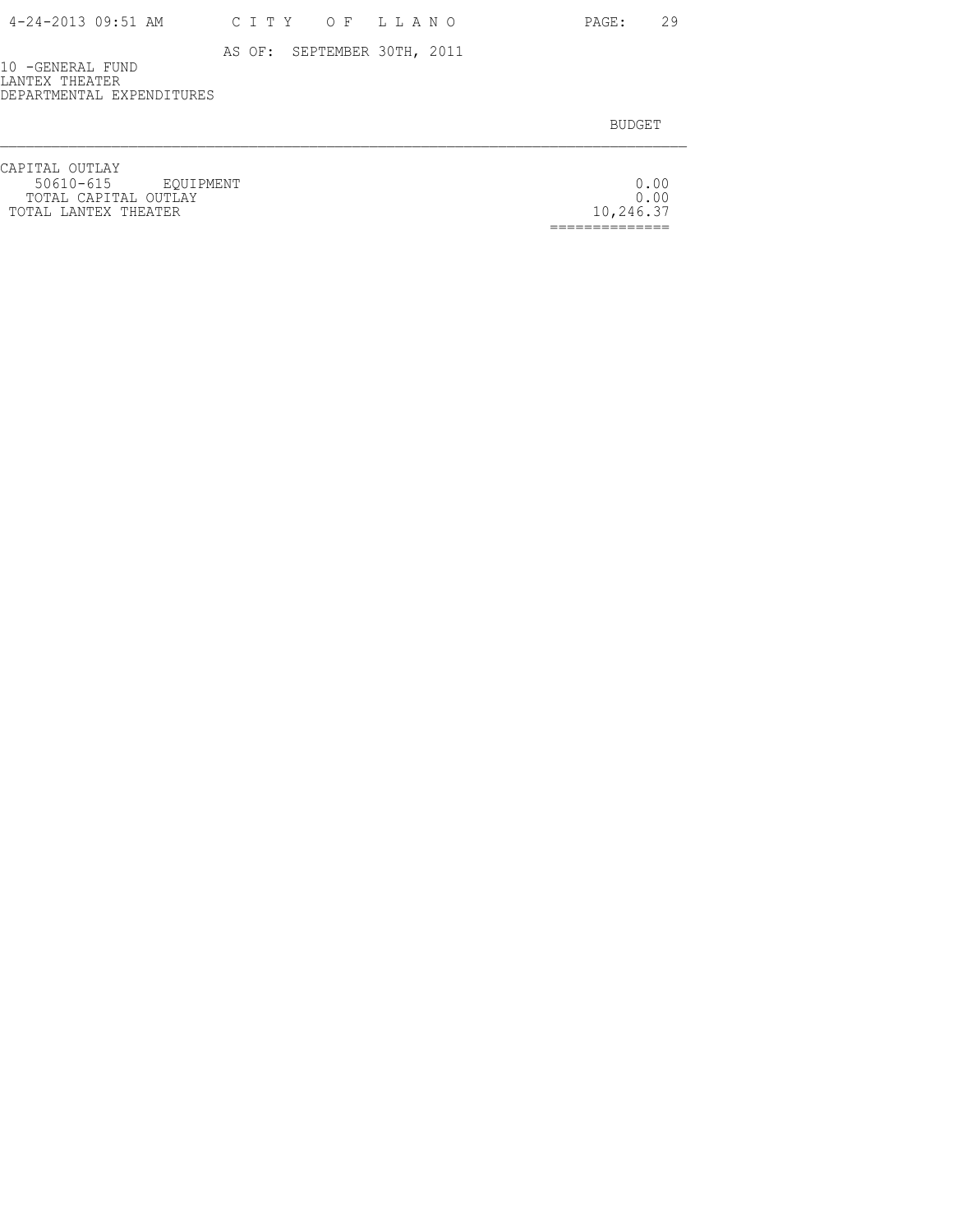10 -GENERAL FUND CEMETERY DEPARTMENTAL EXPENDITURES

| PERSONAL SERVICES                                                                                                                                                                                                                       |                                                                                                                                                                                                                                                                        |                                                                                                                                                                           |
|-----------------------------------------------------------------------------------------------------------------------------------------------------------------------------------------------------------------------------------------|------------------------------------------------------------------------------------------------------------------------------------------------------------------------------------------------------------------------------------------------------------------------|---------------------------------------------------------------------------------------------------------------------------------------------------------------------------|
| 50625-101<br>$50625 - 102$<br>50625-103 OVERTIME<br>50625-104 FICA<br>$50625 - 105$<br>50625-106<br>50625-107<br>$50625 - 108$<br>50625-108<br>50625-109<br>50625-115<br>50625-116<br>50625-117<br>50625-117<br>TOTAL PERSONAL SERVICES | SALARIES<br>LONGEVITY<br>RETIREMENT<br>HEALTH INSURANCE<br>CLOTHING<br>CERTIFICATION<br>LONG TERM DISABILITY<br>WORKER'S COMPENSATION<br>UNEMPLOYMENT<br>DENTAL INSURANCE<br>50625-118 LIFE INSURANCE<br>50625-119 HEALTH REIMB ARRANGEMENT<br>50625-190 MISCELLANEOUS | 42,520.30<br>1,124.00<br>4,000.00<br>3,667.74<br>2,986.00<br>8,909.69<br>626.72<br>300.00<br>124.57<br>2,396.35<br>0.00<br>644.95<br>58.00<br>500.00<br>0.00<br>67,858.32 |
|                                                                                                                                                                                                                                         |                                                                                                                                                                                                                                                                        |                                                                                                                                                                           |
| SUPPLIES<br>50625-205<br>$50625 - 210$<br>TOTAL SUPPLIES                                                                                                                                                                                | 50625-201 OFFICE SUPPLIES<br>50625-203 CONCESSIONS<br>50625-204 SMALL TOOLS<br>OPERATIONAL SUPPLIES<br>FUEL<br>50625-290 MISCELLANEOUS                                                                                                                                 | 0.00<br>0.00<br>150.00<br>1,200.00<br>2,750.00<br>0.00<br>4,100.00                                                                                                        |
| MAINTENANCE AND REPAIRS                                                                                                                                                                                                                 | 90625-301 MOTOR POOL FEE<br>50625-302 VEHICLE MAINTENANCE<br>50625-303 EQUIPMENT<br>50625-304 MACHINERY<br>50625-305 BUILDING AND GROUNDS<br>50625-315 RIVER FLOOD REPAIRS<br>50625-390 MISCELLANEOUS MAINT/REPAIRS<br>TOTAL MAINTENANCE AND REPAIRS                   | 0.00<br>600.00<br>1,500.00<br>1,000.00<br>750.00<br>0.00<br>0.00<br>3,850.00                                                                                              |
| SERVICES<br>50625-401<br>50625-402<br>50625-412<br>50625-413<br>50625-416<br>$50625 - 420$<br>$50625 - 426$                                                                                                                             | COMMUNICATIONS<br>ELECTRIC<br>TRAVEL AND TRAINING<br>CAR ALLOWANCE<br>RENTAL OF EOUIPMENT<br>DUES, FEES, & MEMBERSHIPS<br>PROFESSIONAL FEES                                                                                                                            | 400.00<br>225.00<br>0.00<br>0.00<br>0.00<br>0.00<br>0.00                                                                                                                  |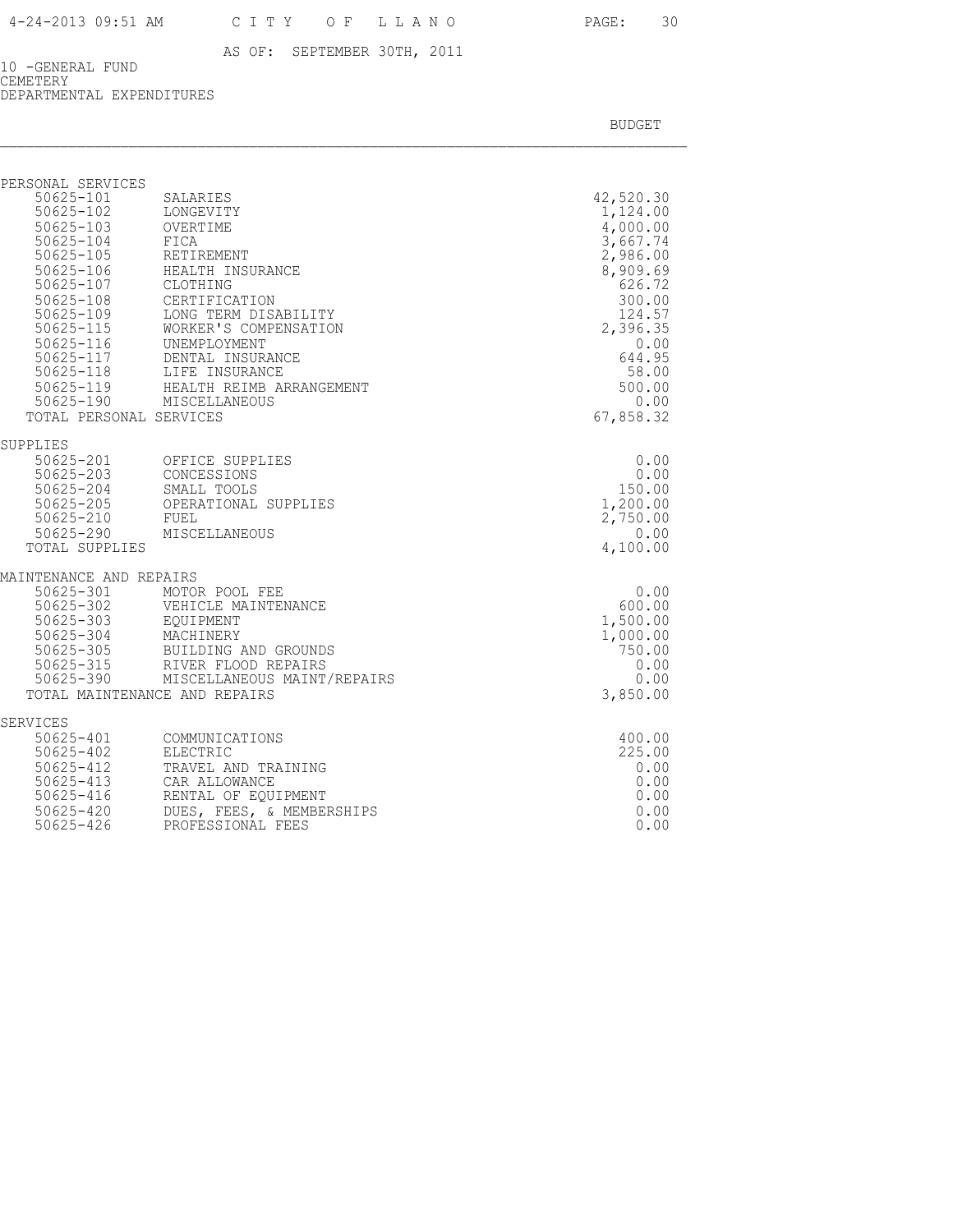10 -GENERAL FUND CEMETERY DEPARTMENTAL EXPENDITURES

| 50625-427<br>$50625 - 430$        | LEGAL FEES<br>ADVERTISING                           | 0.00<br>0.00      |
|-----------------------------------|-----------------------------------------------------|-------------------|
| 50625-431<br>50625-434            | EMPLOYEE BONUS<br>CONTRACT LABOR                    | 108.28<br>0.00    |
| $50625 - 450$<br>$50625 - 490$    | DEBT SERVICE<br>MISCELLANEOUS SERVICES              | 0.00<br>0.00      |
| TOTAL SERVICES                    |                                                     | 733.28            |
| SUNDRY CHARGES                    |                                                     |                   |
| 50625-501<br>50625-502            | INSURANCE - PROPERTY<br>INSURANCE - AUTO LIABILITY  | 0.00<br>0.00      |
| $50625 - 505$                     | INSURANCE - LIABILITY                               | 0.00              |
| 50625-590<br>TOTAL SUNDRY CHARGES | MISCELLANEOUS SUNDRY CHARGES                        | 0.00<br>0.00      |
| CAPITAL OUTLAY                    |                                                     |                   |
| 50625-601<br>$50625 - 602$        | 1998 BADU PARK GRANT<br>BUILDINGS<br>& IMPROVEMENTS | 0.00<br>0.00      |
| $50625 - 615$                     | VEHICLES & EOUIPMENT                                | 0.00              |
| $50625 - 621$<br>$50625 - 622$    | OTHER<br>MEN'S SOFTBALL FIELD                       | 0.00<br>0.00      |
| $50625 - 623$                     | MOORE REC FACILITY                                  | 0.00              |
| TOTAL CAPITAL<br>TOTAL CEMETERY   | OUTLAY                                              | 0.00<br>76,541.60 |
|                                   |                                                     | ==============    |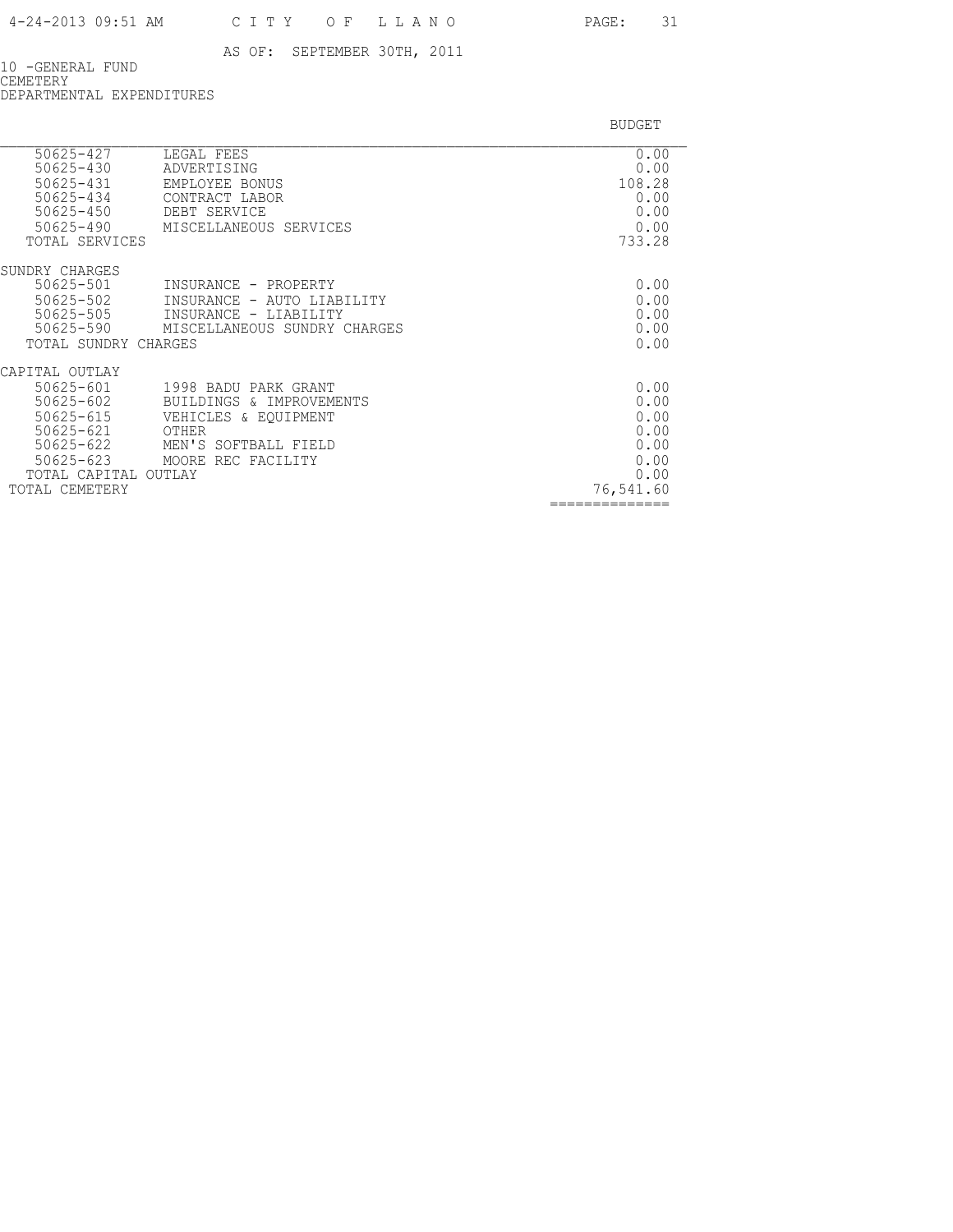10 -GENERAL FUND GOLF COURSE DEPARTMENTAL EXPENDITURES

| PERSONAL SERVICES          |                                                                            |                       |
|----------------------------|----------------------------------------------------------------------------|-----------------------|
| 50650-101                  | SALARIES                                                                   | 139,836.32            |
| $50650 - 102$              | LONGEVITY                                                                  | 1,212.00              |
| 50650-103                  | OVERTIME                                                                   | 9,000.00              |
| 50650-104                  | FICA                                                                       | 11,501.65             |
| 50650-105                  | RETIREMENT                                                                 | 10,246.18             |
| 50650-106                  | HEALTH INSURANCE                                                           | 26,081.16             |
| 50650-107                  | CLOTHING                                                                   | 2,345.00              |
| $50650 - 108$              | CERTIFICATION                                                              | 300.00                |
| 50650-109<br>$50650 - 115$ | <b>LTD</b>                                                                 | 424.21                |
|                            | WORKERS COMPENSATION                                                       | 4,473.06              |
|                            | 50650-116 UNEMPLOYMENT                                                     | 0.00                  |
|                            | 50650-117 DENTAL INSURANCE                                                 | 2,908.99              |
|                            | 50650-118 LIFE INSURANCE                                                   | 232.00                |
|                            | 50650-119 HEALTH REIMB ARRANGMENT                                          | 2,000.00<br>0.00      |
|                            | 50650-190 MISCELLANEOU                                                     |                       |
| TOTAL PERSONAL SERVICES    |                                                                            | 210,560.57            |
| SUPPLIES                   |                                                                            |                       |
| 50650-201                  | OFFICE SUPPLIES                                                            | 700.00                |
| 50650-202                  | POSTAGE                                                                    | 0.00                  |
| 50650-203                  | GOLF COURSE CONCESSIONS                                                    | 10,000.00             |
| 50650-204                  | SMALL TOOLS                                                                | 400.00                |
| 50650-205                  | OPERATIONAL SUPPLIES                                                       | 9,000.00              |
| 50650-206                  | MERCHANDISE PRESALES<br>MERCHANDISE FREDAL<br>PRO SHOP INVENTORY<br>------ | 0.00                  |
| 50650-207                  |                                                                            | 10,000.00             |
| 50650-208                  | <b>GOLF CLUB REPAIR</b>                                                    | 0.00                  |
| 50650-209                  | BEER                                                                       | 12,500.00             |
| 50650-210                  | FUEL                                                                       | 9,750.00<br>52,350.00 |
| TOTAL SUPPLIES             |                                                                            |                       |
| MAINTENANCE AND REPAIRS    |                                                                            |                       |
| 50650-301                  | MOTOR POOL                                                                 | 0.00                  |
| $50650 - 302$              | VEHICLE MAINTENANCE                                                        | 250.00                |
| 50650-303                  | EQUIPMENT MAINTENANCE                                                      | 14,000.00             |
| 50650-304                  | MACHINERY                                                                  | 0.00                  |
| 50650-305                  | BUILDING AND GROUNDS                                                       | 3,000.00              |
| $50650 - 306$              | MAINTENANCE OF COURSE                                                      | 35,700.00             |
| 50650-307                  | MAINTENANCE OF GOLF CARTS                                                  | 300.00                |
|                            | TOTAL MAINTENANCE AND REPAIRS                                              | 53,250.00             |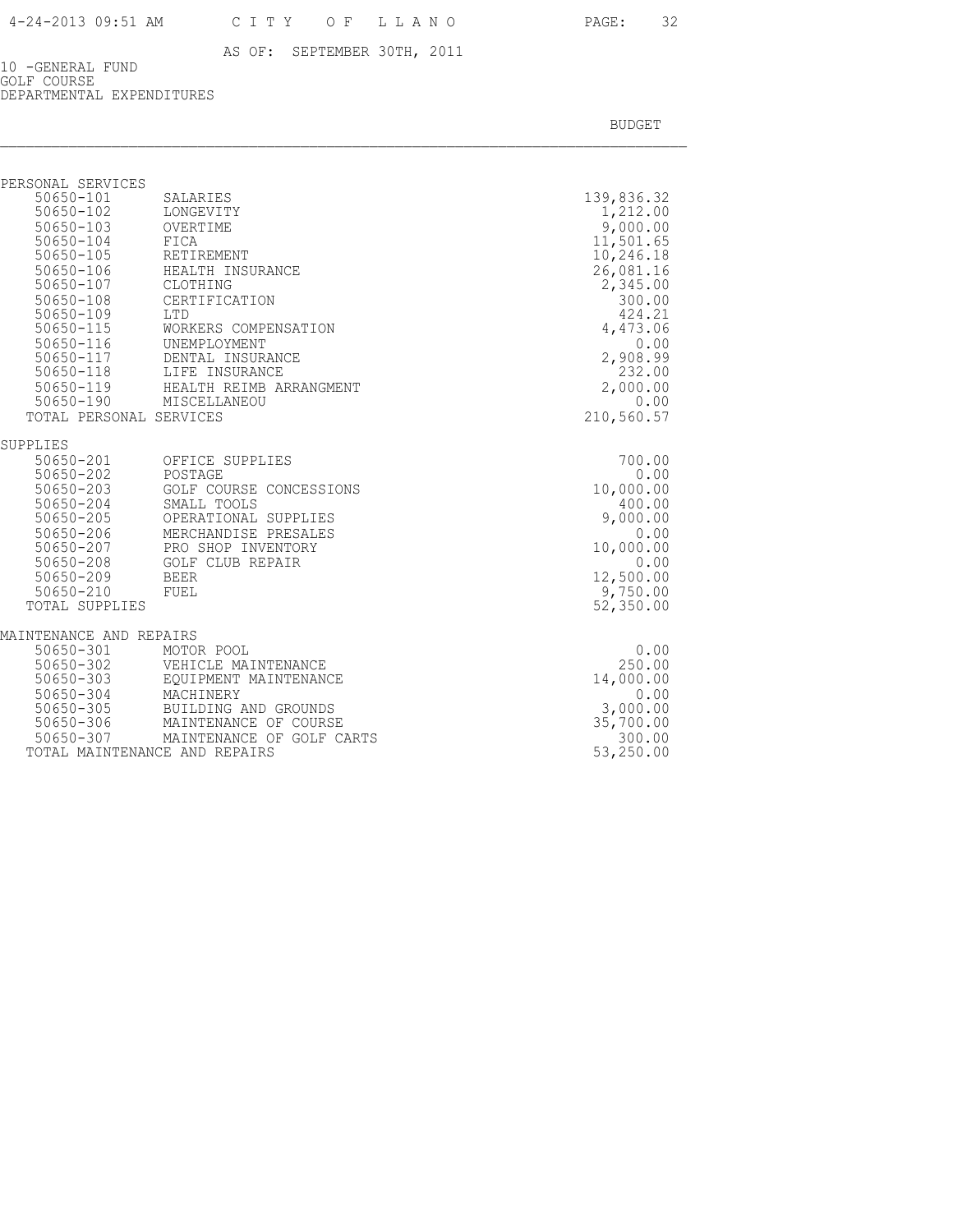10 -GENERAL FUND GOLF COURSE DEPARTMENTAL EXPENDITURES

| SERVICES                       |                                             |                       |
|--------------------------------|---------------------------------------------|-----------------------|
| $50650 - 401$<br>$50650 - 402$ | COMMUNICATIONS<br>ELECTRICITY               | 3,500.00<br>23,300.00 |
| $50650 - 405$                  | GAS                                         | 0.00                  |
| $50650 - 412$                  | TRAVEL & TRAINING                           | 1,000.00              |
| $50650 - 413$                  | VEHICLE ALLOWANCE                           | 0.00                  |
| 50650-416                      | CART LEASE                                  | 17,430.00             |
| $50650 - 420$                  | DUES FEES AND MEMBERSHIPS                   | 200.00                |
| $50650 - 426$                  | PROFESSIONAL                                | 3,000.00              |
| $50650 - 430$                  | ADVERTISING                                 | 1,500.00              |
| 50650-431                      | EMPLOYEE BONUS                              | 432.00                |
| $50650 - 433$                  | TOURNAMENT EXPENSE                          | 0.00                  |
| $50650 - 434$<br>$50650 - 450$ | CONTRACT LABOR<br>DEBT SERVICE              | 0.00<br>13,906.00     |
| $50650 - 460$                  | CREDIT CARD FEES                            | 3,000.00              |
| TOTAL SERVICES                 |                                             | 67,268.00             |
| CAPITAL OUTLAY                 |                                             |                       |
| $50650 - 602$                  | BUILDINGS & IMPROVEMENTS                    | 0.00                  |
| $50650 - 615$                  | VEHICLES & EQUIPMENT                        | 0.00                  |
| $50650 - 621$                  | CLUBHOUSE/COURSE DEVELOP                    | 0.00                  |
| $50650 - 622$<br>$50650 - 623$ | ANNUAL CONTR TO CLUBHOUSE<br>GREENS REBUILD | 0.00<br>0.00          |
| 50650-624                      | NEW CART SHED                               | 0.00                  |
| $50650 - 630$                  | GOLF OPERATIONS ACQUISITION                 | 0.00                  |
| TOTAL CAPITAL OUTLAY           |                                             | 0.00                  |
| TOTAL GOLF COURSE              |                                             | 383, 428.57           |
|                                |                                             | --------------        |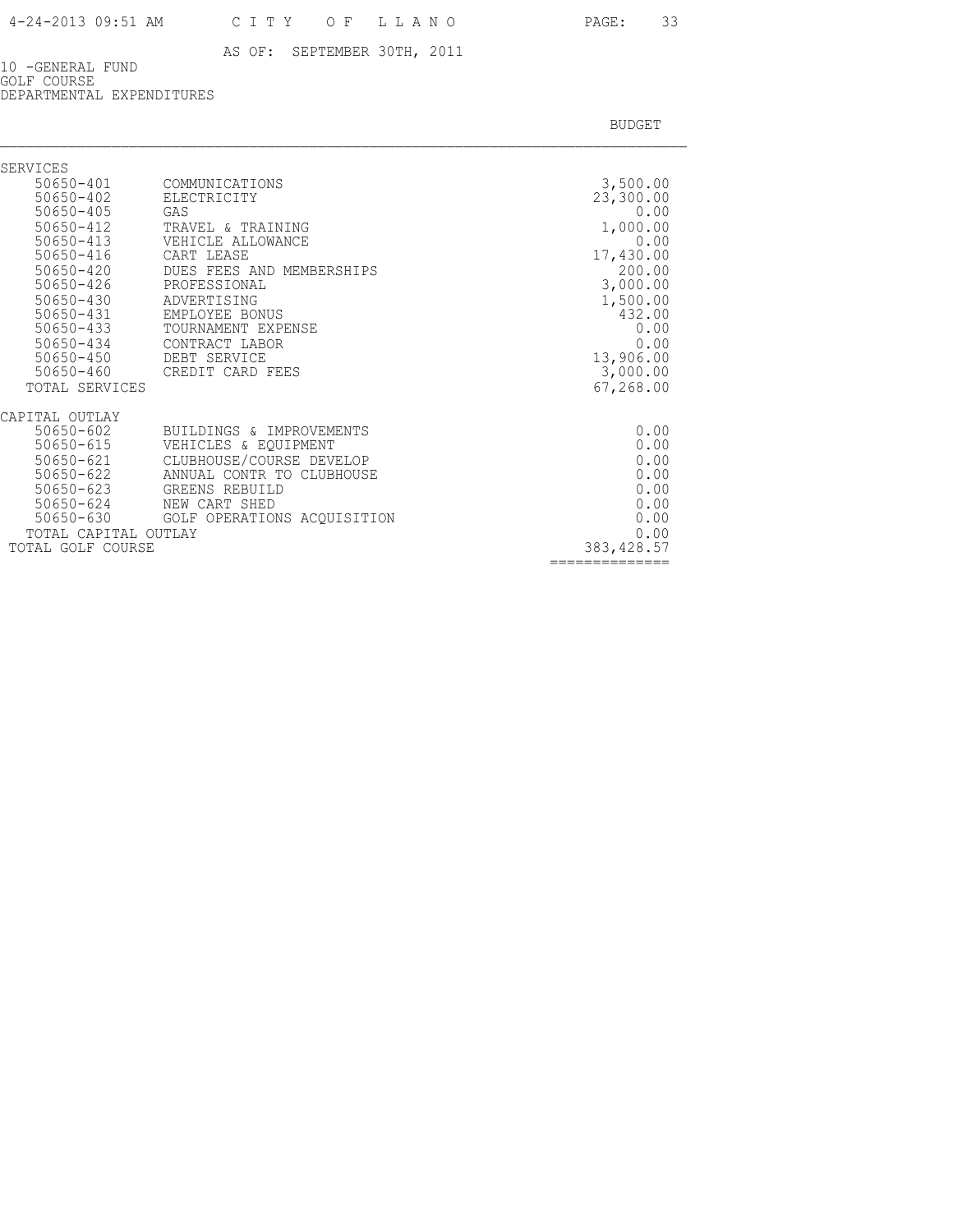10 -GENERAL FUND STREET DEPARTMENT DEPARTMENTAL EXPENDITURES

| PERSONAL SERVICES               |                                                  |                        |
|---------------------------------|--------------------------------------------------|------------------------|
| 50800-101                       | SALARIES                                         | 161,920.93             |
| 50800-102                       | LONGEVITY                                        | 1,972.00               |
| 50800-103<br>$50800 - 104$      | OVERTIME                                         | 1,500.00               |
| 50800-105                       | FICA<br>RETIREMENT                               | 12,675.51<br>12,360.69 |
| 50800-106                       | HEALTH INSURANCE                                 | 36,610.80              |
| 50800-107                       | CLOTHING                                         | 4,165.47               |
| 50800-108                       | CERTIFICATION                                    | 300.00                 |
| 50800-109                       | LONG TERM DISABILITY                             | 582.92                 |
| $50800 - 115$                   | WORKER'S COMPENSATION                            | 12,956.56              |
| 50800-116                       | UNEMPLOYMENT                                     | 0.00                   |
| 50800-117                       | DENTAL INSURANCE                                 | 3,430.04               |
|                                 | 50800-118 LIFE INSURANCE                         | 348.00                 |
|                                 | 50800-119 HEALTH REIMB ARRANGEMENT               | 3,000.00               |
|                                 | 50800-190 MISCELLANEOUS                          | 0.00                   |
| TOTAL PERSONAL SERVICES         |                                                  | 251,822.92             |
| SUPPLIES                        |                                                  |                        |
| 50800-204 SMALL TOOLS           |                                                  | 1,500.00               |
|                                 | 50800-205 OPERATIONAL SUPPLIES<br>50800-210 FUEL | 50,000.00              |
|                                 |                                                  | 25,500.00              |
|                                 | 50800-290 MISCELLANEOUS                          | 2,000.00               |
| TOTAL SUPPLIES                  |                                                  | 79,000.00              |
| MAINTENANCE AND REPAIRS         |                                                  |                        |
| 50800-301<br>50800-302          | MOTOR POOL FEE                                   | 0.00                   |
|                                 | VEHICLE MAINTENANCE                              | 12,000.00              |
| 50800-303                       | EOUIPMENT                                        | 4,000.00               |
| 50800-304<br>50800-305          | MACHINERY                                        | 25,000.00              |
| $50800 - 315$                   | BUILDING AND GROUNDS                             | 0.00                   |
|                                 | RIVER FLOOD REPAIRS                              | 0.00<br>25,000.00      |
| 50800-320 DRAINAGE<br>50800-321 | DRAINAGE - DEPOT                                 | 0.00                   |
| 50800-390                       | MISCELLANEOUS MAINT/REPAIRS                      | 0.00                   |
|                                 | TOTAL MAINTENANCE AND REPAIRS                    | 66,000.00              |
|                                 |                                                  |                        |
| SERVICES                        |                                                  |                        |
| 50800-401<br>50800-402          | COMMUNICATIONS<br>ELECTRIC                       | 700.00<br>45,000.00    |
| 50800-405                       | GAS                                              | 1,200.00               |
| 50800-412                       | TRAVEL AND TRAINING                              | 2,500.00               |
| 50800-413                       | CAR ALLOWANCE                                    | 0.00                   |
| 50800-416                       | RENTAL OF EOUIPMENT                              | 0.00                   |
| 50800-417                       | MOWING                                           | 1,300.00               |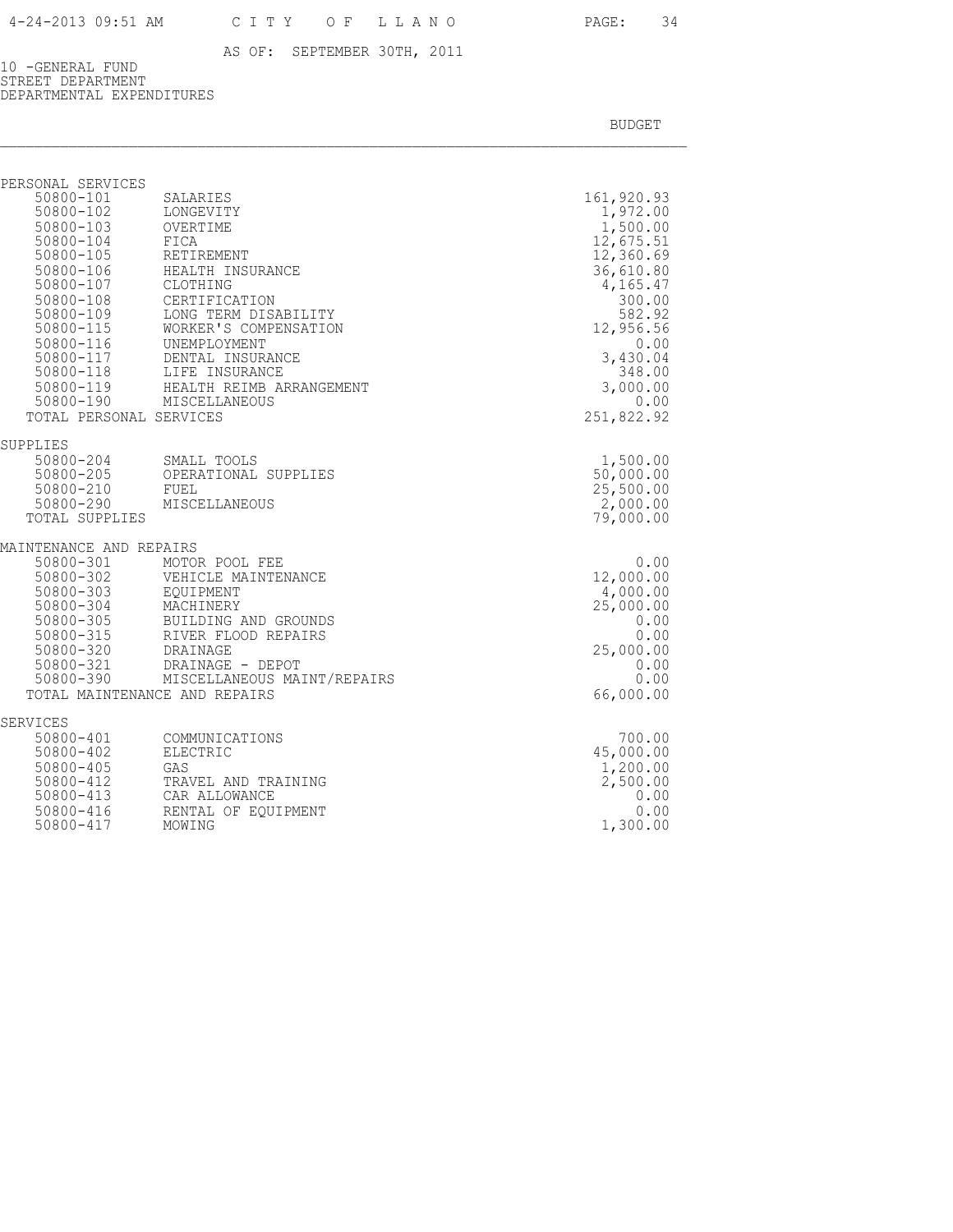10 -GENERAL FUND STREET DEPARTMENT DEPARTMENTAL EXPENDITURES

| 50800-420<br>50800-426<br>50800-430<br>$50800 - 431$<br>50800-450<br>50800-490<br>TOTAL SERVICES                                           | DUES, FEES, MEMBERSHIPS<br>PROFESSIONAL SERVICES<br>ADVERTISING<br>EMPLOYEE BONUS<br>DEBT SERVICE<br>MISCELLANEOUS SERVICES | 120.00<br>0.00<br>0.00<br>650.00<br>35,534.00<br>0.00<br>87,004.00          |
|--------------------------------------------------------------------------------------------------------------------------------------------|-----------------------------------------------------------------------------------------------------------------------------|-----------------------------------------------------------------------------|
| SUNDRY CHARGES<br>50800-502<br>50800-590<br>TOTAL SUNDRY CHARGES                                                                           | INSURANCE - AUTO LIABILITY<br>MISCELLANEOUS SUNDRY CHARGES                                                                  | 0.00<br>0.00<br>0.00                                                        |
| CAPITAL OUTLAY<br>50800-603<br>50800-604<br>50800-605<br>$50800 - 615$<br>$50800 - 621$<br>TOTAL CAPITAL OUTLAY<br>TOTAL STREET DEPARTMENT | STREETS AND ALLEYS<br>CURBS AND GUTTERS<br>DRAINAGE<br>VEHICLES & EOUIPMENT<br>OTHER                                        | 129,000.00<br>10,000.00<br>0.00<br>0.00<br>0.00<br>139,000.00<br>622,826.92 |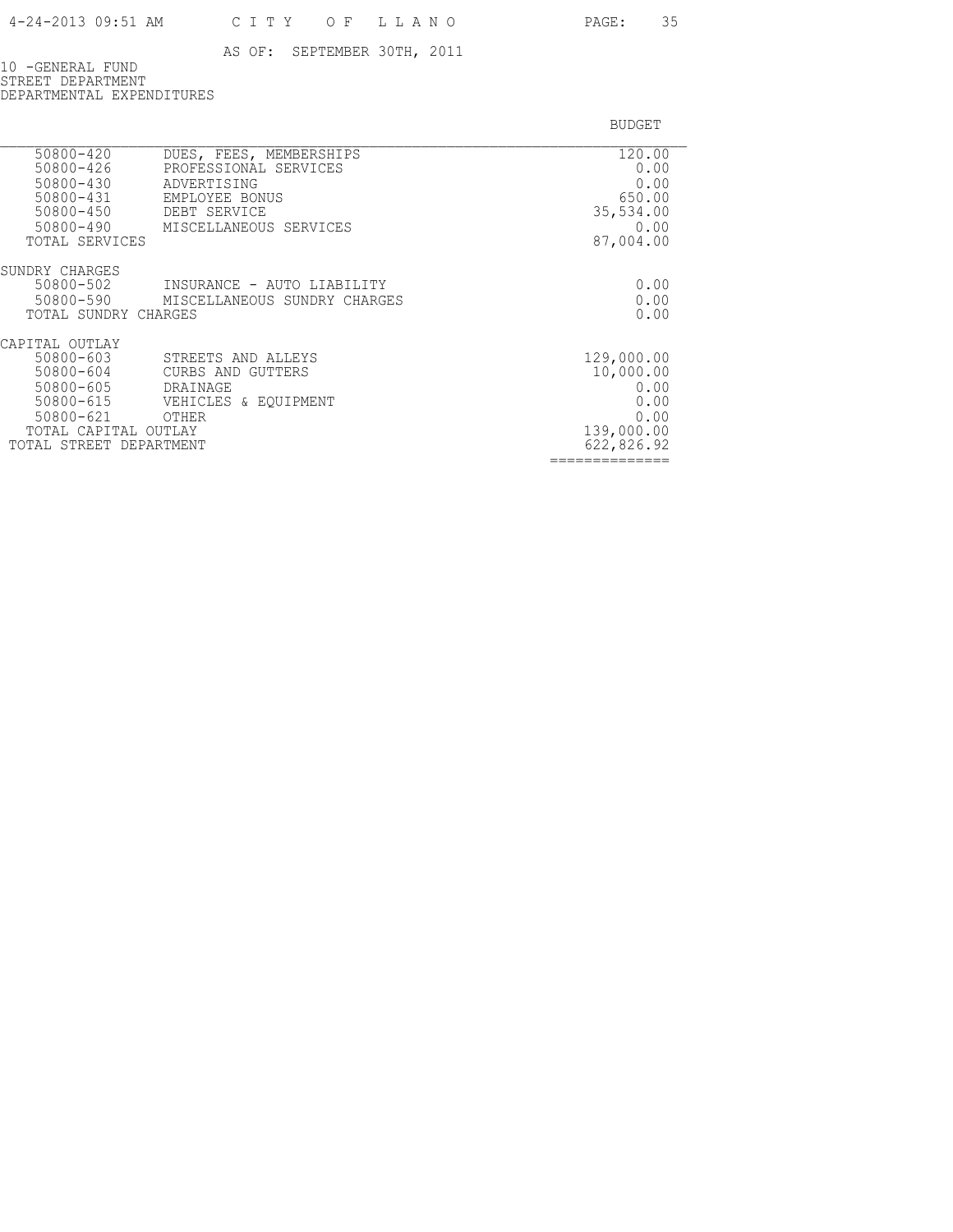10 -GENERAL FUND AIRPORT DEPARTMENTAL EXPENDITURES

| PERSONAL SERVICES<br>TOTAL PERSONAL SERVICES                                                                                                                | 50900-101 SALARIES<br>50900-102 LONGEVITY<br>50900-103 OVERTIME<br>50900-104 FICA<br>50900-105 RETIREMENT<br>19900-106<br>19900-106<br>19900-107<br>19900-109<br>19900-115<br>19900-115<br>19900-117<br>19900-117<br>19900-117<br>19900-118<br>19900-118<br>19900-118<br>19900-119<br>19900-119<br>19900-119<br>19900-119<br>19900-119<br>19900-119<br>19900-119<br>19900-119<br>19 | 37,989.90<br>140.00<br>4,000.00<br>3,222.94<br>3,142.89<br>4,049.88<br>600.00<br>83.40<br>139.68<br>322.68<br>58.00<br>500.00<br>54,249.37 |
|-------------------------------------------------------------------------------------------------------------------------------------------------------------|-------------------------------------------------------------------------------------------------------------------------------------------------------------------------------------------------------------------------------------------------------------------------------------------------------------------------------------------------------------------------------------|--------------------------------------------------------------------------------------------------------------------------------------------|
|                                                                                                                                                             |                                                                                                                                                                                                                                                                                                                                                                                     |                                                                                                                                            |
| SUPPLIES<br>50900-213<br>50900-290<br>TOTAL SUPPLIES                                                                                                        | - 10000-201<br>50900-204<br>50900-205<br>50900-205<br>50900-210<br>50900-212<br>50900-212<br>50900-212<br>AVIATION FUEL<br>THE AVIATION FUEL<br>AVIATION OIL<br>MISCELLANEOUS                                                                                                                                                                                                       | 200.00<br>50.00<br>1,000.00<br>200.00<br>300,000.00<br>800.00<br>0.00<br>302,250.00                                                        |
| MAINTENANCE AND REPAIRS                                                                                                                                     |                                                                                                                                                                                                                                                                                                                                                                                     |                                                                                                                                            |
| 50900-301<br>50900-390                                                                                                                                      | MOTOR POOL FEE<br>50900-302 VEHICLE M<br>50900-303 EQUIPMENT<br>50900-305 BUILDING<br>VEHICLE MAINTENANCE<br>BUILDING AND GROUNDS<br>MISCELLANEOUS MAINT/REPAIRS<br>TOTAL MAINTENANCE AND REPAIRS                                                                                                                                                                                   | 0.00<br>1,000.00<br>5,000.00<br>10,500.00<br>0.00<br>16,500.00                                                                             |
| SERVICES                                                                                                                                                    |                                                                                                                                                                                                                                                                                                                                                                                     |                                                                                                                                            |
| 50900-401<br>$50900 - 402$<br>50900-406<br>50900-412<br>$50900 - 416$<br>50900-417<br>$50900 - 420$<br>50900-426<br>50900-427<br>$50900 - 430$<br>50900-431 | COMMUNICATIONS<br>ELECTRIC<br>WATER AND SEWER<br>TRAVEL & TRAINING<br>RENTAL OF EQUIPMENT<br>MOWING<br>DUES, FEES, AND MEMBERSHIPS<br>PROFESSIONAL FEES<br>LEGAL FEES<br>ADVERTISING<br>EMPLOYEE BONUS                                                                                                                                                                              | 2,700.00<br>6,500.00<br>0.00<br>1,000.00<br>450.00<br>0.00<br>1,200.00<br>0.00<br>0.00<br>0.00<br>216.00                                   |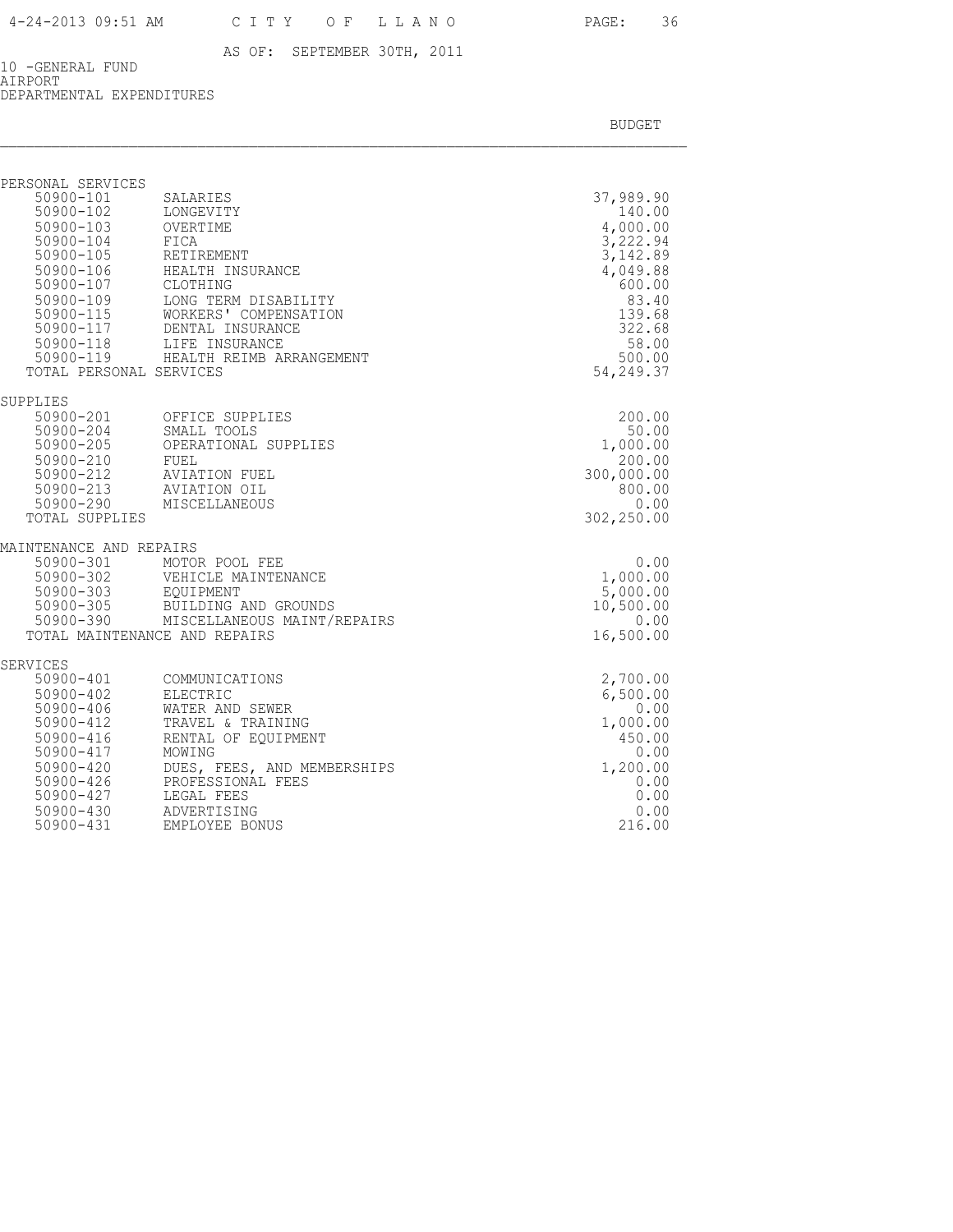10 -GENERAL FUND AIRPORT DEPARTMENTAL EXPENDITURES

| 50900-440<br>50900-450<br>50900-490      | AVIATION FUEL<br>DEBT SERVICE<br>MISCELLANEOUS SERVICES | 0.00<br>0.00<br>0.00 |
|------------------------------------------|---------------------------------------------------------|----------------------|
| TOTAL SERVICES                           |                                                         | 12,066.00            |
| SUNDRY CHARGES<br>50900-501<br>50900-505 | INSURANCE - PROPERTY                                    | 0.00                 |
|                                          | INSURANCE - LIABILITY                                   | 5,000.00             |
| 50900-590<br>TOTAL SUNDRY CHARGES        | MISCELLANEOUS SUNDRY CHARGES                            | 0.00                 |
|                                          |                                                         | 5,000.00             |
| CAPITAL OUTLAY<br>50900-602              | BUILDINGS & IMPROVEMENTS                                | 0.00                 |
| $50900 - 615$                            |                                                         | 0.00                 |
| 50900-619                                | VEHICLES & EQUIPMENT<br>FURNITURE AND FIXTURES          | 0.00                 |
| $50900 - 621$                            | OTHER                                                   | 0.00                 |
| TOTAL CAPITAL                            | OUTLAY                                                  | 0.00                 |
| TOTAL AIRPORT                            |                                                         | 390,065.37           |
|                                          |                                                         |                      |
|                                          |                                                         |                      |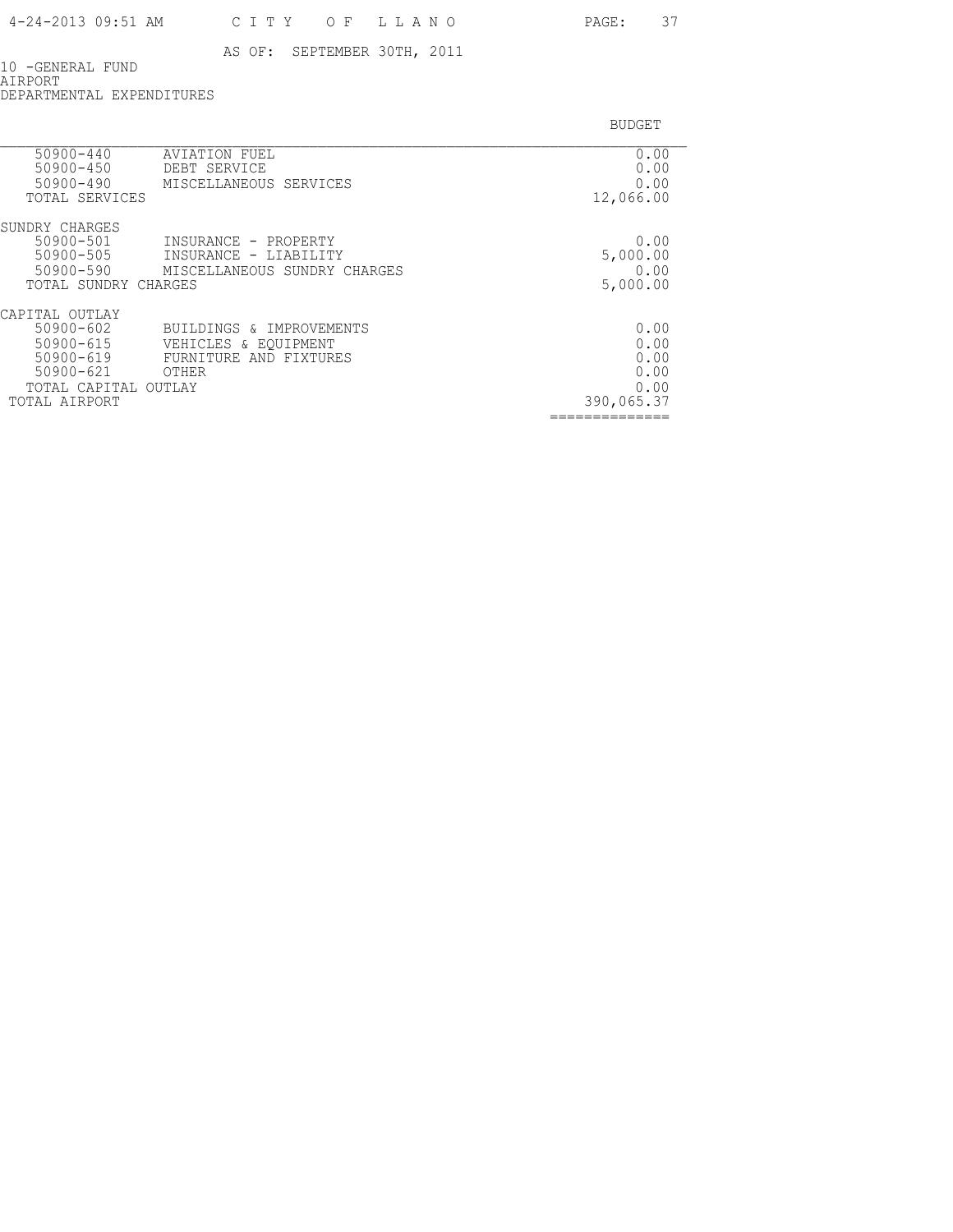10 -GENERAL FUND CAPITAL OUTLAY DEPARTMENTAL EXPENDITURES

BUDGET AND RESERVE AND RESERVE AND RESERVE AND RESERVE AND RESERVE AND RESERVE AND RESERVE AND RESERVE AND RESERVE AND RESERVE AND RESERVE AND RESERVE AND RESERVE AND RESERVE AND RESPONDING A REPORT OF A REPORT OF A REPORT

| CAPITAL OUTLAY       |                              |            |
|----------------------|------------------------------|------------|
| 50999-620            | ADMINISTRATION               | 35,600.00  |
| 50999-621            | RED TOP JAIL IMPROVEMENTS    | 0.00       |
| 50999-625            | MAIN STREET                  | 0.00       |
| 50999-630            | POLICE                       | 46,000.00  |
| 50999-650            | FIRE                         | 0.00       |
| 50999-660            | PARKS                        | 0.00       |
| 50999-664            | ROBINSON RV PARK             | 0.00       |
| 50999-665            | <b>GOLF COURSE</b>           | 0.00       |
| 50999-667            | RAILROAD DEPOT               | 0.00       |
| 50999-668            | COMMUNITY FACILITIES PROJECT | 0.00       |
| 50999-680            | STREET                       | 34,250.00  |
| 50999-690            | AIRPORT                      | 0.00       |
| TOTAL CAPITAL OUTLAY |                              | 115,850.00 |
| TOTAL CAPITAL OUTLAY |                              | 115,850.00 |
|                      |                              |            |

\*\*\* TOTAL EXPENDITURES \*\*\* 3,734,656.87

==============

\*\*\* END OF REPORT \*\*\*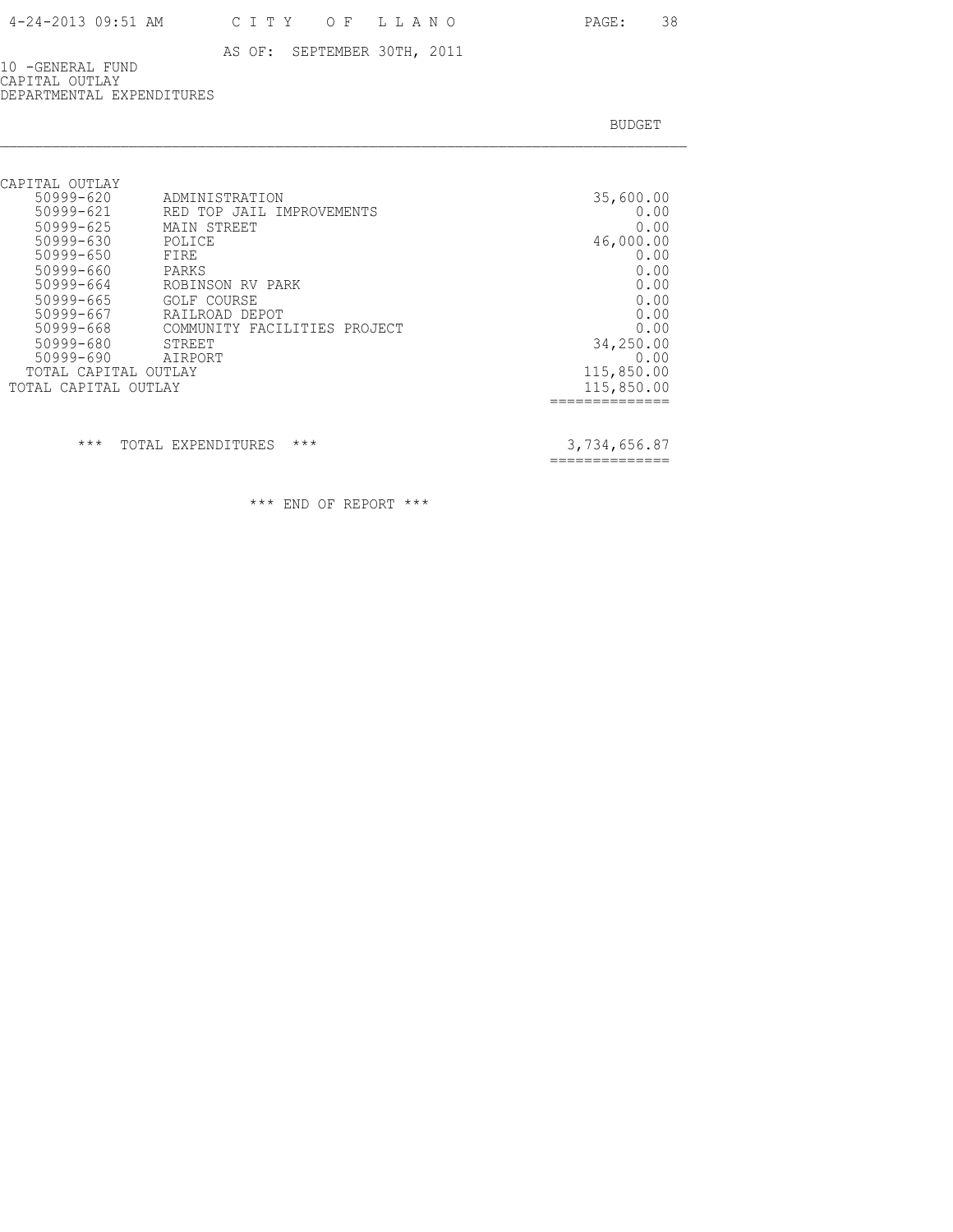### AS OF: SEPTEMBER 30TH, 2011

20 -UTILITY FUND FINANCIAL SUMMARY

| REVENUE SUMMARY                                                                                                                                                        |                                                                                                                                             |
|------------------------------------------------------------------------------------------------------------------------------------------------------------------------|---------------------------------------------------------------------------------------------------------------------------------------------|
| REVENUE                                                                                                                                                                | 7,191,500.00                                                                                                                                |
| $***$<br>$***$<br>TOTAL REVENUES                                                                                                                                       | 7,191,500.00                                                                                                                                |
| EXPENDITURE SUMMARY                                                                                                                                                    |                                                                                                                                             |
| ADMINISTRATION<br>CUSTOMER CONVENIENCE STA<br>SANITATION<br>WATER PLANT<br>WATER DISTRIBUTION<br>SEWER PLANT<br>SEWER COLLECTION<br>ELECTRIC<br>FARM<br>CAPITAL OUTLAY | 516,059.79<br>122, 319.50<br>502,899.77<br>510, 551.71<br>407,242.66<br>416,822.61<br>347,934.47<br>4,363,899.61<br>35, 119.25<br>96,800.00 |
| *** TOTAL EXPENDITURES ***                                                                                                                                             | 7,319,649.37                                                                                                                                |
| ** REVENUE OVER (UNDER) EXPENDITURES<br>$\star\star$                                                                                                                   | 128, 149, 37)                                                                                                                               |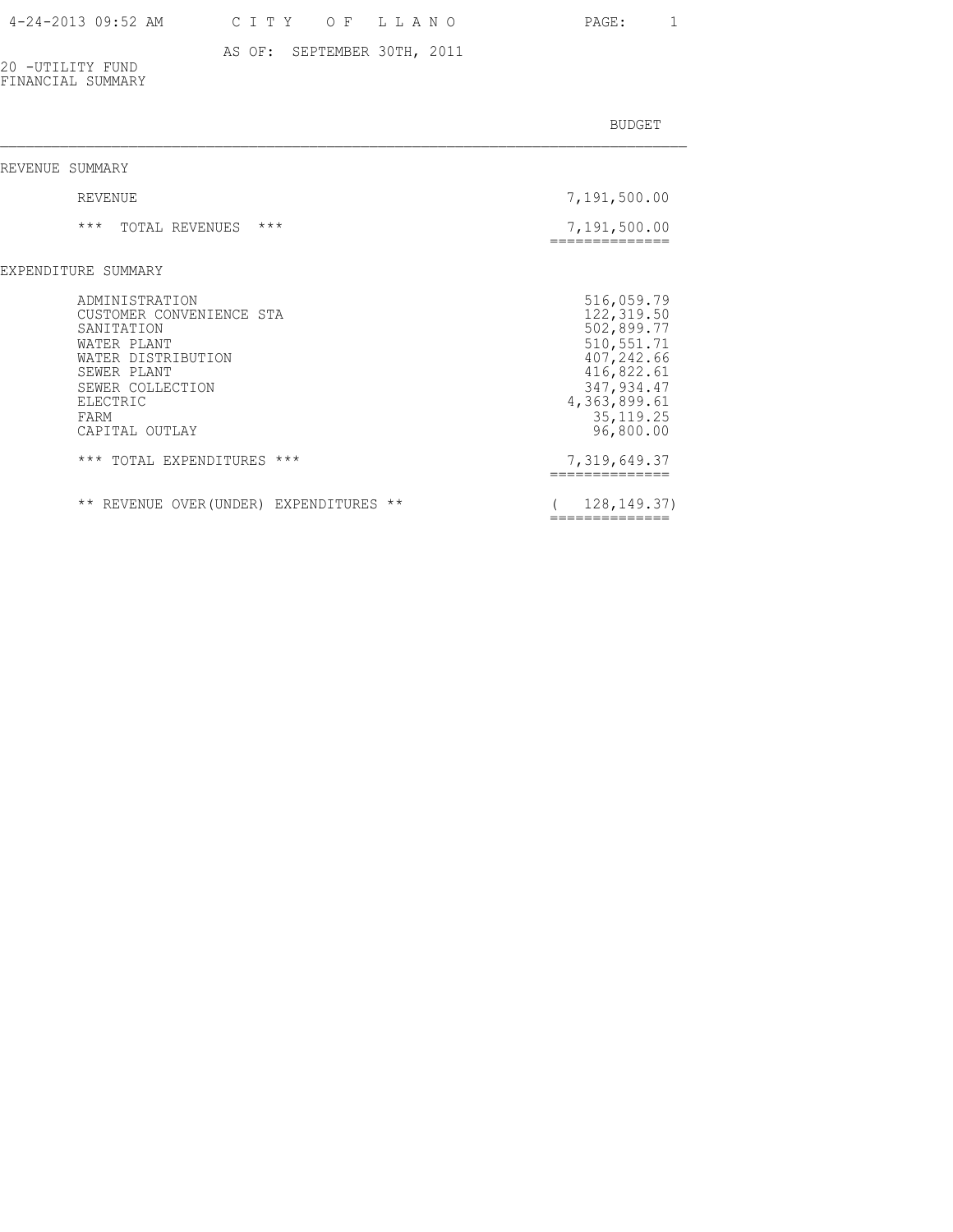AS OF: SEPTEMBER 30TH, 2011 20 -UTILITY FUND REVENUES

BUDGET AND RESERVE AND RESERVE AND RESERVE AND RESERVE AND RESERVE AND RESERVE AND RESERVE AND RESERVE AND RESERVE AND RESERVE AND RESERVE AND RESERVE AND RESERVE AND RESERVE AND RESPONDING A REPORT OF A REPORT OF A REPORT

| REVENUE       |                                |              |
|---------------|--------------------------------|--------------|
| 4101          | ELECTRIC                       | 4,832,000.00 |
| 4102          | WATER                          | 810,000.00   |
| 4103          | SEWER                          | 786,000.00   |
| 4104          | SANITATION                     | 568,000.00   |
| 4105          | CITY FARM                      | 0.00         |
| 4106          | ADMINISTRATION REVENUE         | 105,000.00   |
| 4107          | MISCELLANEOUS REVENUE          | 500.00       |
| 4108          | CUSTOMER CONVENIENCE STATION   | 60,000.00    |
| 4109          | MULCHING                       | 0.00         |
| 4110          | ELECTRIC TAP FEES              | 10,000.00    |
| 4111          | ABNER                          | 0.00         |
| 4120          | WATER TAP FEES                 | 5,000.00     |
| 4121          | SEWER TAP FEES                 | 3,000.00     |
| 4122          | WATER PLANT SLUDGE SALES       | 0.00         |
| 4150          | HAY CONTRACT REVENUE           | 5,000.00     |
| 4501          | PROCEEDS FROM DEBT             | 0.00         |
| 4502          | PROCEEDS-USDA-RD GRANT         | 0.00         |
| 4503          | PROCEEDS-USDA-RD BONDS         | 0.00         |
| 4504          | PROCEEDS - LNB NOTE PAYABLE    | 0.00         |
| 4505          | RD PROJECT ENGINEER REIMBURSE  | 0.00         |
| 4506          | HOMELAND SECURITY GRANT        | 0.00         |
| 4507          | CAPCO CCS/RC GRANT             | 0.00         |
| 4508          | RD PROJECT-INTEREST REIMBURSE  | 0.00         |
| 4509          | RD - MISC PROJECTS             | 0.00         |
| 4510          | CONTRIBUTION FROM GENERAL FUND | 0.00         |
| 4650          | REDUCTION OF FUND BALANCE      | 0.00         |
| 4701          | INTEREST ON INVESTMENTS        | 7,000.00     |
| 4792          | FEMA PROCEEDS                  | 0.00         |
| 4795          | N.SIDE WATER & SEWER GRANT     | 0.00         |
| 4796          | TCDP GRANT (Ben E. Keith)      | 0.00         |
| 4797          | COUNTY CONTR (Law Enf. Center) | 0.00         |
| 4798          | LCRA NOTE PROCEEDS             | 0.00         |
| 4900          | CAPITAL CONTRIBUTIONS          | 0.00         |
| TOTAL REVENUE |                                | 7,191,500.00 |
|               |                                |              |

\*\*\* TOTAL REVENUES \*\*\* 2.2000 2.191,500.00

==============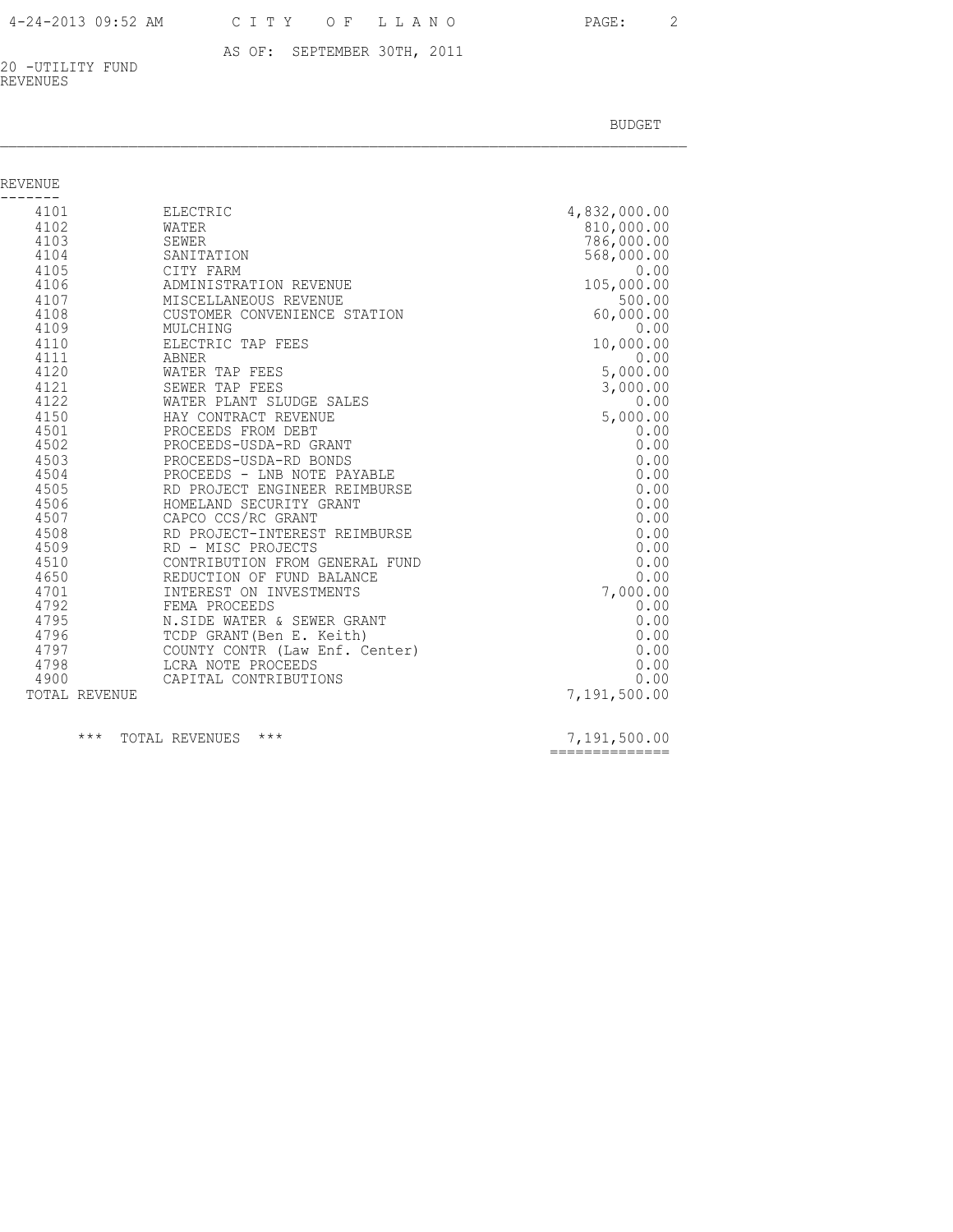20 -UTILITY FUND ADMINISTRATION DEPARTMENTAL EXPENDITURES

| PERSONAL SERVICES                    |                                                                                              |                                    |
|--------------------------------------|----------------------------------------------------------------------------------------------|------------------------------------|
| 51100-101<br>51100-102<br>51100-103  | SALARIES<br>LONGEVITY<br>OVERTIME                                                            | 134,307.02<br>1,268.00<br>1,000.00 |
| 51100-104<br>51100-105               | FICA<br>RETIREMENT                                                                           | 10,620.11<br>8,559.24              |
| 51100-106<br>51100-107               | HEALTH INSURANCE<br>CLOTHING                                                                 | 23,651.23<br>676.71                |
| 51100-108<br>51100-109               | CERTIFICATION<br>LONG TERM DISABILITY                                                        | 2,250.00<br>396.78                 |
| 51100-111                            | VEHICLE ALLOWANCE                                                                            | 0.00                               |
| 51100-115<br>$51100 - 116$           | WORKER'S COMPENSATION<br>UNEMPLOYMENT                                                        | 829.88<br>0.00                     |
|                                      | 51100-117 DENTAL INSURANCE<br>51100-118 LIFE INSURANCE<br>51100-119 HEALTH REIMB ARRANGEMENT | 2,011.82<br>174.00                 |
|                                      | 51100-180 MERIT INCREASES                                                                    | 1,500.00<br>0.00                   |
| 51100-190<br>TOTAL PERSONAL SERVICES | MISCELLANEOUS                                                                                | 0.00<br>187, 244.79                |
| SUPPLIES                             |                                                                                              |                                    |
| 51100-201<br>51100-202               | OFFICE SUPPLIES<br>POSTAGE                                                                   | 5,000.00<br>8,000.00               |
| 51100-204<br>51100-205               | SMALL TOOLS<br>OPERATIONAL                                                                   | 100.00<br>100.00                   |
| 51100-210<br>51100-290               | FUEL<br>MISCELLANEOUS                                                                        | 2,150.00<br>0.00                   |
| TOTAL SUPPLIES                       |                                                                                              | 15,350.00                          |
| MAINTENANCE AND REPAIRS              |                                                                                              |                                    |
| 51100-301<br>51100-302<br>51100-303  | MOTOR POOL FEE<br>VEHICLE MAINTENANCE                                                        | 0.00<br>500.00                     |
| 51100-304<br>51100-305               | MAINTENANCE OF EQUIPMENT<br>MAINTENANCE OF MACHINERY                                         | 500.00<br>0.00                     |
| 51100-305<br>51100-307               | BUILDING AND GROUNDS<br>OFFICE EOUIPMENT                                                     | 0.00<br>32,500.00                  |
| TOTAL MAINTENANCE AND REPAIRS        | 51100-390 MISCELLANEOUS MAINT/REPAIRS                                                        | 0.00<br>33,500.00                  |
| SERVICES                             |                                                                                              |                                    |
| 51100-401                            | COMMUNICATIONS                                                                               | 850.00                             |
| 51100-412<br>51100-413               | TRAVEL AND TRAINING<br>MILEAGE/CAR ALLOWANCE                                                 | 3,000.00<br>1,000.00               |
| 51100-416<br>51100-420               | RENTAL OF EQUIPMENT<br>DUES, FEES, AND MEMBERSHIPS                                           | 0.00<br>300.00                     |
|                                      |                                                                                              |                                    |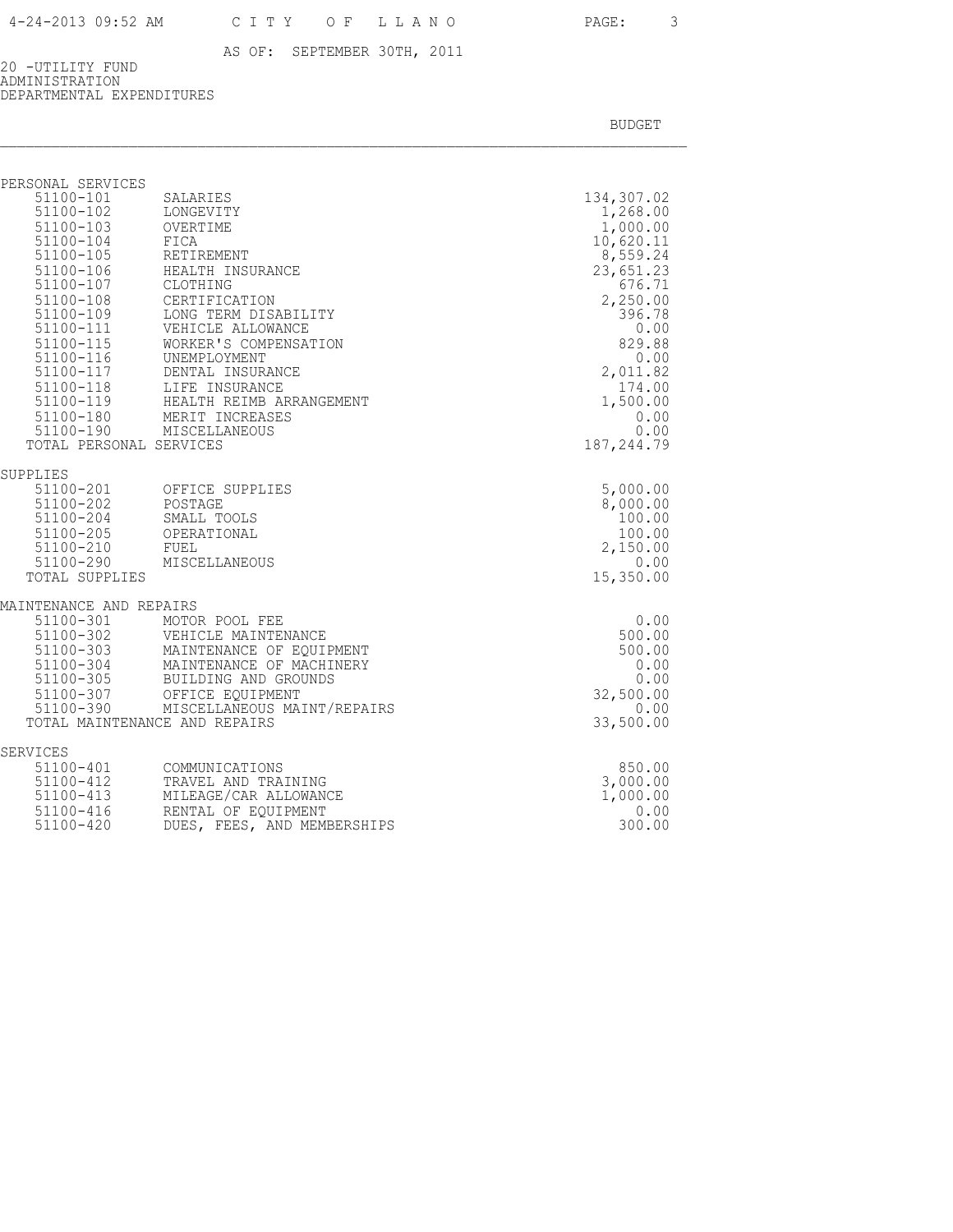20 -UTILITY FUND ADMINISTRATION DEPARTMENTAL EXPENDITURES

| $51100 - 421$<br>51100-426<br>51100-427<br>51100-428<br>51100-430<br>$51100 - 431$<br>51100-432<br>$51100 - 434$<br>51100-450<br>TOTAL SERVICES                                                    | PRINTING<br>PROFESSIONAL FEES<br>LEGAL FEES<br>COLLECTION FEES<br>ADVERTISING<br>EMPLOYEE BONUS<br>SAFETY AWARDS<br>CONTRACT LABOR<br>CONTRACT سمط<br>DEBT SERVICE<br>51100-490 MISCELLANEOUS SERVICES                                                                                                                                                                                                 | 0.00<br>4,500.00<br>0.00<br>0.00<br>350.00<br>325.00<br>1,500.00<br>0.00<br>0.00<br>0.00<br>11,825.00                                         |
|----------------------------------------------------------------------------------------------------------------------------------------------------------------------------------------------------|--------------------------------------------------------------------------------------------------------------------------------------------------------------------------------------------------------------------------------------------------------------------------------------------------------------------------------------------------------------------------------------------------------|-----------------------------------------------------------------------------------------------------------------------------------------------|
| SUNDRY CHARGES<br>51100-501<br>51100-502<br>51100-503<br>51100-504<br>51100-505<br>51100-506<br>51100-510<br>51100-525<br>51100-550<br>51100-551<br>51100-552<br>51100-590<br>TOTAL SUNDRY CHARGES | INSURANCE - PROPERTY<br>INSURANCE - AUTO LIABILITY<br>INSURANCE - BONDS<br>INSURANCE-PUBLIC OFFICIAL E&O<br>INSURANCE - GENERAL PROPERTY<br>INSURANCE-EMPL. BENEFITS LIAB.<br>SALES TAX<br>BUILDING RENTAL<br>FEE IN LIEU OF TAX<br>TRANSFERS OUT<br>ADM & OTHER OVERHEAD<br>51100-560 BAD DEBT EXPENSE<br>51100-561 DEPRECIATION EXPENSE<br>MISCELLANEOUS SUNDRY CHARGES<br>51100-591 CASH LONG/SHORT | 0.00<br>0.00<br>0.00<br>0.00<br>0.00<br>0.00<br>0.00<br>0.00<br>17,325.00<br>0.00<br>250,815.00<br>0.00<br>0.00<br>0.00<br>0.00<br>268,140.00 |
| CAPITAL OUTLAY<br>51100-615<br>51100-619<br>51100-621<br>51100-622<br>TOTAL CAPITAL OUTLAY                                                                                                         | VEHICLES & EQUIPMENT<br>FURNITURE AND FIXTURES<br>OTHER<br>TRAIN DEPOT MATERIALS SUPPORT                                                                                                                                                                                                                                                                                                               | 0.00<br>0.00<br>0.00<br>0.00<br>0.00                                                                                                          |
| CONTRIBUTIONS TO OTHER FUNDS<br>51100-701<br>TOTAL ADMINISTRATION                                                                                                                                  | CONTRIBUTION TO PLANNING GRANT<br>TOTAL CONTRIBUTIONS TO OTHER FUNDS                                                                                                                                                                                                                                                                                                                                   | 0.00<br>0.00<br>516,059.79<br>==============                                                                                                  |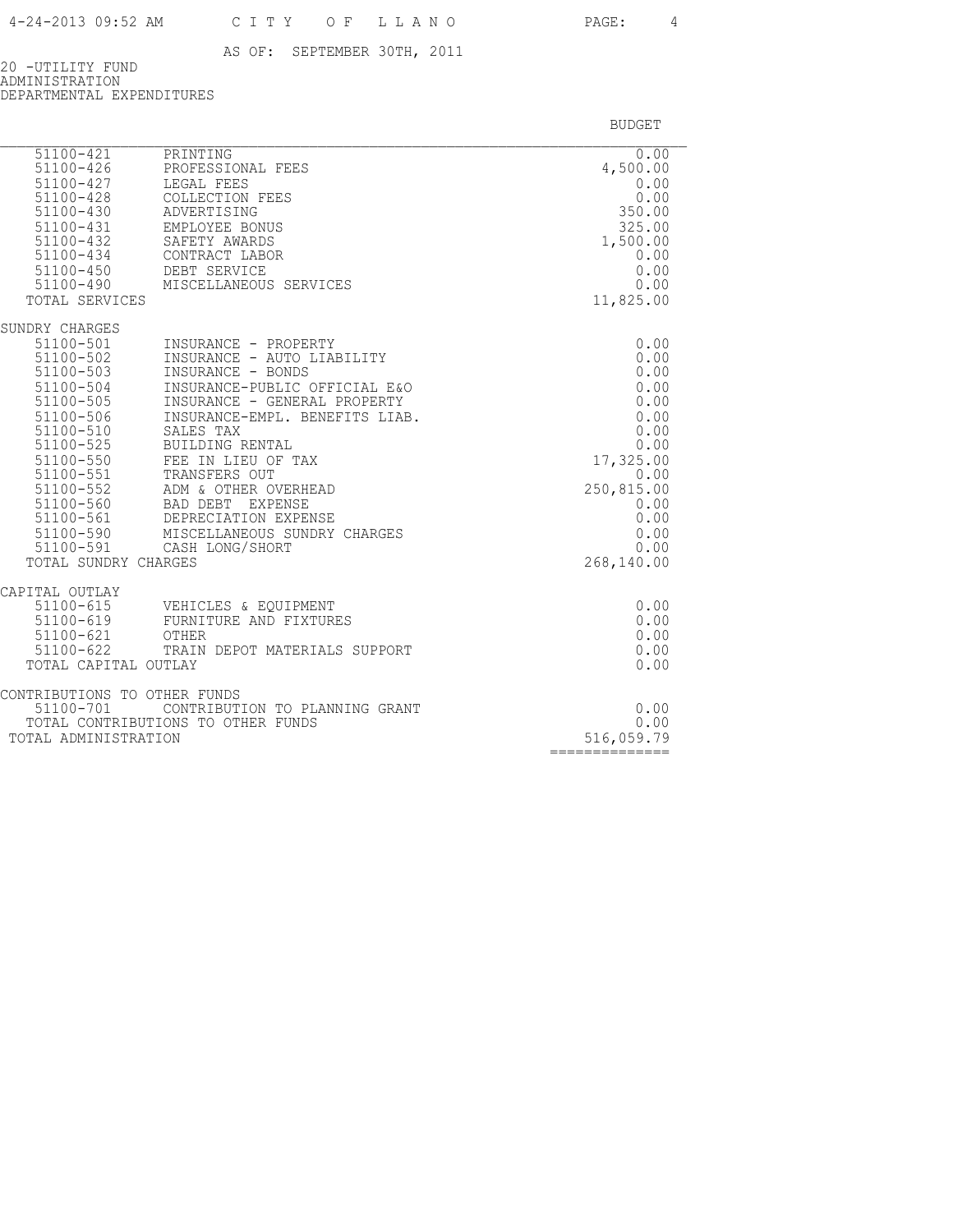20 -UTILITY FUND CUSTOMER CONVENIENCE STA DEPARTMENTAL EXPENDITURES

| PERSONAL SERVICES<br>51200-101<br>51200-102<br>51200-103<br>TOTAL PERSONAL SERVICES                                           | SALARIES<br>LONGEVITY<br>OVERTIME<br>51200-104 FICA<br>51200-105 RETIREMENT<br>51200-106 HEALTH INSURANCE<br>51200-107 CLOTHING<br>51200-109 LONG TERM DISABII<br>LONG TERM DISABILITY<br>51200-115<br>51200-115<br>WORKER'S COMPENS.<br>51200-117<br>DENTAL INSURANCE<br>WORKER'S COMPENSATION<br>51200-118<br>51200-119 LIFE INSURANCE<br>51200-119 HEALTH REIMB ARRANGEMENT<br>51200-190 MISCELLANEOUS | 24, 182.88<br>0.00<br>500.00<br>1,888.24<br>1,707.06<br>4,049.88<br>690.23<br>80.58<br>1,681.67<br>2,500.00<br>322.68<br>58.00<br>500.00<br>0.00<br>38,161.22 |
|-------------------------------------------------------------------------------------------------------------------------------|-----------------------------------------------------------------------------------------------------------------------------------------------------------------------------------------------------------------------------------------------------------------------------------------------------------------------------------------------------------------------------------------------------------|---------------------------------------------------------------------------------------------------------------------------------------------------------------|
| SUPPLIES<br>$51200 - 210$<br>TOTAL SUPPLIES                                                                                   | 51200-201 OFFICE SUPPLIES<br>51200-204 SMALL TOOLS<br>51200-205 OPERATIONAL SUPPLIES<br>FUEL<br>51200-290 MISCELLANEOUS                                                                                                                                                                                                                                                                                   | 600.00<br>50.00<br>200.00<br>0.00<br>0.00<br>850.00                                                                                                           |
| MAINTENANCE AND REPAIRS                                                                                                       | 51200-301 MOTOR POOL FEE<br>VEHICLE MAINTENANCE<br>51200-304 MACHINERY<br>51200-305 BUILDING AND GROUNDS<br>51200-390 MISCELLANEOUS MAINT/REPAIRS<br>TOTAL MAINTENANCE AND REPAIRS                                                                                                                                                                                                                        | 0.00<br>0.00<br>100.00<br>2,500.00<br>100.00<br>0.00<br>2,700.00                                                                                              |
| SERVICES<br>51200-402<br>51200-404<br>51200-412<br>51200-413<br>51200-416<br>51200-420<br>51200-421<br>51200-426<br>51200-427 | 51200-401 COMMUNICATIONS<br>ELECTRIC<br>DISPOSAL FEES<br>TRAVEL AND TRAINING<br>CAR ALLOWANCE<br>EOUIPMENT RENTAL<br>DUES, FEES, AND MEMBERSHIPS<br>DULL,<br>PRINTING<br>PROFESSIONAL FEES<br>LEGAL FEES                                                                                                                                                                                                  | 350.00<br>1,100.00<br>60,000.00<br>0.00<br>0.00<br>0.00<br>0.00<br>0.00<br>11,000.00<br>0.00                                                                  |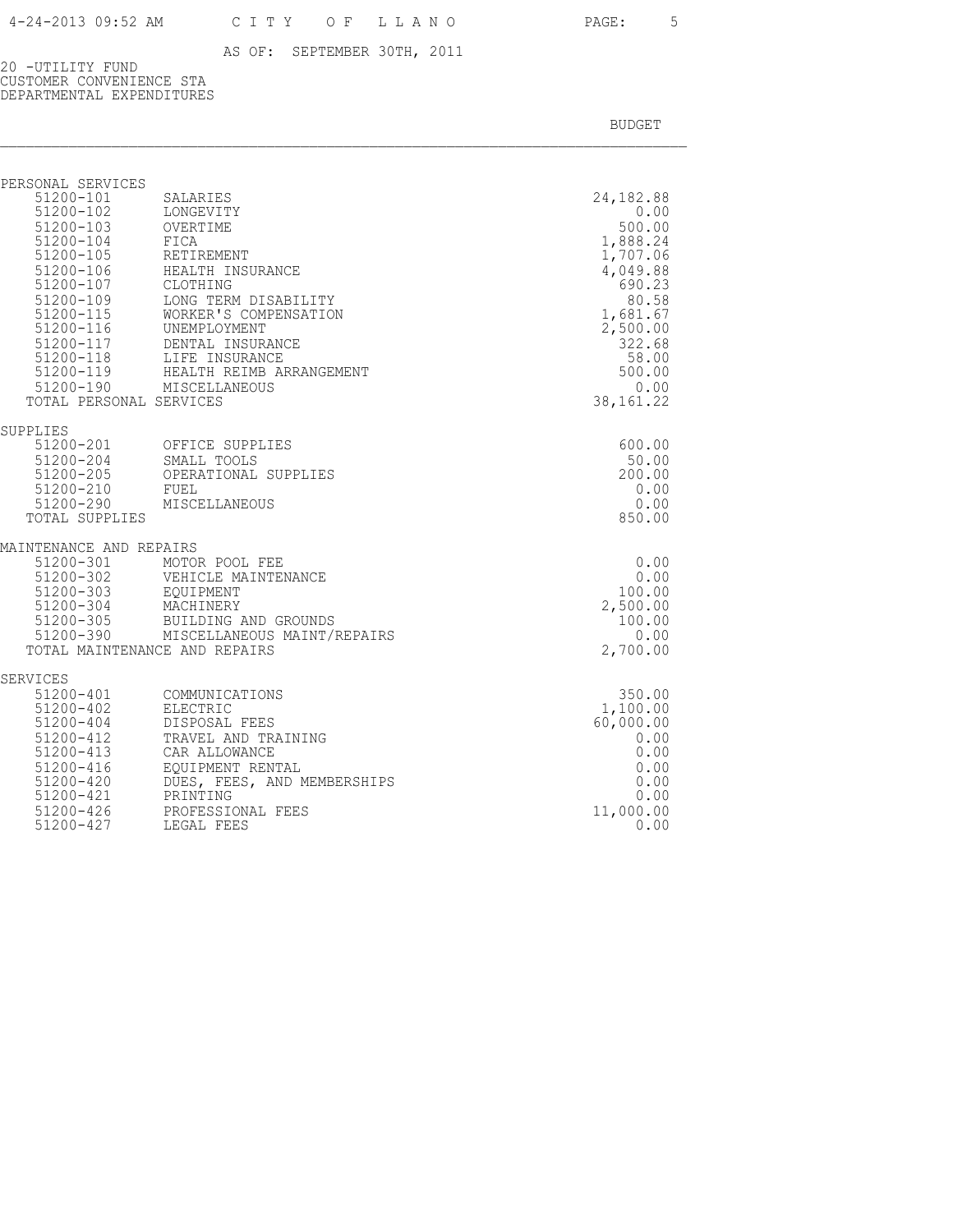20 -UTILITY FUND CUSTOMER CONVENIENCE STA DEPARTMENTAL EXPENDITURES

| 51200-430<br>51200-431<br>51200-432<br>51200-450<br>51200-490<br>TOTAL SERVICES                                                       | ADVERTISING<br>EMPLOYEE BONUS<br>OUARTERLY FEE - SOLID WASTE<br>DEBT SERVICE<br>MISCELLANEOUS SERVICES                                                                      | 0.00<br>108.28<br>0.00<br>0.00<br>0.00<br>72,558.28                  |
|---------------------------------------------------------------------------------------------------------------------------------------|-----------------------------------------------------------------------------------------------------------------------------------------------------------------------------|----------------------------------------------------------------------|
| SUNDRY CHARGES<br>51200-501<br>51200-502<br>$51200 - 505$<br>51200-550<br>51200-551<br>51200-553<br>51200-590<br>TOTAL SUNDRY CHARGES | INSURANCE - PROPERTY<br>INSURANCE - AUTO LIABILITY<br>INSURANCE<br>IN LIEU OF TAX<br>SANITATION C.I.P. FUND<br>CONTRIBUTION TO SINKING FUND<br>MISCELLANEOUS SUNDRY CHARGES | 0.00<br>0.00<br>0.00<br>0.00<br>0.00<br>8,050.00<br>0.00<br>8,050.00 |
| CAPITAL OUTLAY<br>51200-601<br>51200-602<br>$51200 - 615$<br>51200-621<br>TOTAL CAPITAL                                               | LAND<br>BUILDINGS AND IMPROVEMENTS<br>VEHICLES & EOUIPMENT<br>OTHER<br>51200-622 CAPCO CCS/RC GRANT<br>OUTLAY<br>TOTAL CUSTOMER CONVENIENCE STA                             | 0.00<br>0.00<br>0.00<br>0.00<br>0.00<br>0.00<br>122, 319.50          |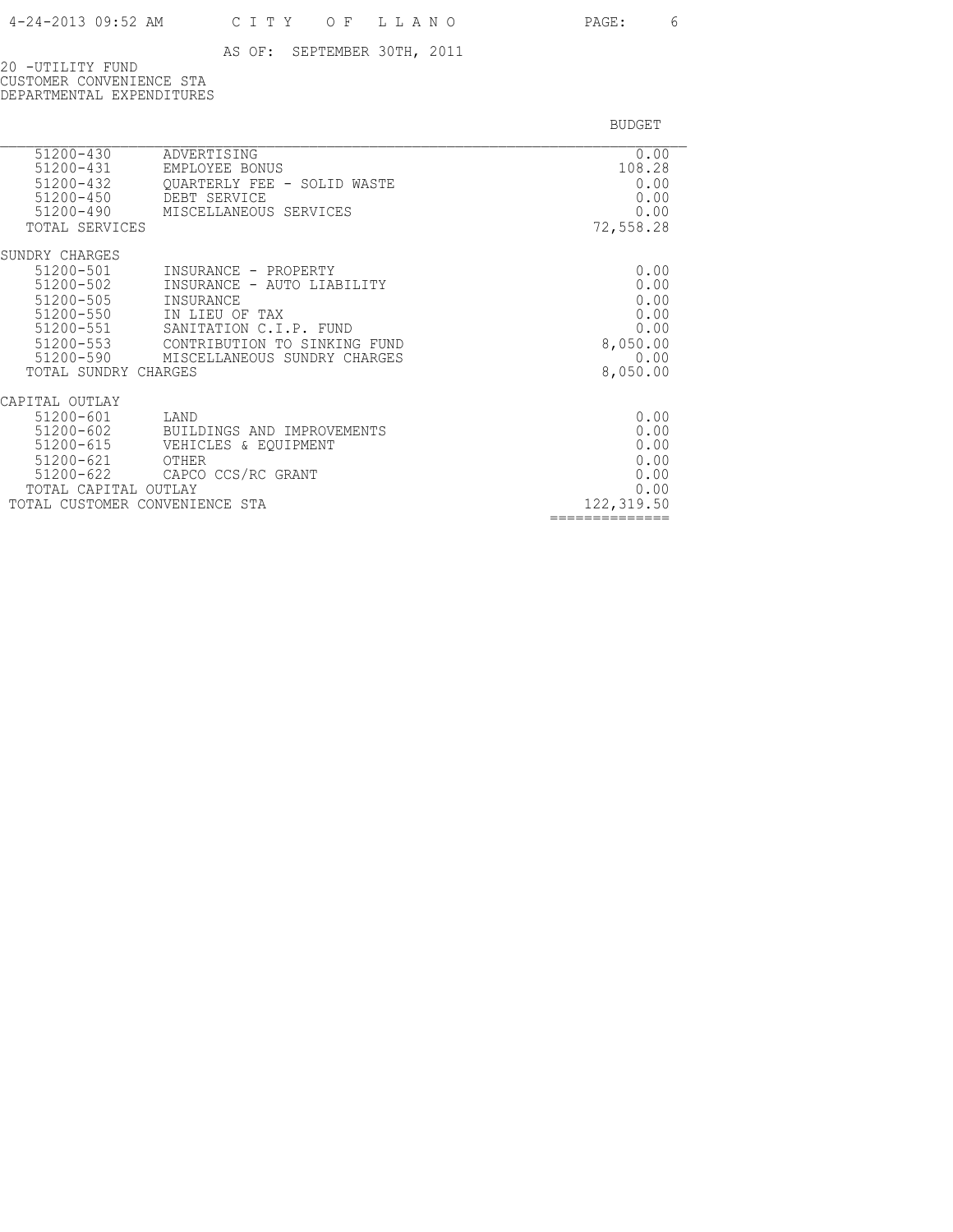20 -UTILITY FUND SANITATION DEPARTMENTAL EXPENDITURES

| SERVICES             |                |            |
|----------------------|----------------|------------|
| $51201 - 401$        | COMMUNICATIONS | 0.00       |
| $51201 - 404$        | DISPOSAL FEES  | 485,000.00 |
| TOTAL SERVICES       |                | 485,000.00 |
| SUNDRY CHARGES       |                |            |
| $51201 - 550$        | IN LIEU OF TAX | 17,899.77  |
| 51201-561            | DEPRECIATION   | 0.00       |
| TOTAL SUNDRY CHARGES |                | 17,899.77  |
| TOTAL SANITATION     |                | 502,899.77 |
|                      |                |            |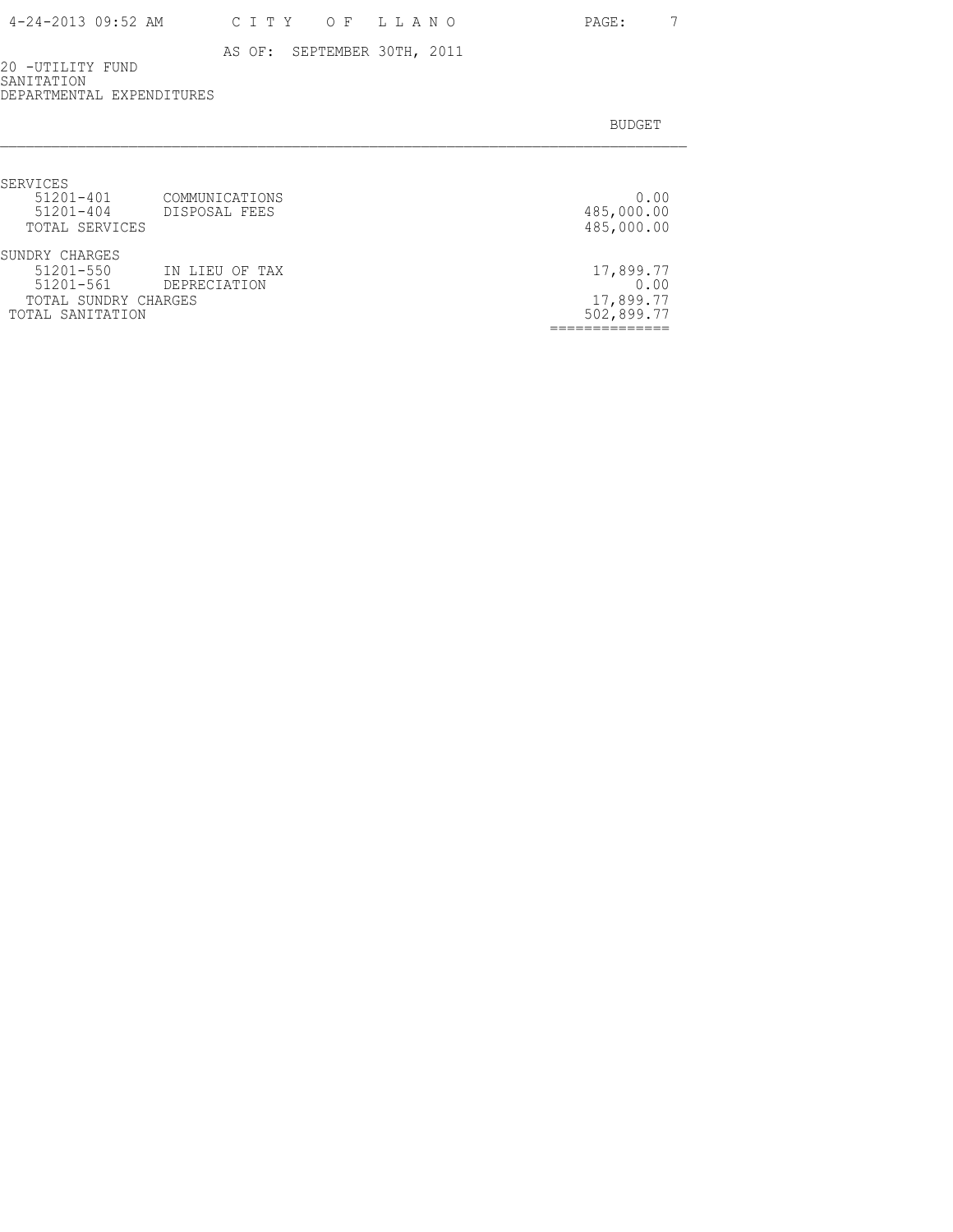20 -UTILITY FUND WATER PLANT DEPARTMENTAL EXPENDITURES

| PERSONAL SERVICES       |                                                              |                 |
|-------------------------|--------------------------------------------------------------|-----------------|
| 51300-101               | SALARIES                                                     | 42,071.33       |
| 51300-102               | LONGEVITY                                                    | 160.00          |
| 51300-103               | OVERTIME                                                     | 14,000.00       |
| 51300-104               | FICA                                                         | 4,416.45        |
| 51300-105               | RETIREMENT                                                   | 4,306.76        |
| 51300-106               | HEALTH INSURANCE                                             | 8,909.69        |
| 51300-107               | CLOTHING                                                     | 851.44          |
| 51300-108               | CERTIFICATION                                                | 1,500.00        |
| 51300-109               | LONG TERM DISABILITY                                         | 151.46          |
| 51300-115               | WORKER'S COMPENSATION                                        | 2,095.63        |
| 51300-116               | UNEMPLOYMENT                                                 | 0.00            |
| 51300-117               | DENTAL INSURANCE                                             | 644.95<br>58.00 |
|                         | 51300-118 LIFE INSURANCE                                     | 500.00          |
|                         | 51300-119 HEALTH REIMB ARRANGMENT<br>51300-190 MISCELLANEOUS | 0.00            |
| TOTAL PERSONAL SERVICES |                                                              | 79,665.71       |
|                         |                                                              |                 |
| SUPPLIES                |                                                              |                 |
| 51300-201               | OFFICE SUPPLIES                                              | 250.00          |
| 51300-202 POSTAGE       |                                                              | 50.00           |
| 51300-204               | SMALL TOOLS                                                  | 500.00          |
| 51300-205               | OPERATIONAL SUPPLIES                                         | 43,500.00       |
| 51300-210               | FUEL                                                         | 1,200.00        |
| 51300-290               | MISCELLANEOUS                                                | 150.00          |
| TOTAL SUPPLIES          |                                                              | 45,650.00       |
| MAINTENANCE AND REPAIRS |                                                              |                 |
| 51300-301               | MOTOR POOL FEE                                               | 0.00            |
| 51300-302               | VEHICLE MAINTENANCE                                          | 1,000.00        |
| 51300-303               | EOUIPMENT                                                    | 25,000.00       |
| 51300-304               | MACHINERY                                                    | 0.00            |
| 51300-305               | BUILDING AND GROUNDS                                         | 1,000.00        |
| 51300-310               | UTILITIES                                                    | 0.00            |
| 51300-311               | SYSTEM IMPROVEMENTS                                          | 0.00            |
| 51300-312               | BOARDS ON DAM                                                | 0.00            |
| 51300-315               | RIVER FLOOD REPAIRS                                          | 0.00            |
| $51300 - 316$           | DAM REHABILITATION PROJECT                                   | 0.00            |
|                         | 51300-390 MISCELLANEOUS MAINT/REPAIRS                        | 0.00            |
|                         | TOTAL MAINTENANCE AND REPAIRS                                | 27,000.00       |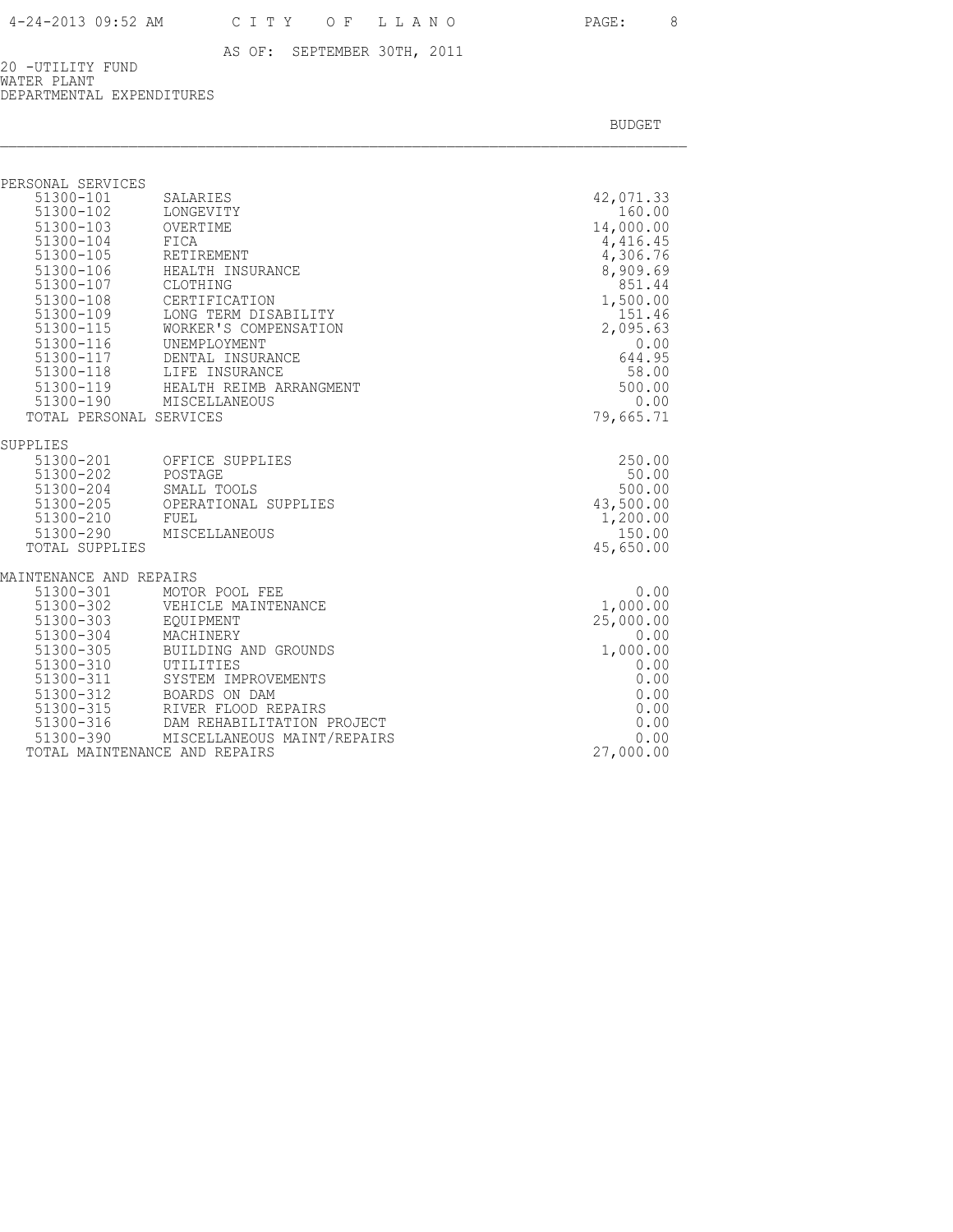20 -UTILITY FUND WATER PLANT DEPARTMENTAL EXPENDITURES

| SERVICES                                                                                                                                                                                                                                                    |                                                                                                                                                                                                                                                                                                                                                                                   |                                                                                                                                                                                                  |
|-------------------------------------------------------------------------------------------------------------------------------------------------------------------------------------------------------------------------------------------------------------|-----------------------------------------------------------------------------------------------------------------------------------------------------------------------------------------------------------------------------------------------------------------------------------------------------------------------------------------------------------------------------------|--------------------------------------------------------------------------------------------------------------------------------------------------------------------------------------------------|
| 51300-401<br>51300-402<br>51300-403<br>51300-404<br>51300-405<br>51300-412<br>$51300 - 413$<br>51300-415<br>51300-416<br>51300-417<br>51300-420<br>51300-426<br>51300-427<br>51300-430<br>51300-431<br>$51300 - 432$<br>51300-450<br>51300-451<br>51300-452 | COMMUNICATIONS<br>ELECTRIC<br>LCRA WATER PURCHASE<br>DISPOSAL FEES<br>GAS<br>TRAVEL AND TRAINING<br>CAR ALLOWANCE<br>TESTING FEES<br>RENTAL OF EQUIPMENT<br>MOWING<br>DUES, FEES, AND MEMBERSHIPS<br>PROFESSIONAL FEES<br>LEGAL FEES<br>ADVERTISING<br>EMPLOYEE BONUS<br>WATER CONSERVATION PROGRAM<br>DEBT SERVICE<br>DEBT SERVICE - LCRA-CLEARWELL<br>WATER PLANT BOND PAYMENTS | 2,000.00<br>28,000.00<br>0.00<br>10,000.00<br>0.00<br>1,500.00<br>0.00<br>4,000.00<br>0.00<br>0.00<br>4,000.00<br>21,100.00<br>0.00<br>0.00<br>108.00<br>0.00<br>21,648.00<br>0.00<br>109,230.00 |
| 51300-490                                                                                                                                                                                                                                                   | MISCELLANEOUS SERVICES                                                                                                                                                                                                                                                                                                                                                            | 0.00                                                                                                                                                                                             |
| TOTAL SERVICES<br>SUNDRY CHARGES<br>51300-502<br>51300-550<br>$51300 - 552$<br>51300-553<br>51300-561 DEPRECIATION<br>TOTAL SUNDRY CHARGES                                                                                                                  | INSURANCE - AUTO LIABILITY<br>IN LIEU OF TAX<br>ADMINISTRATION & OVERHEAD<br>CONTRIBUTION TO SINKING FUND<br>51300-590 MISCELLANEOUS SUNDRY CHARGES                                                                                                                                                                                                                               | 201,586.00<br>0.00<br>133,650.00<br>0.00<br>0.00<br>0.00<br>0.00<br>133,650.00                                                                                                                   |
| CAPITAL OUTLAY<br>51300-601<br>51300-602<br>51300-603<br>51300-610<br>51300-615<br>$51300 - 621$<br>51300-623<br>51300-656<br>TOTAL CAPITAL OUTLAY<br>TOTAL WATER PLANT                                                                                     | CAPITAL IMPROVEMENT PLANT<br>BUILDINGS & IMPROVEMENTS<br>CAPITAL IMPROVEMENT - GENERAL<br>UTILITIES<br>VEHICLES & EQUIPMENT<br>OTHER EQUIPMENT<br>CLEARWELL CONSTRUCTION<br>WATER PLANT BOND RESERVE                                                                                                                                                                              | 23,000.00<br>0.00<br>0.00<br>0.00<br>0.00<br>0.00<br>0.00<br>0.00<br>23,000.00<br>510, 551.71<br>==============                                                                                  |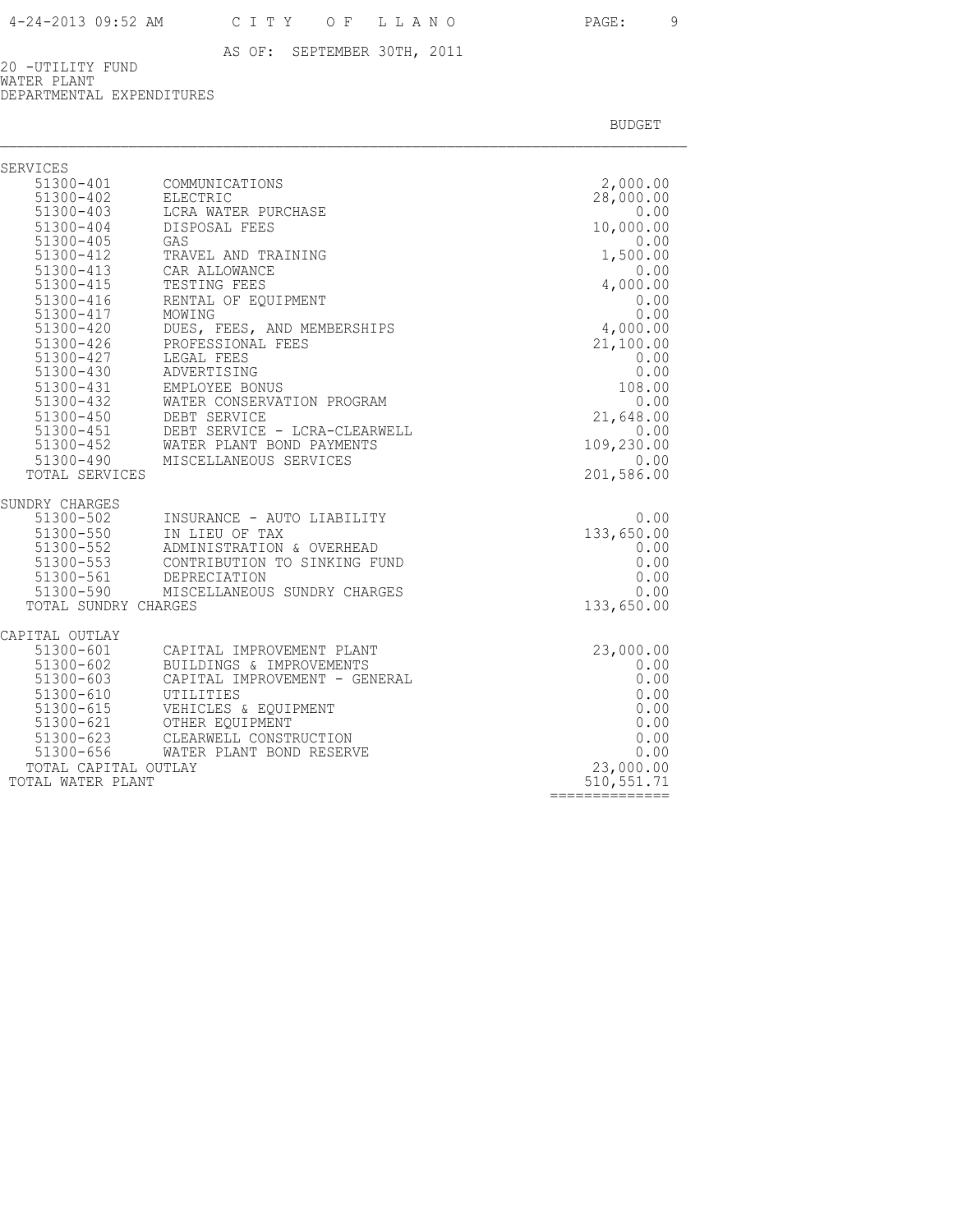20 -UTILITY FUND WATER DISTRIBUTION DEPARTMENTAL EXPENDITURES

| PERSONAL SERVICES             |                                                    |                  |
|-------------------------------|----------------------------------------------------|------------------|
| 51325-101                     | SALARIES                                           | 54,864.58        |
| 51325-102                     | LONGEVITY                                          | 496.00           |
| 51325-103                     | OVERTIME                                           | 13,420.00        |
| 51325-104                     | FICA                                               | 5,422.36         |
| 51325-105                     | RETIREMENT                                         | 5,287.69         |
| 51325-106                     | HEALTH INSURANCE                                   | 14,579.57        |
| 51325-107                     | CLOTHING                                           | 1,241.49         |
| 51325-108                     | CERTIFICATION                                      | 2,100.00         |
| 51325-109<br>51325-115        | LONG TERM DISABILITY                               | 197.51           |
|                               | WORKER'S COMPENSATION                              | 2,552.10         |
| 51325-116                     | UNEMPLOYMENT<br>DENTAL INSURANCE                   | 0.00<br>1,293.36 |
| 51325-117                     |                                                    | 116.00           |
|                               | 51325-118 LIFE INSURANCE                           | 1,000.00         |
| 51325-190                     | 51325-119 HEALTH REIMB ARRANGMENT<br>MISCELLANEOUS | 0.00             |
| TOTAL PERSONAL SERVICES       |                                                    | 102,570.66       |
|                               |                                                    |                  |
| SUPPLIES                      |                                                    |                  |
| 51325-201                     | OFFICE SUPPLIES                                    | 250.00           |
| 51325-202                     | POSTAGE                                            | 0.00             |
| $51325 - 204$                 | SMALL TOOLS                                        | 6,000.00         |
| 51325-205                     | OPERATIONAL SUPPLIES                               | 1,000.00         |
| 51325-210                     | FUEL                                               | 5,900.00         |
|                               | 51325-290 MISCELLANEOUS                            | 300.00           |
| TOTAL SUPPLIES                |                                                    | 13,450.00        |
| MAINTENANCE AND REPAIRS       |                                                    |                  |
|                               | MOTOR POOL FEE                                     | 0.00             |
| 51325-301<br>51325-302        | VEHICLE MAINTENANCE                                | 2,700.00         |
| 51325-303                     | EQUIPMENT                                          | 10,000.00        |
| 51325-304                     | MÃCHINERY                                          | 6,800.00         |
| $51325 - 305$                 | BUILDING AND GROUNDS                               | 1,000.00         |
| 51325-310                     | UTILITIES                                          | 28,000.00        |
| 51325-311                     | SYSTEM IMPROVEMENTS                                | 15,000.00        |
| 51325-312                     | RIVER DREDGING                                     | 0.00             |
| 51325-313<br>51325-315        | NORTHSIDE PRESSURE PLANE                           | 0.00             |
|                               | RIVER FLOOD REPAIRS                                | 0.00             |
|                               | 51325-390 MISCELLANEOUS MAINT/REPAIRS              | 0.00             |
| TOTAL MAINTENANCE AND REPAIRS |                                                    | 63,500.00        |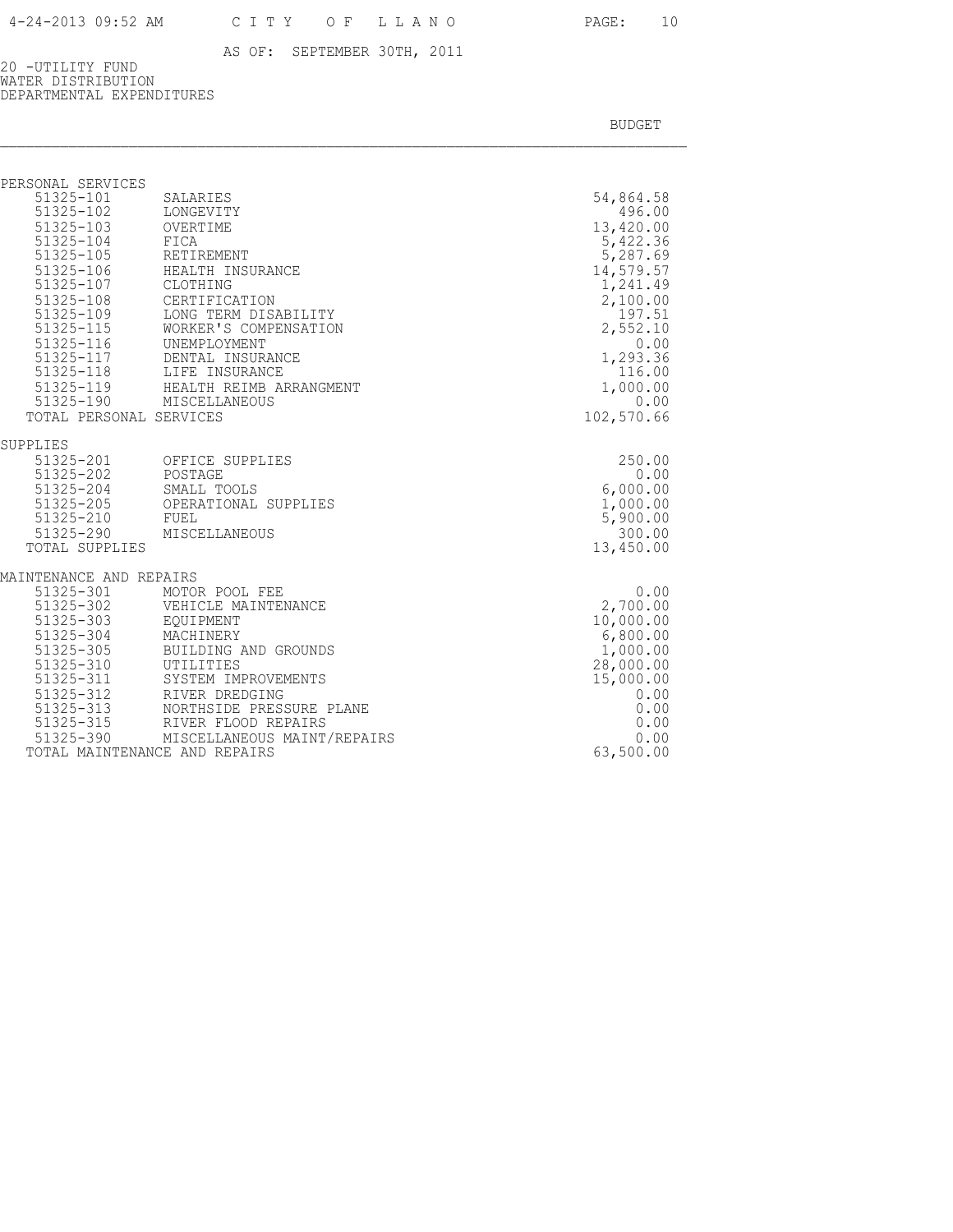20 -UTILITY FUND WATER DISTRIBUTION DEPARTMENTAL EXPENDITURES

| <b>SERVICES</b>                           |                                                                                                                                      |                         |
|-------------------------------------------|--------------------------------------------------------------------------------------------------------------------------------------|-------------------------|
|                                           | 51325-401 COMMUNICATIONS                                                                                                             | 1,300.00                |
| 51325-402                                 | ELECTRIC                                                                                                                             | 10,000.00               |
| 51325-405                                 | GAS                                                                                                                                  | 50.00                   |
| $51325 - 412$<br>51325-413                | TRAVEL AND TRAINING                                                                                                                  | 3,000.00                |
| 51325-415                                 | CAR ALLOWANCE<br>TESTING FEES                                                                                                        | 0.00<br>0.00            |
| 51325-416                                 | RENTAL OF EOUIPMENT                                                                                                                  | 800.00                  |
| 51325-417                                 | MOWING                                                                                                                               | 3,600.00                |
| 51325-420                                 | DUES, FEES, AND MEMBERSHIPS                                                                                                          | 200.00                  |
| 51325-426                                 | PROFESSIONAL FEES                                                                                                                    | 3,000.00                |
| 51325-427                                 | LEGAL FEES                                                                                                                           | 0.00                    |
| 51325-430                                 | ADVERTISING                                                                                                                          | 0.00                    |
|                                           |                                                                                                                                      | 217.00                  |
|                                           | 51325-431 EMPLOYEE BONUS<br>51325-431 EMPLOYEE BONUS<br>51325-451 DEBT SERVICE - RD TRANSMISSION<br>51325-490 MISCELLANEOUS SERVICES | 35,799.00<br>134,200.00 |
|                                           |                                                                                                                                      | 0.00                    |
| TOTAL SERVICES                            |                                                                                                                                      | 192,166.00              |
|                                           |                                                                                                                                      |                         |
| SUNDRY CHARGES                            |                                                                                                                                      |                         |
|                                           | 51325-502 INSURANCE - AUTO L<br>51325-550 IN LIEU OF TAX-12%<br>INSURANCE - AUTO LIABILITY                                           | 0.00                    |
|                                           |                                                                                                                                      | 0.00                    |
|                                           | 51325-552 ADMINISTRATION & OVERHEAD<br>51325-590 MISCELLANEOUS SUNDRY CHARGES                                                        | 31,556.00               |
| TOTAL SUNDRY CHARGES                      |                                                                                                                                      | 0.00<br>31,556.00       |
|                                           |                                                                                                                                      |                         |
| CAPITAL OUTLAY                            |                                                                                                                                      |                         |
|                                           | 51325-601 CAPITAL IMPROVEMENT PLANT                                                                                                  | 0.00                    |
|                                           | 51325-602 BUILDINGS & IMPROVEMENTS                                                                                                   | 0.00                    |
| 51325-603<br>51325-610                    | CAPITAL IMPROVEMENT - GENERAL<br>UTILITIES                                                                                           | 0.00<br>4,000.00        |
| 51325-611                                 | SOUTHWEST SEWER PHASE II                                                                                                             | 0.00                    |
| 51325-611 SOUTHWES!<br>51325-612 PROJECTS |                                                                                                                                      | 0.00                    |
| 51325-613                                 | BEN E. KEITH-LAW ENF CENTER                                                                                                          | 0.00                    |
| 51325-614                                 | TRANSMISSION LINE                                                                                                                    | 0.00                    |
| 51325-615                                 | VEHICLES & EQUIPMENT                                                                                                                 | 0.00                    |
|                                           | 51325-621 OTHER EQUIPMENT<br>51325-656 TRANSMISSION BOI                                                                              | 0.00                    |
| TOTAL CAPITAL OUTLAY                      | TRANSMISSION BOND RESERVE                                                                                                            | 0.00<br>4,000.00        |
| TOTAL WATER DISTRIBUTION                  |                                                                                                                                      | 407,242.66              |
|                                           |                                                                                                                                      |                         |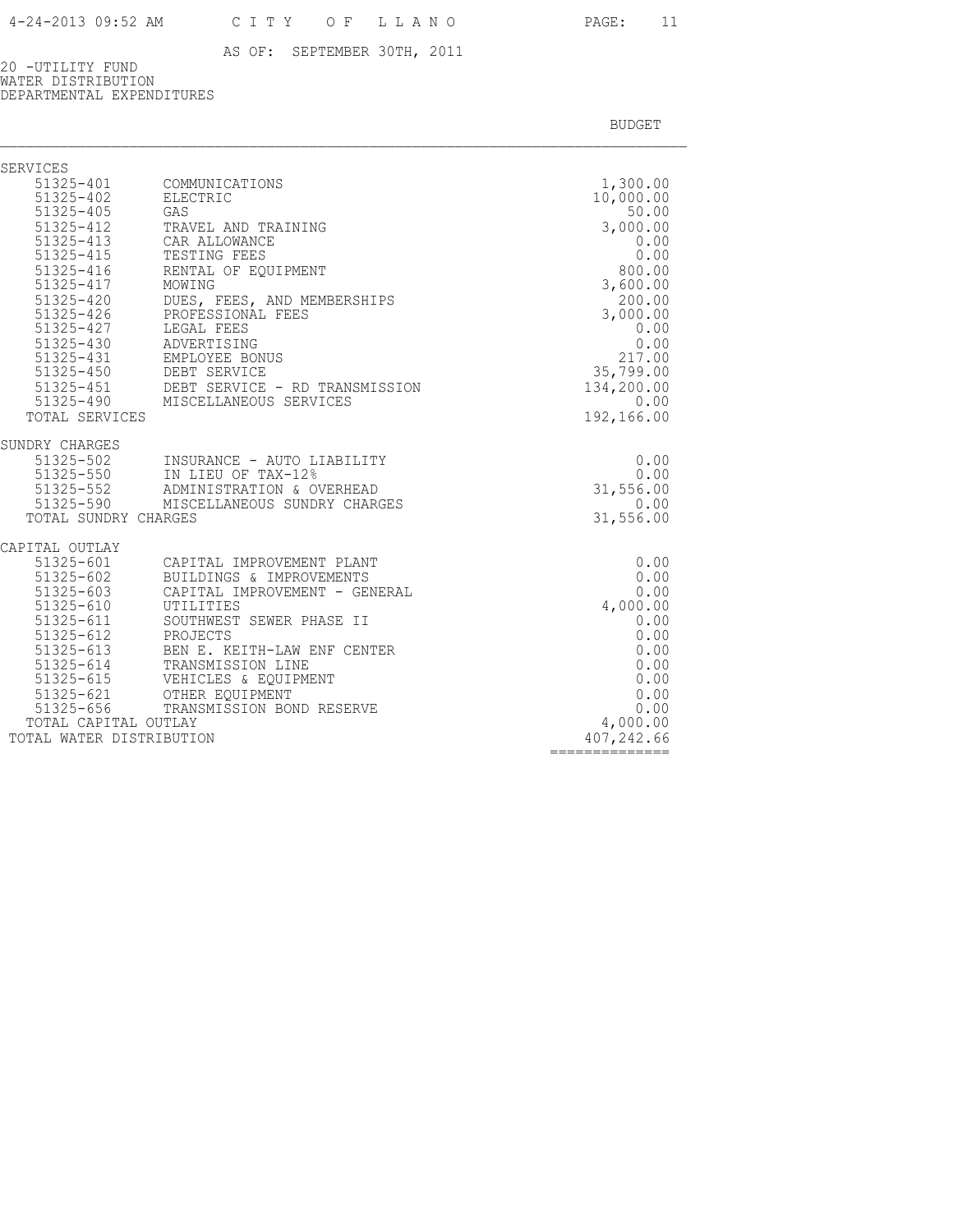20 -UTILITY FUND SEWER PLANT DEPARTMENTAL EXPENDITURES

| PERSONAL SERVICES             |                                                                                                                        |            |
|-------------------------------|------------------------------------------------------------------------------------------------------------------------|------------|
| 51350-101                     | SALARIES                                                                                                               | 8,960.22   |
| $51350 - 102$                 | LONGEVITY                                                                                                              | 0.00       |
| 51350-103                     | OVERTIME                                                                                                               | 6,000.00   |
| 51350-104                     | FICA                                                                                                                   | 1,236.26   |
| 51350-105                     | RETIREMENT                                                                                                             | 1,205.55   |
| 51350-106                     | HEALTH INSURANCE                                                                                                       | 10,529.69  |
| 51350-107                     | CLOTHING                                                                                                               | 622.08     |
| 51350-108                     | CERTIFICATION                                                                                                          | 1,200.00   |
| 51350-109                     | LONG TERM DISABILITY                                                                                                   | 96.77      |
| 51350-115                     | WORKER'S COMPENSATION                                                                                                  | 870.36     |
| 51350-116                     | UNEMPLOYMENT                                                                                                           | 0.00       |
|                               |                                                                                                                        | 970.68     |
|                               |                                                                                                                        | 58.00      |
|                               | 51350-117 DENTAL INSURANCE<br>51350-118 LIFE INSURANCE<br>51350-119 HEALTH REIMB ARRANGMENT<br>51350-190 MISCELLANEOUS | 500.00     |
|                               |                                                                                                                        | 0.00       |
| TOTAL PERSONAL SERVICES       |                                                                                                                        | 32, 249.61 |
| SUPPLIES                      |                                                                                                                        |            |
|                               | 51350-201 OFFICE SUPPLIES                                                                                              | 250.00     |
| 51350-202                     | POSTAGE                                                                                                                | 150.00     |
| 51350-204                     | SMALL TOOLS                                                                                                            | 800.00     |
| 51350-205                     | OPERATIONAL SUPPLIES                                                                                                   | 13,000.00  |
| 51350-210                     | FUEL                                                                                                                   | 2,400.00   |
| 51350-290                     | MISCELLANEOUS                                                                                                          | 200.00     |
| TOTAL SUPPLIES                |                                                                                                                        | 16,800.00  |
| MAINTENANCE AND REPAIRS       |                                                                                                                        |            |
| 51350-301                     | MOTOR POOL FEE                                                                                                         | 0.00       |
| 51350-302                     | VEHICLE MAINTENANCE                                                                                                    | 1,500.00   |
| 51350-303                     | EOUIPMENT                                                                                                              | 10,000.00  |
| 51350-304                     | MACHINERY                                                                                                              | 100.00     |
| 51350-305                     | BUILDING AND GROUNDS                                                                                                   | 500.00     |
| 51350-310                     | UTILITIES                                                                                                              | 1,500.00   |
| 51350-311                     | SYSTEM IMPROVEMENTS                                                                                                    | 0.00       |
| 51350-312                     | RIVER DREDGING                                                                                                         | 0.00       |
| 51350-315                     | RIVER FLOOD REPAIRS                                                                                                    | 0.00       |
|                               | 51350-390 MISCELLANEOUS MAINT/REPAIRS                                                                                  | 0.00       |
| TOTAL MAINTENANCE AND REPAIRS |                                                                                                                        | 13,600.00  |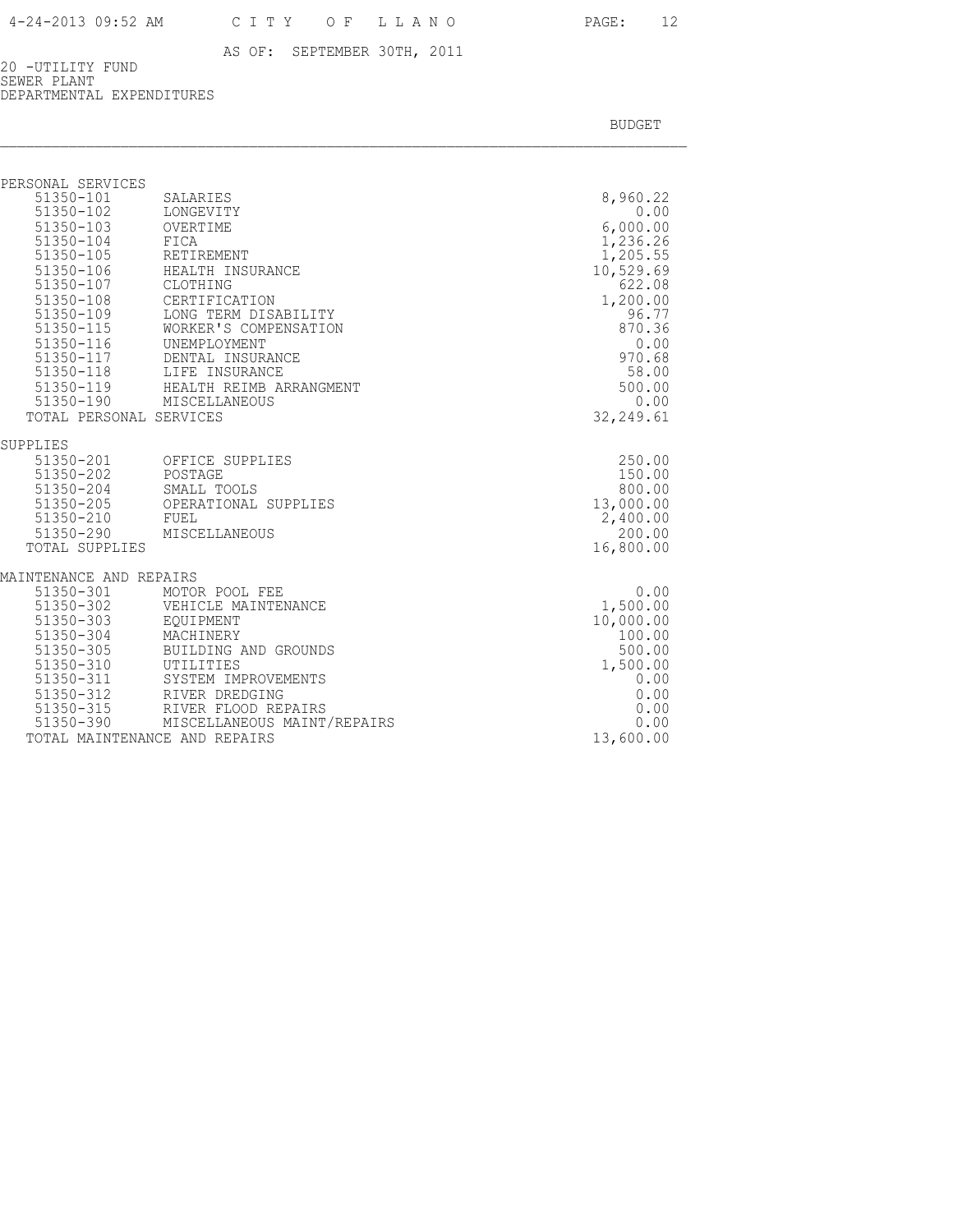20 -UTILITY FUND SEWER PLANT DEPARTMENTAL EXPENDITURES

| SERVICES                                                                                                                                                                      |                                                                                                                                                                                                                                                                                                                                                                                   |                                                                                                                                                                                                  |
|-------------------------------------------------------------------------------------------------------------------------------------------------------------------------------|-----------------------------------------------------------------------------------------------------------------------------------------------------------------------------------------------------------------------------------------------------------------------------------------------------------------------------------------------------------------------------------|--------------------------------------------------------------------------------------------------------------------------------------------------------------------------------------------------|
| 51350-402<br>$51350 - 404$<br>51350-405<br>$51350 - 412$<br>51350-413<br>51350-415<br>$51350 - 416$<br>51350-417<br>51350-420<br>$51350 - 426$<br>51350-427<br>TOTAL SERVICES | 51350-401 COMMUNICATIONS<br>ELECTRIC<br>DISPOSAL FEES<br>GAS<br>TRAVEL AND TRAINING<br>CAR ALLOWANCE<br>TESTING FEES<br>RENTAL OF EOUIPMENT<br>MOWING<br>DUES, FEES, AND MEMBERSHIPS<br>PROFESSIONAL FEES<br>LEGAL FEES<br>51350-430 ADVERTISING<br>51350-431 EMPLOYEE BONUS<br>51350-450 DEBT SERVICE<br>51350-451 SEWER PLANT BOND PAYMENTS<br>51350-490 MISCELLANEOUS SERVICES | 1,300.00<br>5,500.00<br>2,500.00<br>0.00<br>1,500.00<br>0.00<br>8,500.00<br>0.00<br>2,400.00<br>2,600.00<br>16,000.00<br>0.00<br>0.00<br>108.00<br>11,124.00<br>172,951.00<br>0.00<br>224,483.00 |
| SUNDRY CHARGES<br>51350-502<br>51350-550<br>51350-590<br>TOTAL SUNDRY CHARGES                                                                                                 | INSURANCE - AUTO LIABILITY<br>IN LIEU OF TAX<br>51350-552 ADMINISTRATION & OVERHEAD<br>51350-553 CONTRIBUTION TO SINKING FUND<br>51350-561 DEPRECIATION<br>MISCELLANEOUS SUNDRY CHARGES                                                                                                                                                                                           | 0.00<br>129,690.00<br>0.00<br>0.00<br>0.00<br>0.00<br>129,690.00                                                                                                                                 |
| CAPITAL OUTLAY<br>51350-610 UTILITIES<br>51350-611<br>TOTAL CAPITAL OUTLAY                                                                                                    | 51350-601 LAND<br>51350-602 BUILDINGS & IMPROVEMENTS<br>SOUTHWEST SEWER PROJECT<br>51350-615    VEHICLES & EQUI<br>51350-621    OTHER EQUIPMENT<br>VEHICLES & EQUIPMENT<br>51350-655 WATER PLANT IMPROVEMENT                                                                                                                                                                      | 0.00<br>0.00<br>0.00<br>0.00<br>0.00<br>0.00<br>0.00<br>0.00                                                                                                                                     |
| CONTRIBUTIONS TO OTHER FUNDS<br>51350-701<br>TOTAL SEWER PLANT                                                                                                                | CONTRIBUTION TO SW SEWER GRANT<br>TOTAL CONTRIBUTIONS TO OTHER FUNDS                                                                                                                                                                                                                                                                                                              | 0.00<br>0.00<br>416,822.61<br>$=$ ==============                                                                                                                                                 |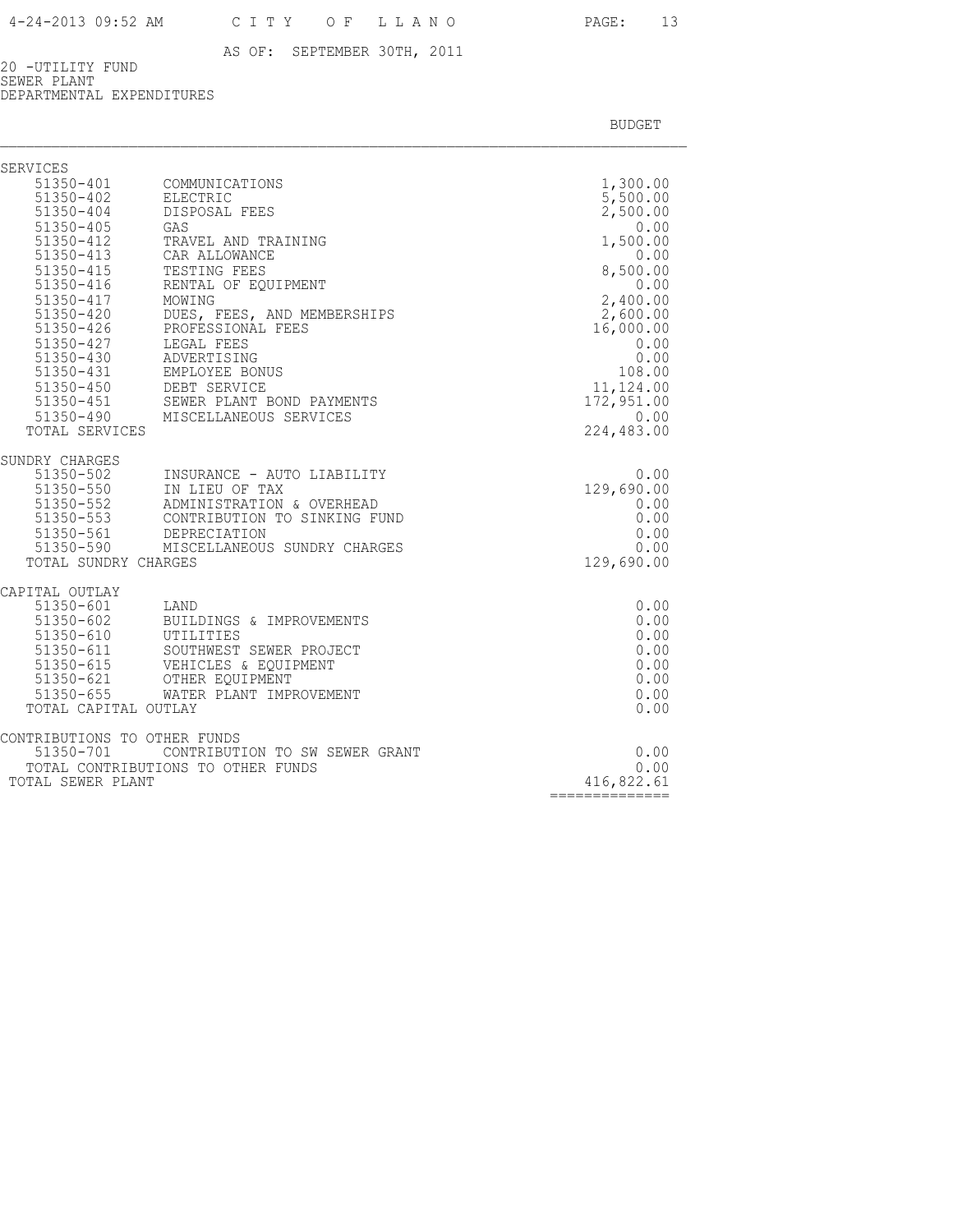20 -UTILITY FUND SEWER COLLECTION DEPARTMENTAL EXPENDITURES

| PERSONAL SERVICES                                                                                                                                   |                                                                                                                                                           |                                                                                                                    |
|-----------------------------------------------------------------------------------------------------------------------------------------------------|-----------------------------------------------------------------------------------------------------------------------------------------------------------|--------------------------------------------------------------------------------------------------------------------|
| 51375-101<br>$51375 - 102$<br>51375-103<br>51375-104<br>$51375 - 105$<br>51375-106<br>51375-107<br>51375-108<br>51375-109<br>51375-115<br>51375-115 | SALARIES<br>LONGEVITY<br>OVERTIME<br>FICA<br>RETIREMENT<br>HEALTH INSURANCE<br>CLOTHING<br>CERTIFICATION<br>LONG TERM DISABILITY<br>WORKER'S COMPENSATION | 63,400.48<br>348.00<br>7,300.00<br>5,607.33<br>5,468.07<br>16,199.51<br>1,233.45<br>2,250.00<br>195.98<br>1,634.29 |
| 51375-116<br>51375-117                                                                                                                              | UNEMPLOYMENT<br>DENTAL INSURANCE                                                                                                                          | 0.00<br>1,698.36                                                                                                   |
|                                                                                                                                                     | 51375-118 LIFE INSURANCE                                                                                                                                  | 116.00                                                                                                             |
|                                                                                                                                                     | 51375-119 HEALTH REIMB ARRANGMENT                                                                                                                         | 1,000.00                                                                                                           |
|                                                                                                                                                     | 51375-190 MISCELLANEOUS                                                                                                                                   | 0.00                                                                                                               |
| TOTAL PERSONAL SERVICES                                                                                                                             |                                                                                                                                                           | 106, 451.47                                                                                                        |
| SUPPLIES                                                                                                                                            |                                                                                                                                                           |                                                                                                                    |
| 51375-201<br>51375-202<br>51375-204<br>51375-205<br>51375-210<br>TOTAL SUPPLIES                                                                     | OFFICE SUPPLIES<br>POSTAGE<br>SMALL TOOLS<br>OPERATIONAL SUPPLIES<br>FUEL<br>51375-290 MISCELLANEOUS                                                      | 200.00<br>100.00<br>3,500.00<br>2,500.00<br>3,100.00<br>500.00<br>9,900.00                                         |
| MAINTENANCE AND REPAIRS                                                                                                                             |                                                                                                                                                           |                                                                                                                    |
| 51375-301<br>51375-302<br>51375-303<br>51375-304<br>51375-305<br>51375-310<br>$51375 - 311$<br>51375-312                                            | MOTOR POOL FEE<br>VEHICLE MAINTENANCE<br>EOUIPMENT<br>MACHINERY<br>BUILDING AND GROUNDS<br>UTILITIES<br>SYSTEM IMPROVEMENTS<br>2002 TCDP GRANT            | 0.00<br>1,800.00<br>40,000.00<br>7,800.00<br>1,000.00<br>10,000.00<br>30,000.00<br>0.00                            |
| 51375-314                                                                                                                                           | LIFT STATIONS REBUILDS                                                                                                                                    | 12,000.00                                                                                                          |
| 51375-315                                                                                                                                           | RIVER FLOOD REPAIRS                                                                                                                                       | 0.00                                                                                                               |
|                                                                                                                                                     | 51375-390 MISCELLANEOUS MAINT/REPAIRS                                                                                                                     | 0.00                                                                                                               |
|                                                                                                                                                     | TOTAL MAINTENANCE AND REPAIRS                                                                                                                             | 102,600.00                                                                                                         |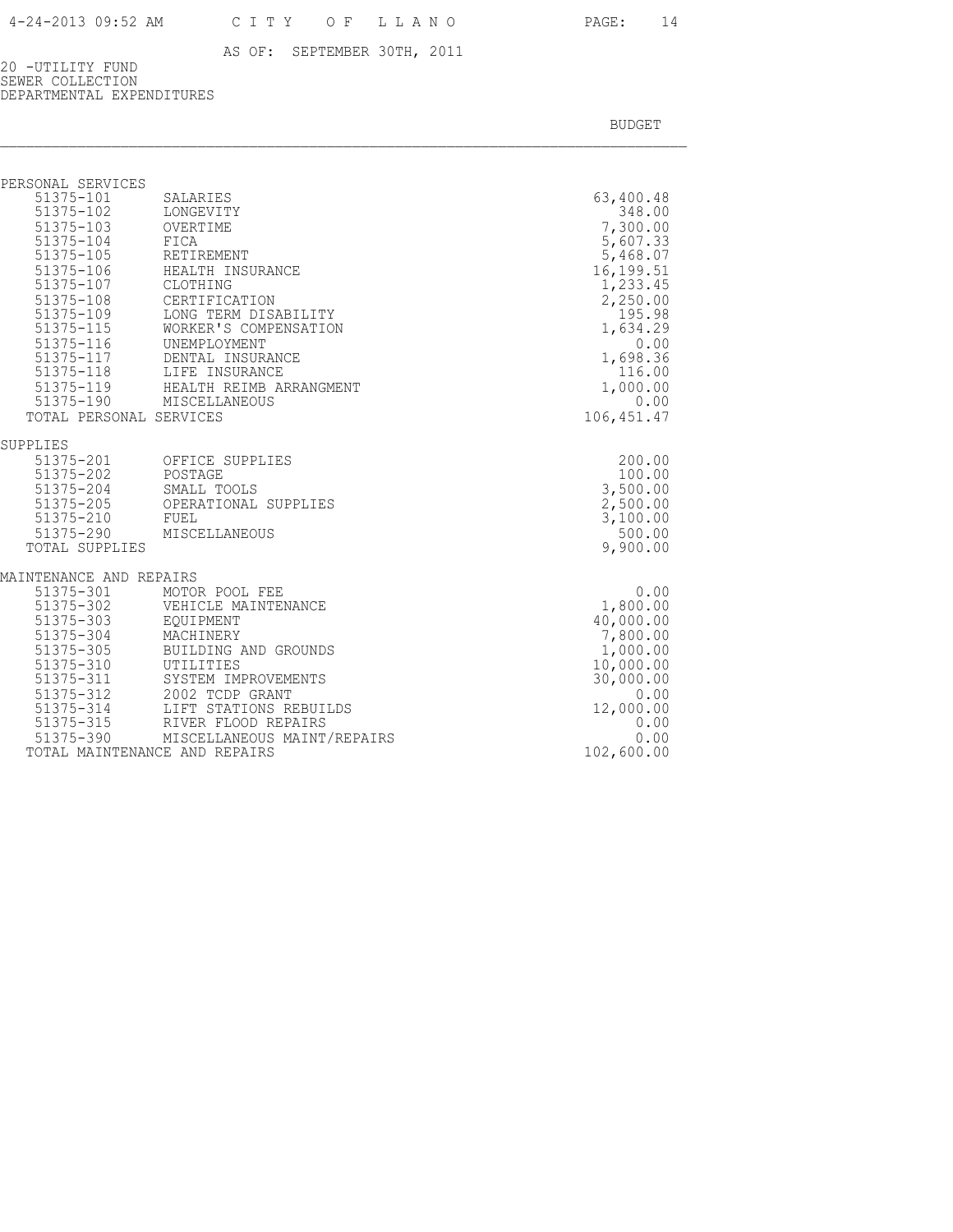20 -UTILITY FUND SEWER COLLECTION DEPARTMENTAL EXPENDITURES

| <b>SERVICES</b>                                                                                                                                                                   |                                                                                                                                                                                                                                                                                                  |                                                                                                                                                                         |
|-----------------------------------------------------------------------------------------------------------------------------------------------------------------------------------|--------------------------------------------------------------------------------------------------------------------------------------------------------------------------------------------------------------------------------------------------------------------------------------------------|-------------------------------------------------------------------------------------------------------------------------------------------------------------------------|
| 51375-402<br>51375-405<br>51375-412<br>51375-413<br>51375-415<br>51375-416<br>51375-417<br>$51375 - 420$<br>$51375 - 426$<br>51375-427<br>51375-430 ADVERTISING<br>TOTAL SERVICES | 51375-401 COMMUNICATIONS<br>ELECTRIC<br>GAS<br>TRAVEL AND TRAINING<br>CAR ALLOWANCE<br>TESTING FEES<br>RENTAL OF EOUIPMENT<br>MOWING<br>DUES, FEES, AND MEMBERSHIPS<br>PROFESSIONAL FEES<br>LEGAL FEES<br>51375-431 EMPLOYEE BONUS<br>51375-450 DEBT SERVICE<br>51375-490 MISCELLANEOUS SERVICES | 1,800.00<br>9,500.00<br>1,000.00<br>3,000.00<br>0.00<br>200.00<br>800.00<br>6,600.00<br>500.00<br>30,000.00<br>0.00<br>0.00<br>217.00<br>40,810.00<br>0.00<br>94,427.00 |
|                                                                                                                                                                                   |                                                                                                                                                                                                                                                                                                  |                                                                                                                                                                         |
| SUNDRY CHARGES<br>51375-502<br>51375-550<br>51375-552<br>51375-590<br>TOTAL SUNDRY CHARGES                                                                                        | INSURANCE - AUTO LIABILITY<br>IN LIEU OF TAX- 12%<br>ADMINISTRATION & OVERHEAD<br>MISCELLANEOUS SUNDRY CHARGES                                                                                                                                                                                   | 0.00<br>0.00<br>31,556.00<br>0.00<br>31,556.00                                                                                                                          |
| CAPITAL OUTLAY<br>51375-602<br>51375-610<br>51375-611<br>51375-612<br>51375-615<br>TOTAL CAPITAL OUTLAY<br>TOTAL SEWER COLLECTION                                                 | BUILDINGS & IMPROVEMENTS<br>UTILITIES<br>SOUTHWEST SEWER PROJECT<br>PROJECTS-ORB'S LIFT STATION<br>VEHICLES & EOUIPMENT<br>51375-621 OTHER EQUIPMENT                                                                                                                                             | 0.00<br>3,000.00<br>0.00<br>0.00<br>0.00<br>0.00<br>3,000.00<br>347, 934.47<br>==============                                                                           |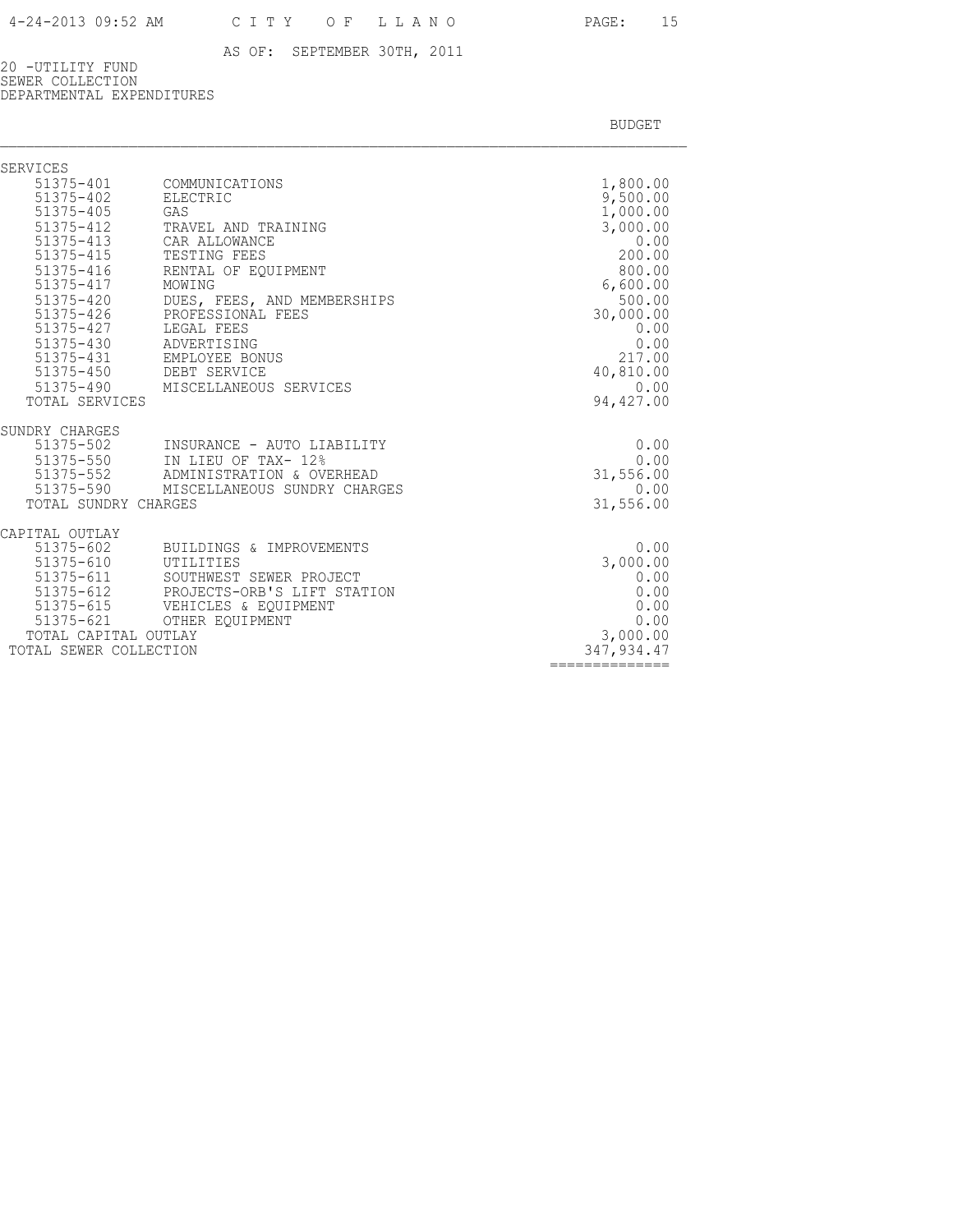20 -UTILITY FUND ELECTRIC DEPARTMENTAL EXPENDITURES

| 51400-101<br>SALARIES  | 152,203.58                                                                                                                                                                                                                                                                                                                                                                                                                                                                                                                              |
|------------------------|-----------------------------------------------------------------------------------------------------------------------------------------------------------------------------------------------------------------------------------------------------------------------------------------------------------------------------------------------------------------------------------------------------------------------------------------------------------------------------------------------------------------------------------------|
| 51400-102<br>LONGEVITY | 1,134.00                                                                                                                                                                                                                                                                                                                                                                                                                                                                                                                                |
| 51400-103<br>OVERTIME  | 23,000.00                                                                                                                                                                                                                                                                                                                                                                                                                                                                                                                               |
| FICA                   | 12,877.83                                                                                                                                                                                                                                                                                                                                                                                                                                                                                                                               |
| RETIREMENT             | 12,557.98                                                                                                                                                                                                                                                                                                                                                                                                                                                                                                                               |
| HEALTH INSURANCE       | 35,800.92                                                                                                                                                                                                                                                                                                                                                                                                                                                                                                                               |
| CLOTHING               | 2,540.00                                                                                                                                                                                                                                                                                                                                                                                                                                                                                                                                |
| CERTIFICATION          | 0.00                                                                                                                                                                                                                                                                                                                                                                                                                                                                                                                                    |
| LONG TERM DISABILITY   | 547.93                                                                                                                                                                                                                                                                                                                                                                                                                                                                                                                                  |
|                        | 0.00                                                                                                                                                                                                                                                                                                                                                                                                                                                                                                                                    |
|                        | 2,326.14                                                                                                                                                                                                                                                                                                                                                                                                                                                                                                                                |
|                        | 0.00                                                                                                                                                                                                                                                                                                                                                                                                                                                                                                                                    |
|                        | 3,308.23                                                                                                                                                                                                                                                                                                                                                                                                                                                                                                                                |
|                        | 232.00                                                                                                                                                                                                                                                                                                                                                                                                                                                                                                                                  |
|                        | 2,000.00                                                                                                                                                                                                                                                                                                                                                                                                                                                                                                                                |
|                        | 0.00                                                                                                                                                                                                                                                                                                                                                                                                                                                                                                                                    |
|                        | 248,528.61                                                                                                                                                                                                                                                                                                                                                                                                                                                                                                                              |
|                        |                                                                                                                                                                                                                                                                                                                                                                                                                                                                                                                                         |
| OFFICE SUPPLIES        | 200.00                                                                                                                                                                                                                                                                                                                                                                                                                                                                                                                                  |
| CONCESSIONS            | 0.00                                                                                                                                                                                                                                                                                                                                                                                                                                                                                                                                    |
| SMALL TOOLS            | 2,500.00                                                                                                                                                                                                                                                                                                                                                                                                                                                                                                                                |
| OPERATIONAL SUPPLIES   | 1,500.00                                                                                                                                                                                                                                                                                                                                                                                                                                                                                                                                |
|                        | 11,000.00                                                                                                                                                                                                                                                                                                                                                                                                                                                                                                                               |
| MISCELLANEOUS          | 0.00                                                                                                                                                                                                                                                                                                                                                                                                                                                                                                                                    |
|                        | 15,200.00                                                                                                                                                                                                                                                                                                                                                                                                                                                                                                                               |
|                        |                                                                                                                                                                                                                                                                                                                                                                                                                                                                                                                                         |
|                        | 0.00                                                                                                                                                                                                                                                                                                                                                                                                                                                                                                                                    |
|                        | 10,000.00                                                                                                                                                                                                                                                                                                                                                                                                                                                                                                                               |
| 51400-303              | 1,000.00                                                                                                                                                                                                                                                                                                                                                                                                                                                                                                                                |
|                        | 150.00                                                                                                                                                                                                                                                                                                                                                                                                                                                                                                                                  |
|                        | 150.00                                                                                                                                                                                                                                                                                                                                                                                                                                                                                                                                  |
|                        | 95,000.00                                                                                                                                                                                                                                                                                                                                                                                                                                                                                                                               |
|                        | 0.00                                                                                                                                                                                                                                                                                                                                                                                                                                                                                                                                    |
|                        | 500.00                                                                                                                                                                                                                                                                                                                                                                                                                                                                                                                                  |
|                        | 0.00                                                                                                                                                                                                                                                                                                                                                                                                                                                                                                                                    |
|                        | 106,800.00                                                                                                                                                                                                                                                                                                                                                                                                                                                                                                                              |
|                        | VEHICLE ALLOWANCE<br>WORKER'S COMPENSATION<br>UNEMPLOYMENT<br>51400-117 DENTAL INSURANCE<br>51400-118 LIFE INSURANCE<br>51400-119 HEALTH REIMB ARRANGEMENT<br>51400-190 MISCELLANEOUS<br>TOTAL PERSONAL SERVICES<br>FUEL<br>MAINTENANCE AND REPAIRS<br>51400-301<br>MOTOR POOL FEE<br>51400-302<br>VEHICLE MAINTENANCE<br>EOUIPMENT<br>MACHINERY<br>BUILDING AND GROUNDS<br>UTILITIES<br>51400-311<br>SYSTEM IMPROVEMENTS<br>51400-312<br>CUSTOMER COMPLIANCE<br>51400-390 MISCELLANEOUS MAINT/REPAIRS<br>TOTAL MAINTENANCE AND REPAIRS |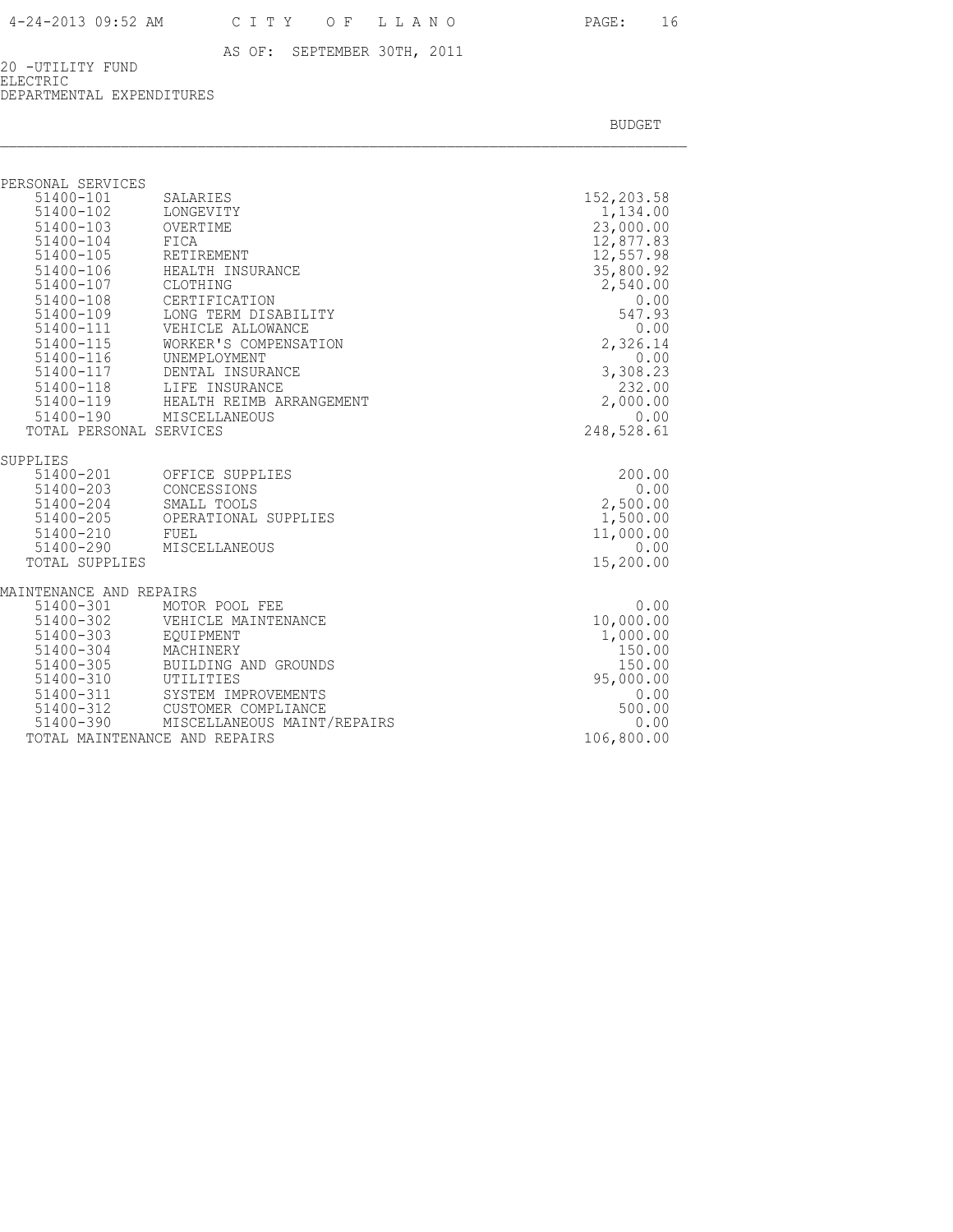20 -UTILITY FUND ELECTRIC

DEPARTMENTAL EXPENDITURES

| SERVICES                                                                                                                                                                                                                                     |                                                                                                                                                                                                                                                                                     |                                                                                                                                                               |
|----------------------------------------------------------------------------------------------------------------------------------------------------------------------------------------------------------------------------------------------|-------------------------------------------------------------------------------------------------------------------------------------------------------------------------------------------------------------------------------------------------------------------------------------|---------------------------------------------------------------------------------------------------------------------------------------------------------------|
| $51400 - 401$<br>$51400 - 403$<br>$51400 - 404$<br>$51400 - 412$<br>$51400 - 413$<br>51400-415<br>$51400 - 416$<br>$51400 - 420$<br>$51400 - 426$<br>$51400 - 427$<br>51400-430<br>51400-431<br>$51400 - 450$<br>51400-490<br>TOTAL SERVICES | COMMUNICATIONS<br>LCRA WHOLESALE<br>SOLAR POWER METERS<br>TRAVEL AND TRAINING<br>CAR ALLOWANCE<br>TESTING FEES<br>RENTAL OF EQUIPEMENT<br>DUES, FEES, AND MEMBERSHIPS<br>PROFESSIONAL FEES<br>LEGAL FEES<br>ADVERTISING<br>EMPLOYEE BONUS<br>DEBT SERVICE<br>MISCELLANEOUS SERVICES | 2,000.00<br>3,092,000.00<br>0.00<br>6,000.00<br>0.00<br>2,500.00<br>250.00<br>4,800.00<br>0.00<br>0.00<br>0.00<br>433.00<br>53,108.00<br>0.00<br>3,161,091.00 |
| SUNDRY CHARGES<br>51400-502<br>51400-550<br>51400-553<br>51400-561<br>51400-590<br>TOTAL SUNDRY CHARGES                                                                                                                                      | INSURANCE - AUTO LIABILITY<br>IN LIEU OF TAX<br>CONTRIBUTION TO SINKING FUND<br>DEPRECIATION<br>MISCELLANEOUS SUNDRY CHARGES                                                                                                                                                        | 0.00<br>797,280.00<br>10,000.00<br>0.00<br>0.00<br>807,280.00                                                                                                 |
| CAPITAL OUTLAY<br>51400-601<br>$51400 - 603$<br>51400-610<br>51400-611<br>51400-615<br>$51400 - 621$<br>TOTAL CAPITAL OUTLAY<br>TOTAL ELECTRIC                                                                                               | CAPITAL IMPROVEMENT PROGRAM<br>SYSTEM IMPROVEMENTS<br>UTILITIES<br>SYSTEM IMPROVEMENTS<br>VEHICLES & EQUIPMENT<br>OTHER                                                                                                                                                             | 0.00<br>0.00<br>25,000.00<br>0.00<br>0.00<br>0.00<br>25,000.00<br>4,363,899.61<br>============                                                                |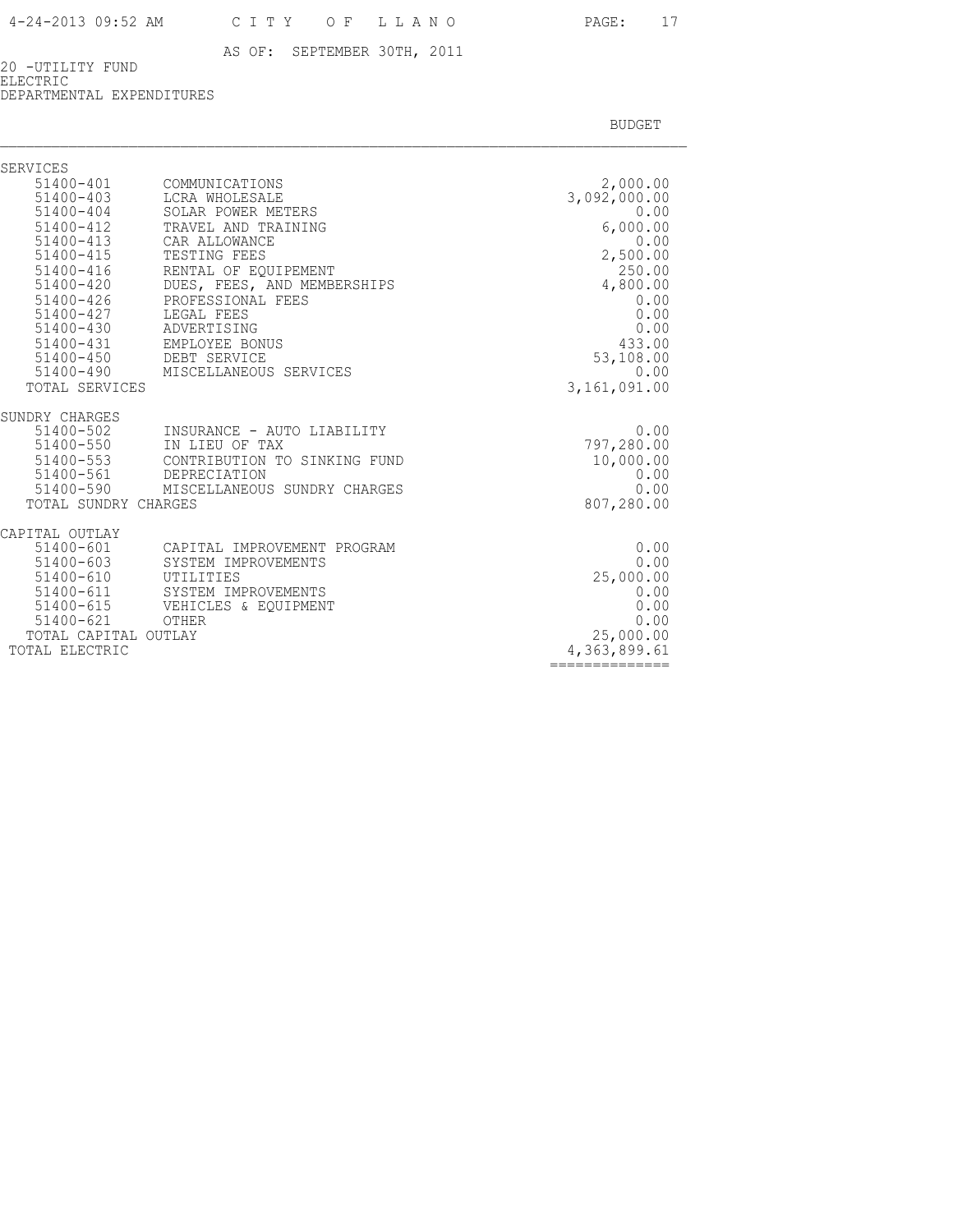20 -UTILITY FUND FARM

DEPARTMENTAL EXPENDITURES

| PERSONAL SERVICES<br>51500-101<br>51500-102<br>$51500 - 103$<br>51500-104<br>51500-105<br>51500-106<br>51500-107<br>$51500 - 108$<br>51500-109<br>51500-115<br>51500-116<br>51500-117<br>51500-118<br>TOTAL PERSONAL SERVICES | SALARIES<br>LONGEVITY<br>OVERTIME<br>FICA<br>RETIREMENT<br>HEALTH INSURANCE<br>CLOTHING<br>CERTIFICATION<br>LONG TERM DISABILITY<br>WORKER'S COMPENSATION<br>UNEMPLOYMENT<br>DENTAL INSURANCE<br>LIFE INSURANCE<br>51500-190 MISCELLANEOUS | 8,960.22<br>0.00<br>2,000.00<br>838.46<br>817.63<br>0.00<br>0.00<br>0.00<br>0.00<br>52.94<br>0.00<br>0.00<br>0.00<br>0.00<br>12,669.25 |
|-------------------------------------------------------------------------------------------------------------------------------------------------------------------------------------------------------------------------------|--------------------------------------------------------------------------------------------------------------------------------------------------------------------------------------------------------------------------------------------|----------------------------------------------------------------------------------------------------------------------------------------|
| SUPPLIES<br>51500-201<br>$51500 - 202$<br>51500-204<br>51500-205<br>51500-210<br>51500-290<br>TOTAL SUPPLIES                                                                                                                  | OFFICE SUPPLIES<br>POSTAGE<br>SMALL TOOLS<br>OPERATIONAL SUPPLIES<br>FUEL<br>MISCELLANEOUS                                                                                                                                                 | 0.00<br>0.00<br>250.00<br>500.00<br>1,100.00<br>100.00<br>1,950.00                                                                     |
| MAINTENANCE AND REPAIRS<br>51500-301<br>51500-302<br>51500-303<br>51500-304<br>51500-305<br>51500-310<br>51500-311<br>51500-312<br>51500-315<br>$51500 - 390$                                                                 | MOTOR POOL FEE<br>VEHICLE MAINTENANCE<br>EOUIPMENT<br>MACHINERY<br>BUILDING AND GROUNDS<br>UTILITIES<br>SYSTEM IMPROVEMENTS<br>RIVER DREDGING<br>RIVER FLOOD REPAIRS<br>MISCELLANEOUS MAINT/REPAIRS<br>TOTAL MAINTENANCE AND REPAIRS       | 0.00<br>0.00<br>4,500.00<br>1,500.00<br>500.00<br>0.00<br>0.00<br>0.00<br>0.00<br>0.00<br>6,500.00                                     |
| SERVICES<br>51500-401<br>51500-402<br>$51500 - 405$<br>51500-412<br>51500-413                                                                                                                                                 | COMMUNICATIONS<br>ELECTRIC<br>GAS<br>TRAVEL AND TRAINING<br>CAR ALLOWANCE                                                                                                                                                                  | 0.00<br>13,000.00<br>0.00<br>0.00<br>0.00                                                                                              |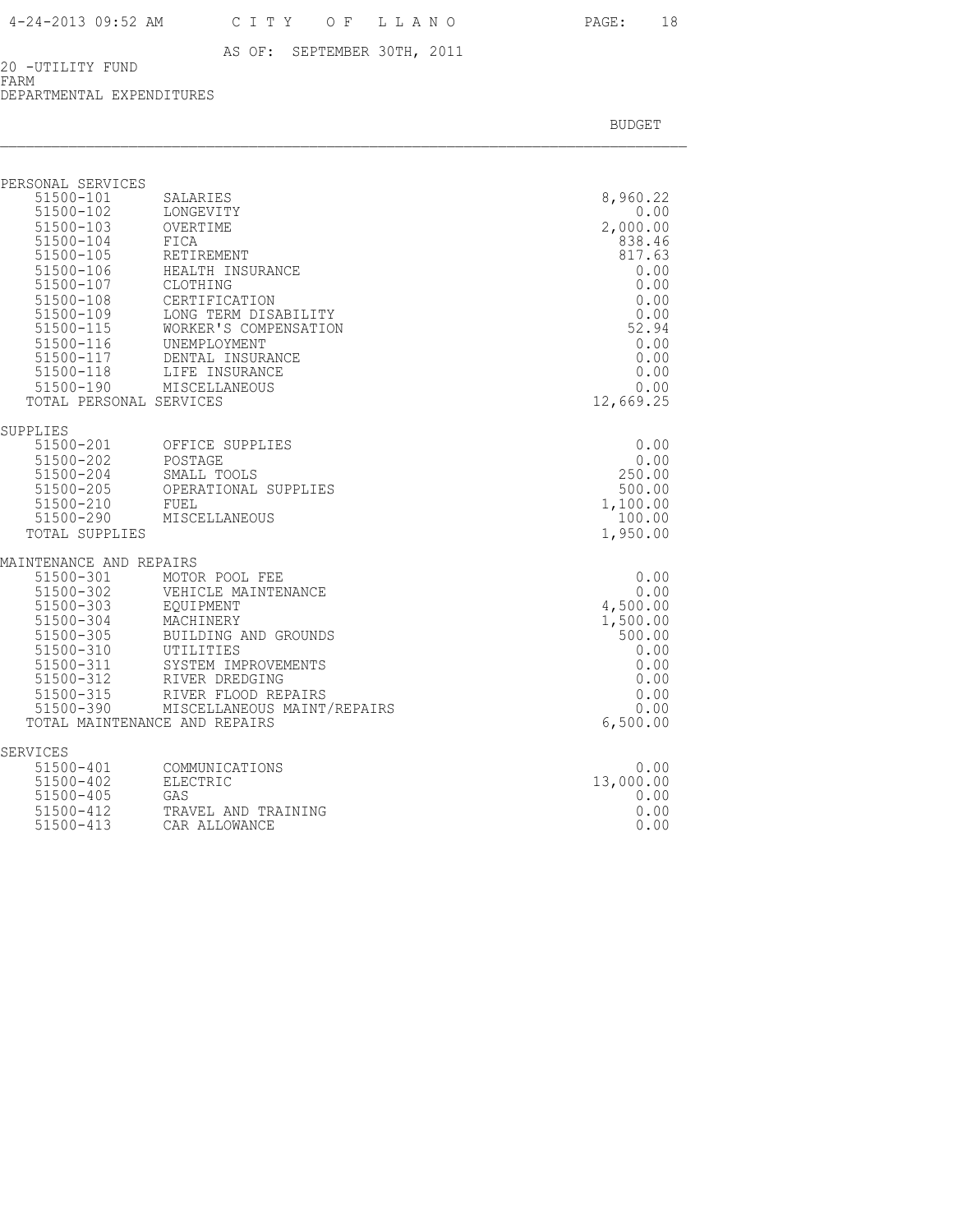20 -UTILITY FUND FARM

DEPARTMENTAL EXPENDITURES

| $51500 - 415$           | TESTING FEES                        | 1,000.00       |
|-------------------------|-------------------------------------|----------------|
| 51500-416               | RENTAL OF EQUIPMENT                 | 0.00           |
| $51500 - 420$           | DUES, FEES, AND MEMBERSHIPS         | 0.00           |
| $51500 - 426$           | PROFESSIONAL FEES                   | 0.00           |
| 51500-427               | LEGAL FEES                          | 0.00           |
| 51500-430               | ADVERTISING                         | 0.00           |
| 51500-431               | EMPLOYEE BONUS                      | 0.00           |
|                         | 51500-490 HAY BALING & CUTTING      | 0.00           |
| TOTAL SERVICES          |                                     | 14,000.00      |
| SUNDRY CHARGES          |                                     |                |
| 51500-502               | INSURANCE - AUTO LIABILITY          | 0.00           |
| 51500-550               | IN LIEU OF TAX- 8.5% COLLECT        | 0.00           |
|                         | 51500-552 ADMINISTRATION & OVERHEAD | 0.00           |
| 51500-590               | MISCELLANEOUS SUNDRY CHARGES        | 0.00           |
| TOTAL SUNDRY CHARGES    |                                     | 0.00           |
| CAPITAL OUTLAY          |                                     |                |
| $51500 - 602$           | BUILDINGS & IMPROVEMENTS            | 0.00           |
| 51500-610               | UTILITIES                           | 0.00           |
| 51500-611               | SOUTHWEST SEWER PROJECT             | 0.00           |
| 51500-615               | VEHICLES & EQUIPMENT                | 0.00           |
| 51500-621               | OTHER EOUIPMENT                     | 0.00           |
| 51500-655               | WATER PLANT IMPROVEMENT             | 0.00           |
| TOTAL CAPITAL<br>OUTLAY | 0.00                                |                |
| TOTAL FARM              |                                     | 35, 119.25     |
|                         |                                     | -------------- |